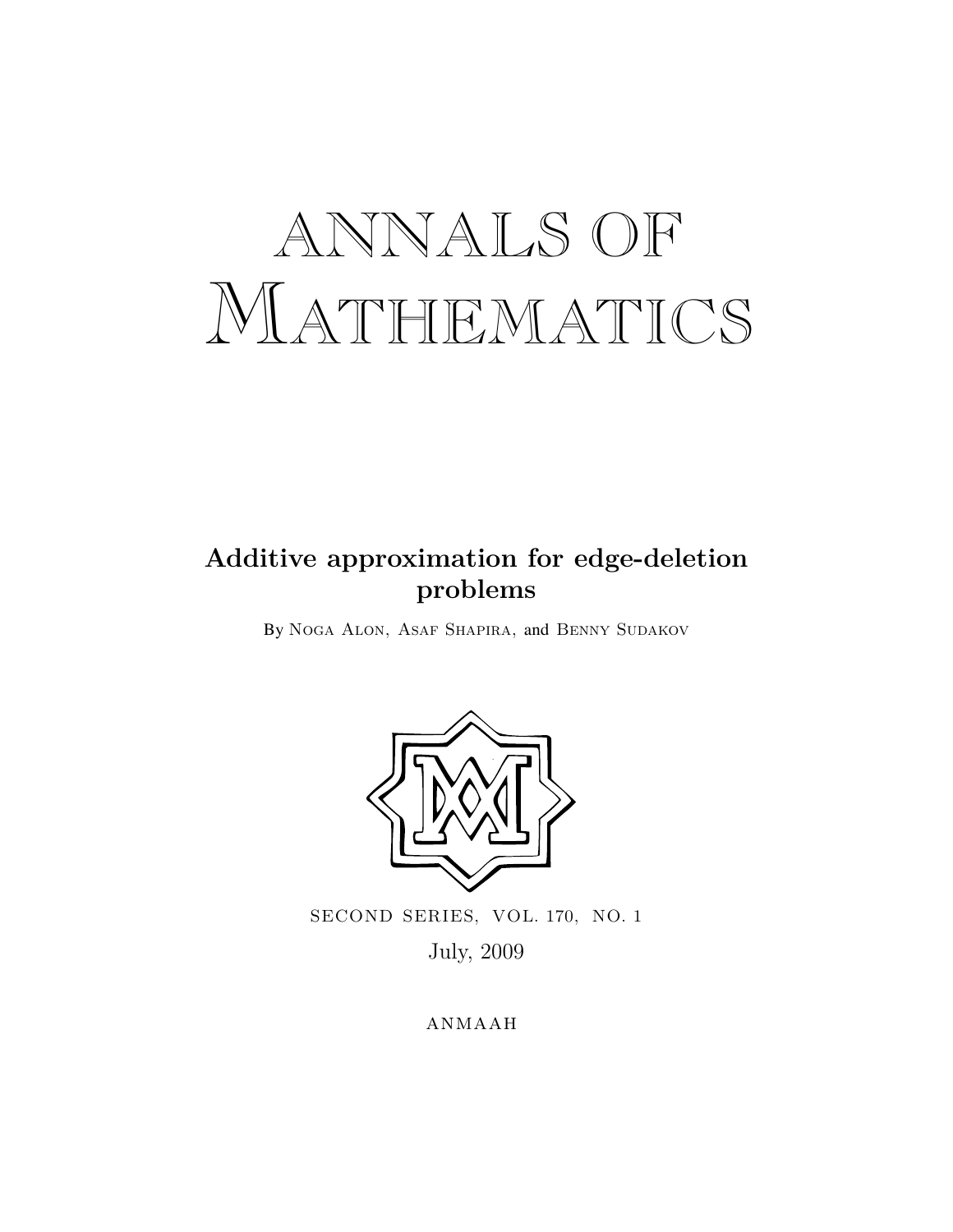## Additive approximation for edge-deletion problems

By NOGA ALON, ASAF SHAPIRA, and BENNY SUDAKOV

#### Abstract

A graph property is *monotone* if it is closed under removal of vertices and edges. In this paper we consider the following algorithmic problem, called the edge-deletion problem; given a monotone property  $\mathcal P$  and a graph G, compute the smallest number of edge deletions that are needed in order to turn G into a graph satisfying  $\mathcal{P}$ . We denote this quantity by  $E_{\mathcal{P}}'(G)$ . The first result of this paper states that the edge-deletion problem can be efficiently approximated for any monotone property.

• For any fixed  $\varepsilon > 0$  and any monotone property  $\mathcal{P}$ , there is a deterministic algorithm which, given a graph  $G = (V, E)$  of size *n*, approximates  $E'_{\mathcal{P}}(G)$  in linear time  $O(|V| + |E|)$  to within an additive error of  $\epsilon n^2$ .

Given the above, a natural question is for which monotone properties one can obtain better additive approximations of  $E'_{\mathcal{P}}$ . Our second main result essentially resolves this problem by giving a precise characterization of the monotone graph properties for which such approximations exist.

- (1) If there is a bipartite graph that does not satisfy  $\mathcal{P}$ , then there is a  $\delta > 0$  for which it is possible to approximate  $E'_{\mathcal{P}}$  to within an additive error of  $n^{2-\delta}$  in polynomial time.
- (2) On the other hand, if all bipartite graphs satisfy  $\mathcal{P}$ , then for any  $\delta > 0$  it is NP-hard to approximate  $E'_{\mathcal{P}}$  to within an additive error of  $n^{2-\delta}$ .

*Alon*: Research supported in part by a USA Israeli BSF grant, by an ISF grant, by an ERC advanced grant, by the Hermann Minkowski Minerva Center at TAU, by NSF grant CCF-0832797 and by the Ambrose Monell Foundation. *Shapira*: This work forms part of the author's Ph.D. thesis. Research supported in part by a Charles Clore Foundation Fellowship and an IBM Ph.D. Fellowship. *Sudakov*: Research supported in part by NSF CAREER award DMS-0812005, a USA-Israeli BSF grant, and by an Alfred P. Sloan Fellowship.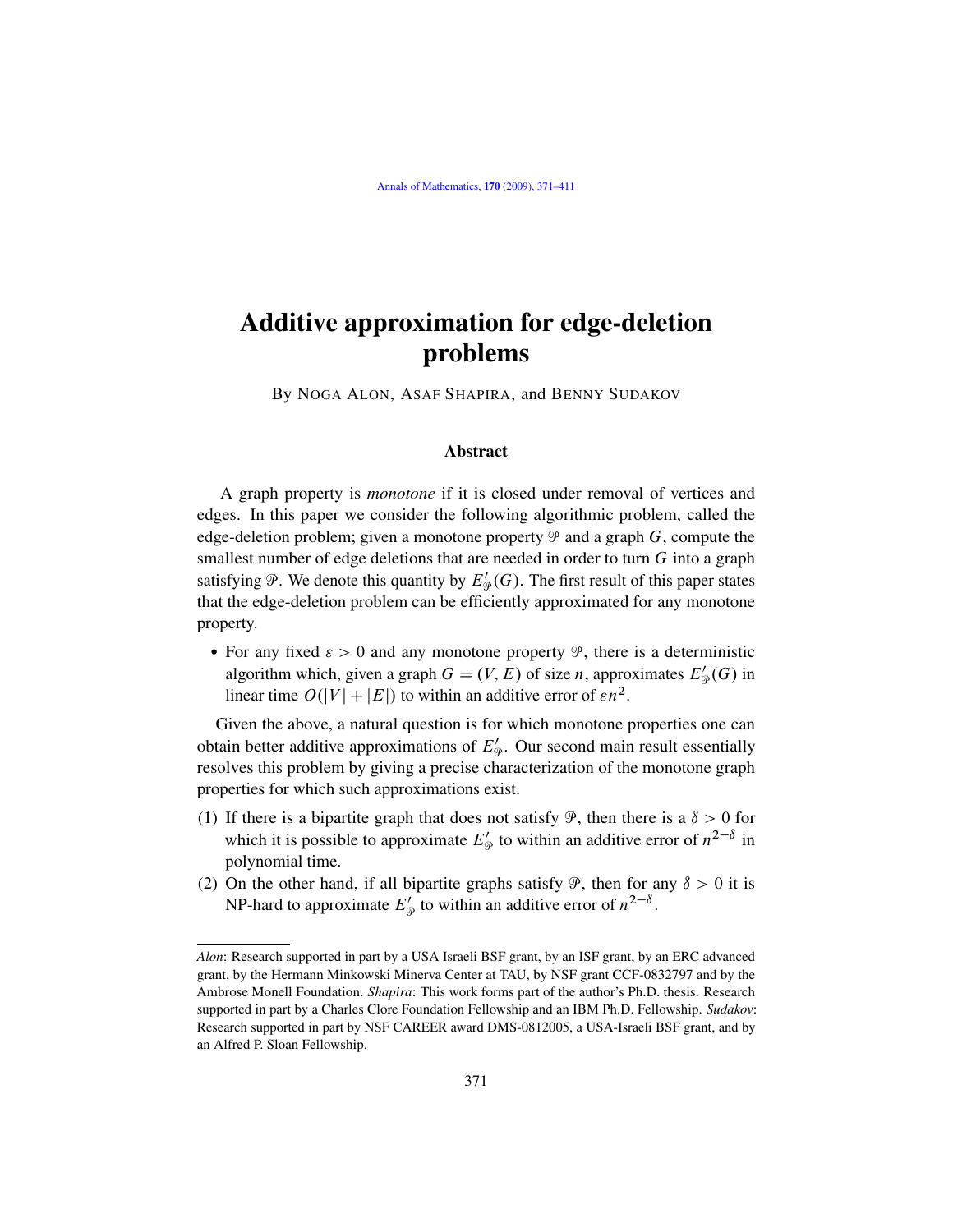<span id="page-2-0"></span>While the proof of (1) is relatively simple, the proof of (2) requires several new ideas and involves tools from Extremal Graph Theory together with spectral techniques. Interestingly, prior to this work it was not even known that computing  $E'_{\mathcal{P}}$  precisely for the properties in (2) is NP-hard. We thus answer (in a strong form) a question of Yannakakis, who asked in 1981 if it is possible to find a large and natural family of graph properties for which computing  $E'_{\mathcal{P}}$  is NP-hard.

#### 1. Introduction

1.1. *Definitions*, *background and motivation.* The topic of this paper is graph modification problems, namely problems of the type: "given a graph  $G$ , find the smallest number of modifications that are needed in order to turn  $G$  into a graph satisfying property  $\mathcal{P}$ ". The main two types of such problems are the following, in *node modification* problems, one tries to find the smallest set of vertices, whose removal turns G into a graph satisfying P, while in *edge modification* problems, one tries to find the smallest number of edge deletions/additions that turn G into a graph satisfying  $\mathcal{P}$ . In this paper we will focus on edge-modification problems. Before continuing with the introduction we need to introduce some notation.

For a graph property  $\mathcal{P}$ , let  $\mathcal{P}_n$  denote the set of graphs on *n* vertices which satisfy  $\mathcal P$ . Given two graphs on *n* vertices, G and G', we denote by  $\Delta(G, G')$  the edit distance between  $G$  and  $G'$ , namely the smallest number of edge additions and/or deletions that are needed in order to turn G into G'. For a given property  $\mathcal{P}$ , we want to denote how far a graph G is from satisfying  $\mathcal P$ . For notational reasons it will be more convenient to normalize this measure so that it is always in the interval [0, 1] (actually  $[0, \frac{1}{2}]$ ). We thus define

*Definition* 1.1 ( $E_{\mathcal{P}}(G)$ ). For a graph property  $\mathcal{P}$  and a graph G on *n* vertices, let

$$
E_{\mathcal{P}}(G) = \min_{G' \in \mathcal{P}_n} \frac{\Delta(G, G')}{n^2}.
$$

In words,  $E_{\mathcal{P}}(G)$  is the *minimum edit distance* of G to a graph satisfying  $\mathcal{P}$  after normalizing it by a factor of  $n^2$ .

Graph modification problems are well studied computational problems. In 1979, Garey and Johnson [28] mentioned 18 types of vertex and edge modification problems. Graph modification problems were extensively studied as these problems have applications in sever[al fi](#page-39-0)el[ds,](#page-40-0) inclu[ding](#page-40-1) molecular biology and numerical algebra. In these applications a graph is used to model experimental data, where edge modifications correspond to correcting errors in the data: Adding an edge means correcting a false negative, while deleting an edge means correcting a false positive. Computing  $E_{\mathcal{P}}(G)$  for appropriately defined properties  $\mathcal{P}$  has important applications in physical mapping of DNA (see [17], [29] and [31]). Computing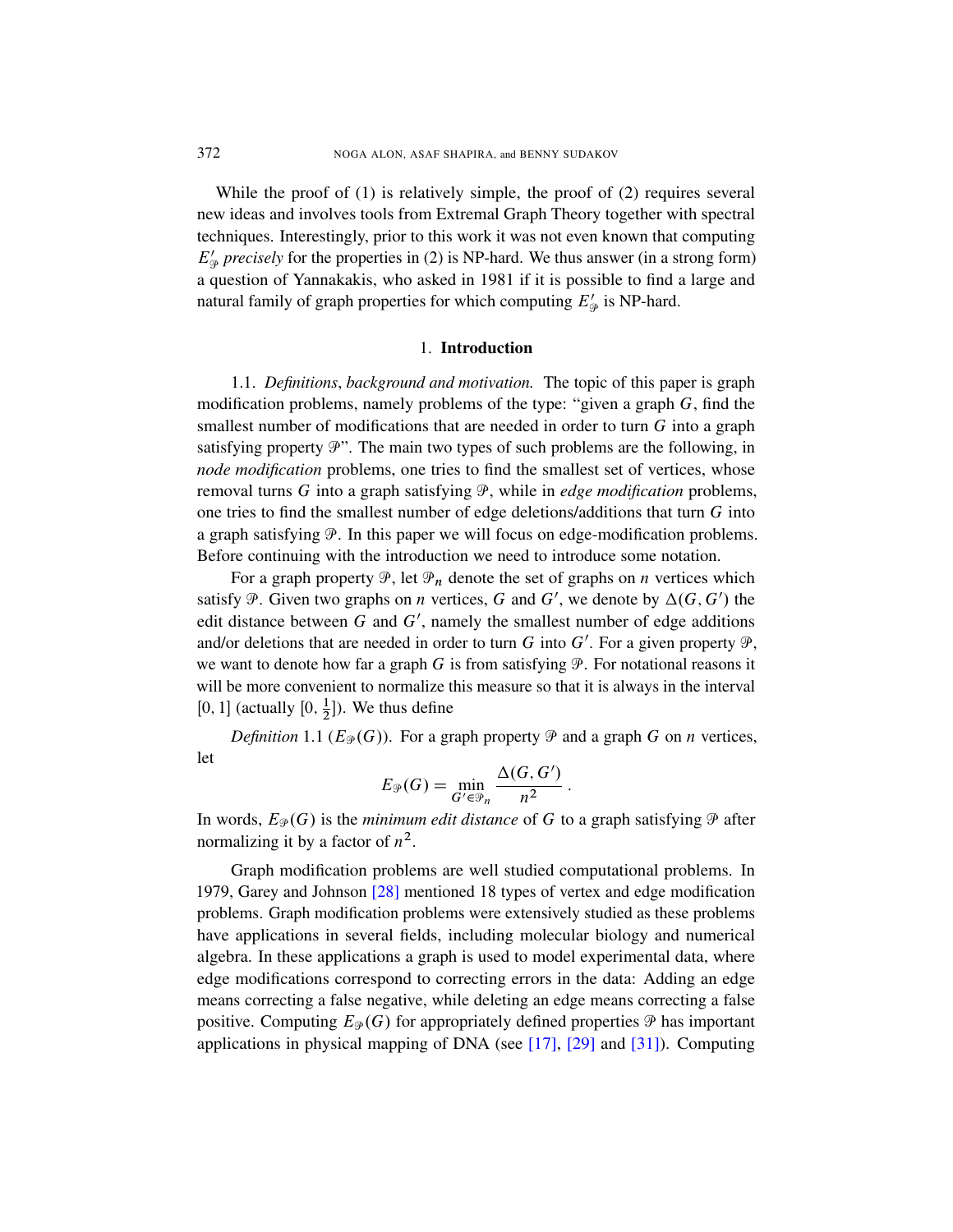$E_{\mathcal{P}}(G)$  for other properties arises when optimizing the running time of performing G[aus](#page-40-2)sian elimination on a sparse symmetric positive-definite matrix (see [42]). Other modification problems arise as subroutines for heuristic algorithms for computing the largest clique in a graph (see  $[46]$ ). Some edge modification problems also arise naturally in optimization of circuit design [19]. We briefly mention that there are also many results about *vertex* modification problems, notably those of Lewis and Yannakakis [38], who proved that for any nontrivial hereditary property P, it is NP-hard to compute the smallest number of vertex deletions that turn a graph into one satisfying  $\mathcal{P}$ . (A graph property is hereditary if it is closed under removal of vertices.)

A graph property is said to be monotone if it is closed under removal of both vertices and edges. Examples of well-studied monotone properties are k-colorability, and the property of being  $H$ -free for some fixed graph  $H$ . (A graph is  $H$ -free if it contains no copy of  $H$  as a not necessarily induced subgraph.) Note, that when trying to turn a graph into one satisfying a monotone property we will only use edge deletions. Therefore, in these cases the problem is sometimes called an *edge-deletion* problem. Our main results, presented in the following subsections, give a nearly complete answer to the hardness of additive approximations of the edge-deletion problem for monotone properties.

<span id="page-3-0"></span>1.2. *An algorithm for any monotone property.* Our first main result in this paper states that for any graph property  $\mathcal P$  that belongs to the large, natural and well studied family of monotone graph properties, it is possible to derive efficient approximations of  $E_{\mathcal{P}}$ .

THEOREM 1.1. *For any fixed*  $\varepsilon > 0$  *and a[ny monotone](#page-3-0) property*  $\mathcal{P}$  *there is a* deterministic *algorithm that given a graph* G *on n vertices computes in time*  $O(n^2)$ *a real E satisfying*  $|E - E_{\mathcal{P}}(G)| \leq \varepsilon$ *.* 

Note, that the running time of our algorithm is of type  $f(\varepsilon)n^2$ , and can in fact be improved to linear in the size of the input by first counting the number of edges, taking  $E = 0$  in case the graph has less than  $\epsilon n^2$  edges. We note that Theorem 1.1 was not known for many monotone properties. In particular, such an approximation algorithm was not even known for the property of being triangle-free and more generally for the property of being  $H$ -free for any non-bipartite  $H$ .

Theorem [1.](#page-13-0)1 is [obta](#page-14-0)ined via a novel structural graph-theoretic technique. One of the applications of this technique (roughly) yields that every graph  $G$ , can be approximated by a small weighted graph W, in such a way that  $E_{\mathcal{P}}(G)$  is approximately the optimal solution of a certain related problem (explained precisely in  $\S$ 3) that we solve on W. The main use of the new structural-technique in this paper is in proving Lemmas 3.4 and 3.5 that lie at the core of the proof of Theorem 1.1. This new technique, which may very well have other algorithmic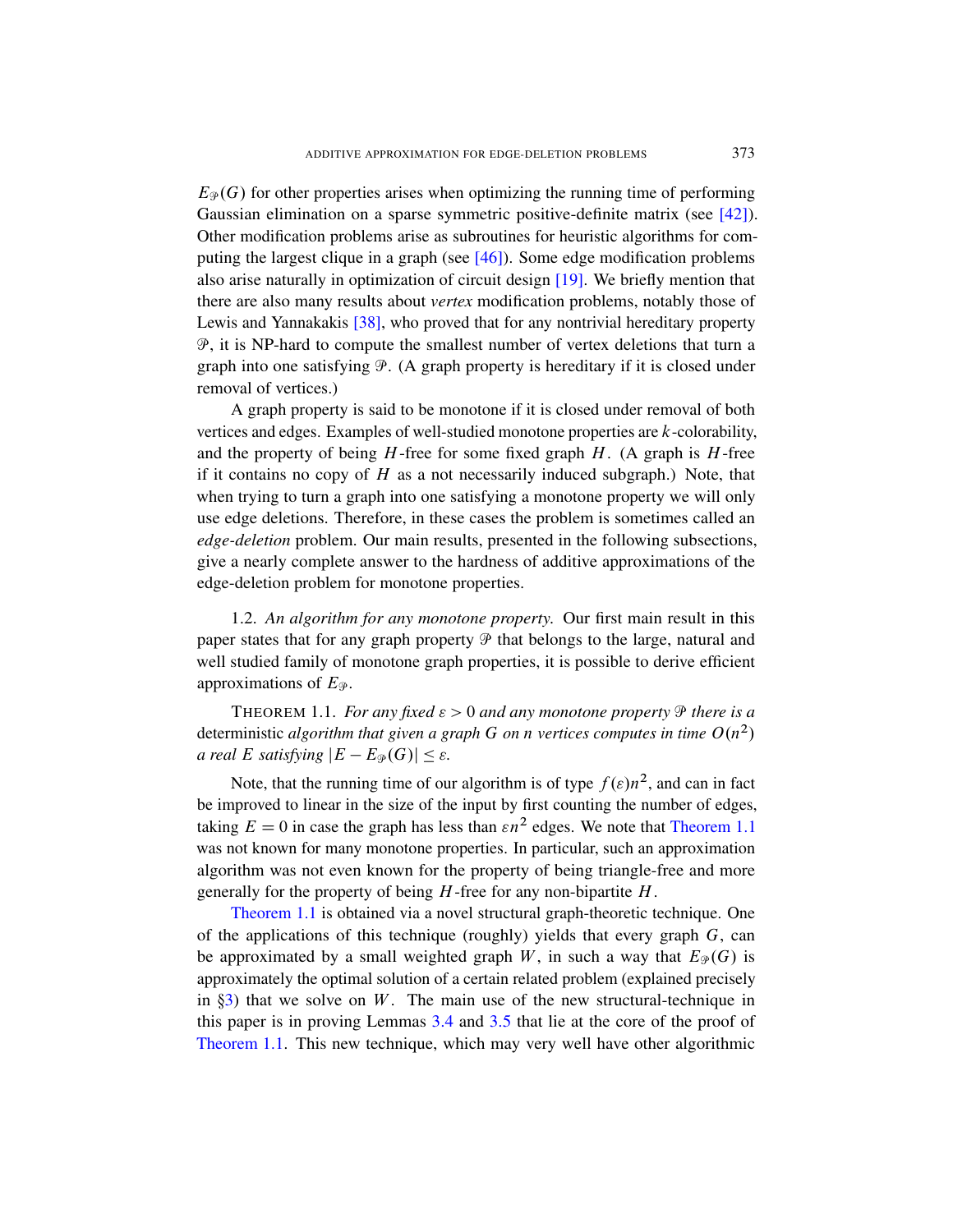<span id="page-4-0"></span>and graph-theoretic applications, applies a result of Alon, Fischer, Krivelevich and Szegedy  $[4]$  which is a strengthening of Szemerédi's Regularity Lemma  $[44]$ . We then use an efficient algorithmic version of the regularity lemma, which also implies an efficient algorithmic version of the result of  $[4]$ , in order to transform the existential structural result into the algorithm stated in Theorem 1.1.

We further use our structural result in order to prove the following concentration-type result regarding the edit distance of subgraphs of a graph.

<span id="page-4-1"></span>THEOREM 1.2. *For every*  $\varepsilon$  *and any monotone property*  $\mathcal{P}$  *there is a d =*  $d(\varepsilon, \mathcal{P})$  with the following property: Let G be any graph and suppose we randomly *pick a subset* D, *of d vertices from*  $V(G)$ *. Denote by* G' the graph induced by G *on* D*. Then*,

$$
Prob[ |E_{\mathcal{P}}(G') - E_{\mathcal{P}}(G)| > \varepsilon ] < \varepsilon .
$$

An immediate implication of the above theorem is the following,

COROLLARY 1.2. *For every*  $\varepsilon > 0$  *and any monotone property*  $\mathcal{P}$  *there is a* randomized *algorithm that given [a graph](#page-20-0)* G *computes in time*  $O(1)$  *a real* E *satisfying*  $|E - E_{\mathcal{P}}(G)| \leq \varepsilon$  *with probability at least*  $1 - \varepsilon$ *.* 

We stress that there are some computational subtleties regrading the implementation of the algorithmic results discussed above. Roughly speaking, one should define how the property  $\mathcal P$  is "given" to the algorithm and also whether  $\varepsilon$  is a fixed constant [or part of the](#page-3-0) input. These issues are discu[ss](#page-38-1)ed in Section 5.

[It](#page-3-0) is natural t[o ask if the ab](#page-4-0)ove [results can be](#page-4-1) extended to the larger family of hereditary properties, namely, properties closed under removal of vertices, but not necessarily under removal of edges. Many natural properties such as being Perfect, Chordal and Interval are heredi[tary nonmono](#page-3-0)tone properties. By combining the ideas we used in order to prove Theorem 1.1 along with the main ideas of [5] it can be shown that Theorem 1.1 (as well as Theorem 1.2 and Corollary 1.2) also hold for any hereditary graph property.

<span id="page-4-3"></span><span id="page-4-2"></span>1.3. *On the possibility of better approximations.* Theorem 1.1 implies that it is possible to efficiently approximate the distance of an  $n$  vertex graph from any monotone graph proper[ty](#page-4-2)  $\mathcal{P}$ , to within an error of  $\epsilon n^2$  for any  $\epsilon > 0$ . A natural question one can ask is for which monotone properties it is possible to improve the additive error to  $n^{2-\delta}$  for some fixed  $\delta > 0$ . In the terminology of Definition 1.1, this means to approximate  $E_{\mathcal{P}}$  to within an additive error of  $n^{-\delta}$  for some  $\delta > 0$ . Our second main result in this paper is a precise characterization of the monotone graph properties for which such a  $\delta > 0$  exists.<sup>1</sup>

THEOREM 1.3. *Let* P *be a monotone graph property. Then*,

<sup>&</sup>lt;sup>1</sup>We assume henceforth that  $\mathcal P$  is not satisfied by all graphs.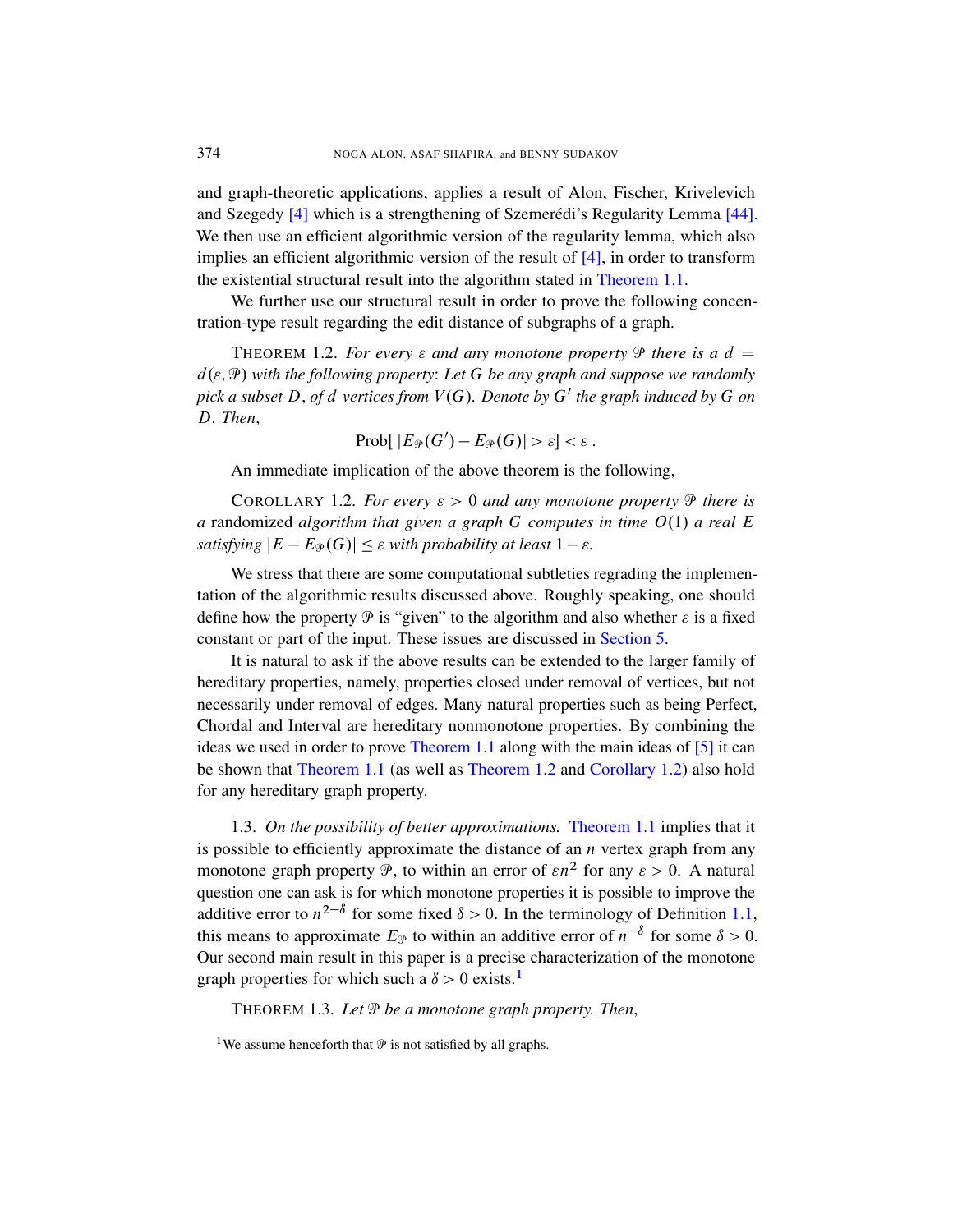- 1. If there is a bipartite graph that does not satisfy  $\mathcal{P}$ , then there is a fixed  $\delta > 0$ *for which it is possible to a[ppr](#page-41-1)oximate*  $E_{\mathcal{P}}$  *to within an additive error of*  $n^{-\delta}$ *in polynomial time.*
- 2. On the other hand, if all bipartite graphs satisfy  $\mathcal{P}$ , [then](#page-23-0) for any fixed  $\delta > 0$  it is NP-hard to app[roxi](#page-39-2)mate  $E_{\mathcal{P}}$  $E_{\mathcal{P}}$  $E_{\mathcal{P}}$  to within an additive error of  $n^{-\delta}$ .

While the first part of the above theorem follows easily from the known results about the Turán numbers of bipartite graphs (see, e.g.,  $[45]$ ), the proof of the second it[em involves v](#page-23-0)arious combinatorial tools[. These includ](#page-4-3)e Szemerédi's Regularity Lemma, and a new result in Extremal Graph Theory, which is stated in Theorem 6.1 ([see](#page-3-0)  $\S6$ ) that extends th[e main result](#page-4-3) of [15] and [14]. We also use the basic approach of [2], which applies spectral techniques to obtain an NP-hardness result by embedding a blow-up of a sparse instance to a problem, in an appropriate dense pseudo-random graph. Theorem 6.1 and the proof technique of Theorem 1.3 may be useful for other applications in graph theory and in proving hardness results. As in the case of Theorem 1.1, the second part of Theorem 1.3 was not known for many specific monotone properties. For example, prior to this paper it was not even known that it is NP-hard to *precisely* compute  $E_{\mathcal{P}}$ , where  $\mathcal{P}$  is the property of being triangle-free. More generally, such a result was not known for the property of being  $H$ -free for any non-bipartite  $H$ .

1.4. *Related work.* Our main results form a natural continuation and extension of [sev](#page-39-4)eral research paths that have been extensively studied. Below we survey some of them.

1.4.1. *Approximations of graph-modification proble[ms.](#page-40-3)* As previously mentioned, many practical optimization problems in various research areas can be posed as the problem of computing the edit-distance of a certain graph from satisfying a certain property. Cai [1[6\]](#page-40-3) has shown that for any hereditary property, which is [expres](#page-3-0)sible by a finite number of forbidden induced subgraphs, the problem of computing the edit distance is fixed-parameter tractable. Khot and Raman [33] proved that for some hereditary properties  $\mathcal{P}$ , finding in a given graph G, a subgraph that satisfies  $\mathcal P$  is fixed-parameter tractable, while for other properties finding such a subgraph is hard in an appropriate sense (see [33]).

Note that Theorem 1.1 implies that if the edit distance (in our case, number of edge remova[ls\) o](#page-41-2)f a graph from a property is  $\Omega(n^2)$ , then it can be approximated to within any *multiplicative* constant  $1 + \varepsilon$ .

1.4.2. *Hardness of edge-modification problems.* Natanzon, Shamir and Sharan [39] proved that for various hereditary properties, such as being Perfect and Comparable, computing  $E_{\mathcal{P}}$  is NP-hard and sometimes even NP-hard to approximate to within some constant. Yannakakis  $[47]$  has shown that for several graph properties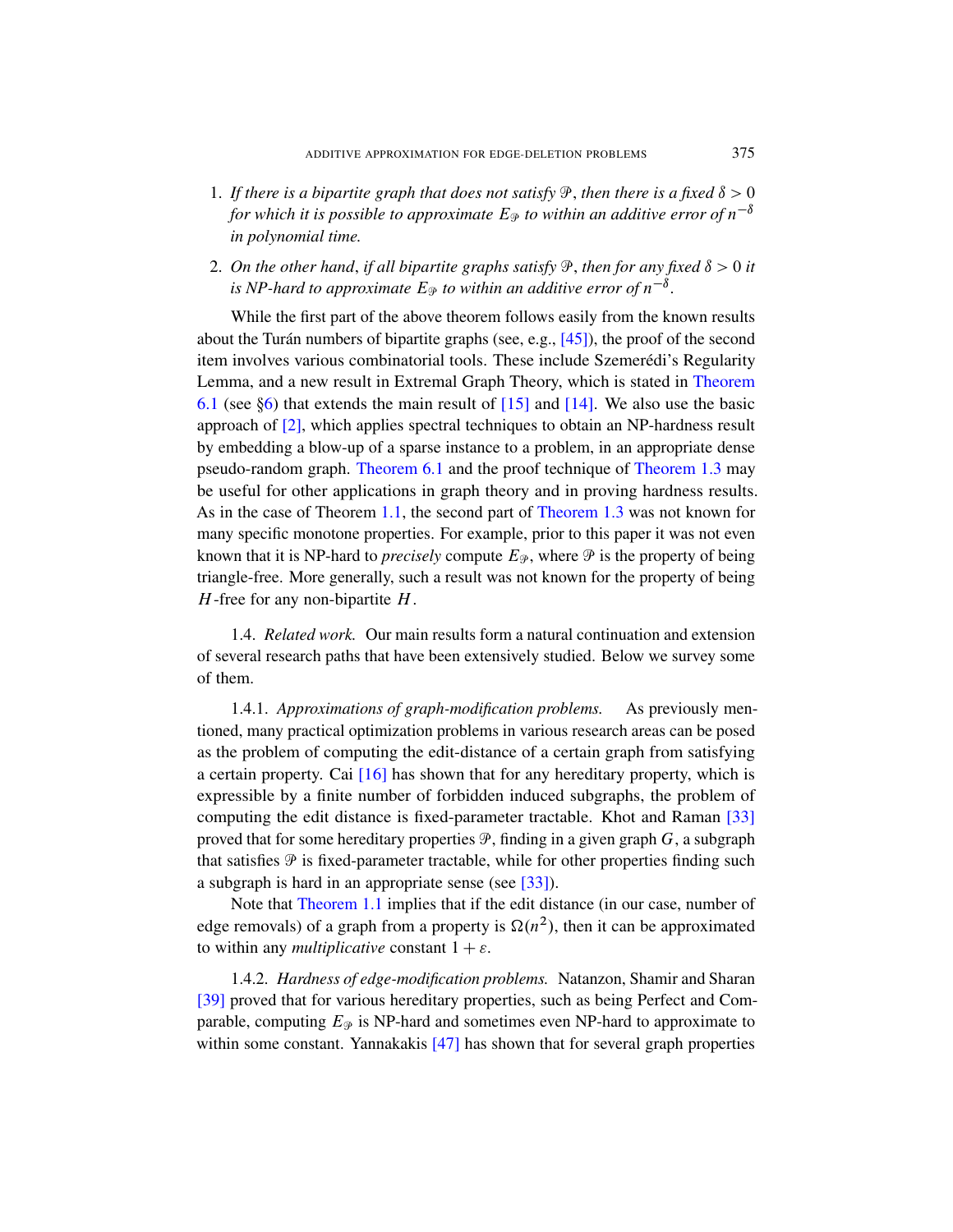such as outerplanar, transitively orientable, and line-invertible, computing  $E_{\mathcal{P}}$  is NPhard. Asano [13] and Asano and Hirata [12] [have sho](#page-4-3)wn that properties expressible in terms of certain families of forbidden minors or topological minors are NP-hard.

The NP-completeness proofs obtained by Yannak[akis](#page-39-5) in [47], were *ad hoc* arguments that [app](#page-39-6)lied only to specific properties. Yannakakis posed in [47] as an open problem, the possibility of proving a general NP-hardness result for computing  $E_{\mathcal{P}}$  that would apply to a general family of graph properties. Theorem 1.3 achieves such a result even for the seemingly easier problem of approximating  $E_{\mathcal{P}}$ .

1.4.3. *Approximation schemes for* "*dense*"*instances.* Fernandez de la Vega [18] and Arora, [Ka](#page-39-7)rger and Karpinski [11] showed that many of the classical NPcomplete problems such as MAX-CUT and MAX-3-CNF have a PTAS when the i[ns](#page-38-2)tance is dense, namely if the graph has  $\Omega(n^2)$  edges or the 3-CNF formula has  $\Omega(n^3)$  clauses. Approximations for dense instances of Quadratic Assignment Problems, as well as for additional problems, were obtained by Arora, Frieze and Kaplan [10]. Frieze and Kannan [26] obtained approximations schemes for several dense graph theoretic problems via certain matrix approximations. Alon, Fernandez de la Vega, Kannan and Karpinski [3] obtained results analogous to ours for any dense Constraint-Satisfaction Problem via certain sampling techniques. It should be noted that all the above approximation schemes are obtained in a way similar to ours, that is, by first proving an *additive* approximation, and then arguing that in case the optimal solution is large (that is,  $\Omega(n^2)$  in case of graphs, or  $\Omega(n^3)$  in case of 3-CNF), the small additive error translates into a small multiplicative error.

All the above approximation results apply to the family of so-called Constraint-Satisfaction Problems. In some sense, these problems can express graph properties for which one imposes restrictions on *pairs* of vertices, su[ch a](#page-40-4)s k-colorability. These techniques thus fall short of applying to properties as simple as Triangle-freeness, where the [restriction](#page-37-0) is on triples of vertices. The techniques we develop in order to obtain Theorem 1.1 enable us to handle restrictions that apply to *arbitrarily* large sets of vertices.

We briefly mention that  $E_{\mathcal{P}}$  is related to packing problems of graphs. In [32] and [48] it [was shown th](#page-3-0)at by using linear programming one can approximate the packing number of a graph. In Section 9 we explain why this technique does not allo[w o](#page-39-8)ne to approximate  $E_{\mathcal{P}}$ .

1.4.4. *Algorithmic applications of Szemerédi*'*s Regularity Lemma.* The authors of  $[1]$  gave a polynomial-time algorithmic version of Szemerédi's Regularity Lemma. They used it to prove that Theorem 1.1 holds for the k-colorability property. The running time of their algorithm was improved by Kohayakawa, Rödl and Thoma [34]. Frieze and Kannan [25] further used the algorithmic version of the regularity lemma, to obtain approximation schemes for additional graph problems.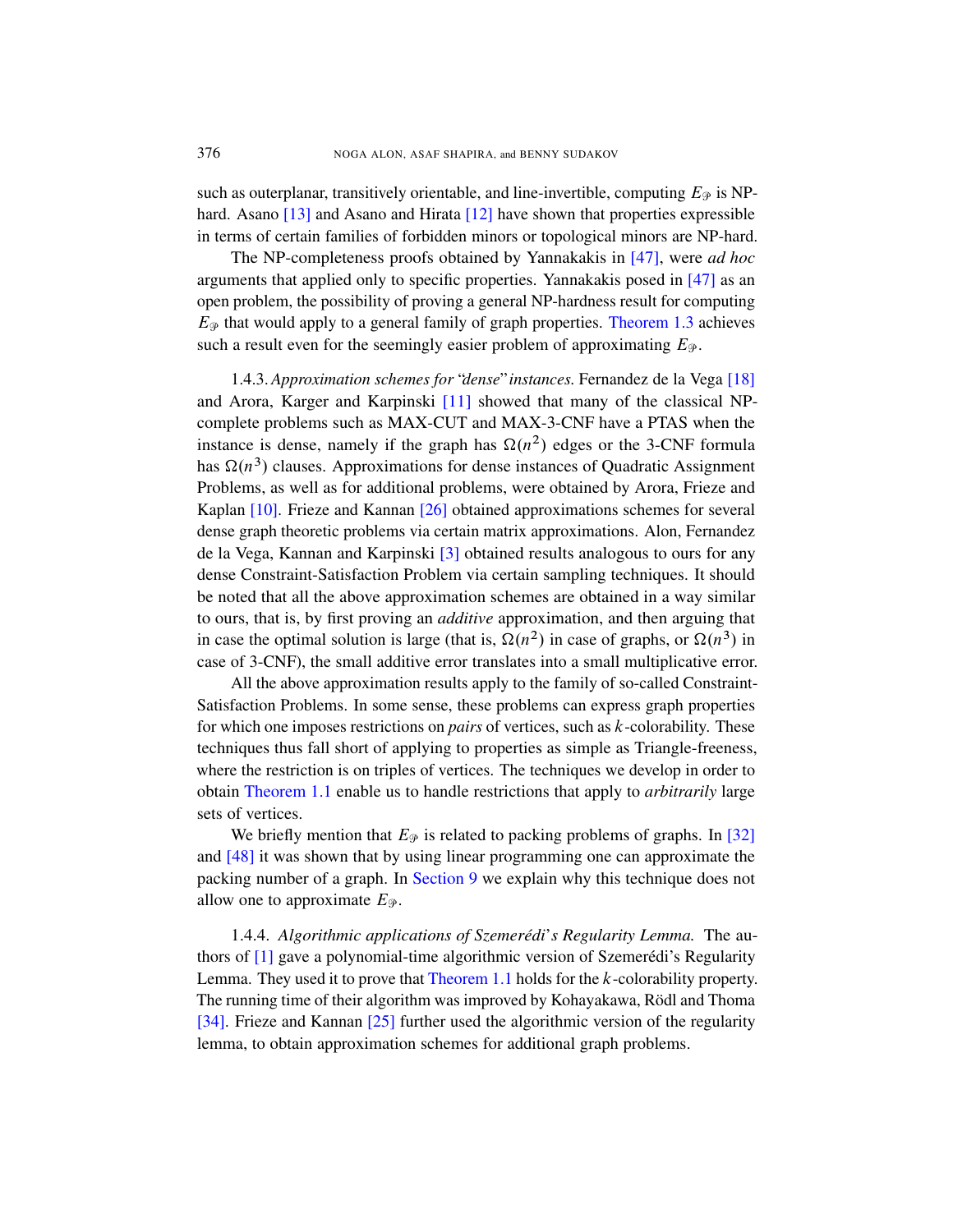Theorem 1.1 is obtained via the algorithmic version of a strengthening of the standard regularity lemma, which was proved in [4], and it seems that these results cannot be obtained using the standard regularity lemma.

1.4.5. *Tolerant Property Testing.* In standard Property Testing (see [23] and  $[41]$ ) one w[ants](#page-40-5) to distinguish between the graphs G that satisfy a certain graph property  $\mathcal P$ , or equivalently those G for which  $E_{\mathcal P}(G) = 0$ , from those that satisfy  $E_{\mathcal{P}}(G) > \varepsilon$ . The main goal in designing property-testers is to reduce their querycomplexity, namely, minimize the number of queries of the form "are  $i$  and  $j$ connected in the input graphs?".

Parnas, Ron and Rubinfeld [40] introduced the notion of Tolerant Property-Testing, where one wants to distinguish between the graphs G that satisfy  $E_{\mathcal{P}}(G) < \delta$ from those that satisfy  $E_{\mathcal{P}}(G) > \varepsilon$ , where  $0 \le \delta < \varepsilon \le 1$  are some constants. Recently, there have been several results in this line of work. [Specifically,](#page-4-1) Fischer and Newman [24] have recently shown that if a grap[h property is te](#page-4-1)stable with the number of queries depending on  $\varepsilon$  only, then it is also tolerantly testable for any  $0 \le \delta < \varepsilon \le 1$ and with query complexity depending on  $|\varepsilon - \delta|$ . [Co](#page-39-10)mbination of this with the main result of [6] implies that any monotone property is tolerantly testable for any  $0 \leq \delta < \varepsilon \leq 1$ , with query complexity depending on  $|\varepsilon - \delta|$ . Note, that Corollary 1.2 implicitly state[s th](#page-39-10)e same. In fact, the algorithm implied by Corollary 1.2 is the "natural" one, where one picks a random subset of vertices  $S$ , and approximates  $E_{\mathcal{P}}(G)$  by computing  $E_{\mathcal{P}}$  on the graph induced by S. The algorithm of [24] is far more complicated. Furthermore, due to the nature of o[ur a](#page-3-0)lgorithm if the input graph satisfies a monotone p[ro](#page-8-0)[per](#page-11-0)[ty](#page-14-1)  $\mathcal P$ , [nam](#page-20-0)ely if  $E_{\mathcal P}(G) = 0$ , we will always detect [that](#page-3-0) this is the ca[se](#page-22-0). [T](#page-25-0)he [alg](#page-33-0)orithm of [24] may declare that  $E_{\mathcal{P}}(G) > 0$  even if  $E_{\mathcal{P}}(G) = 0.$ 

1.5. *[Organ](#page-3-0)ization.* The proofs of the main results of this paper, Theorems 1.1 and 1.3, are independent of each other. Sections 2, 3, 4 and 5 contain the proofs relevant to Theorem 1.1 and Sections 6, 7 [and](#page-13-0) 8 c[onta](#page-14-0)in the proofs relevant to Theorem 1.3.

In Section 2 we intro[duce](#page-3-0) the [bas](#page-4-0)ic notions of regularity and state the regularity lemmas used for proving Theorem 1.1 and some of their standard consequences. In Section 3 we give a high level descripti[on of the main](#page-4-3) ideas behind our algorithms. We also state the main structural graph theoreti[c l](#page-25-0)emmas, Lemmas 3.4 and 3.5 that lie at the core of these algorithms. The proofs of these lemmas appear in Section 4. In Section 5 we give the proof of Theorems 1.1 and 1.2 as well as a discussion about some subtleties regarding the implementation of these algorithms.

Section 6 contains a high-level description of the proof of Theorem 1.3 as well as a description of the main tools applied in this proof. In Section 7 we prove a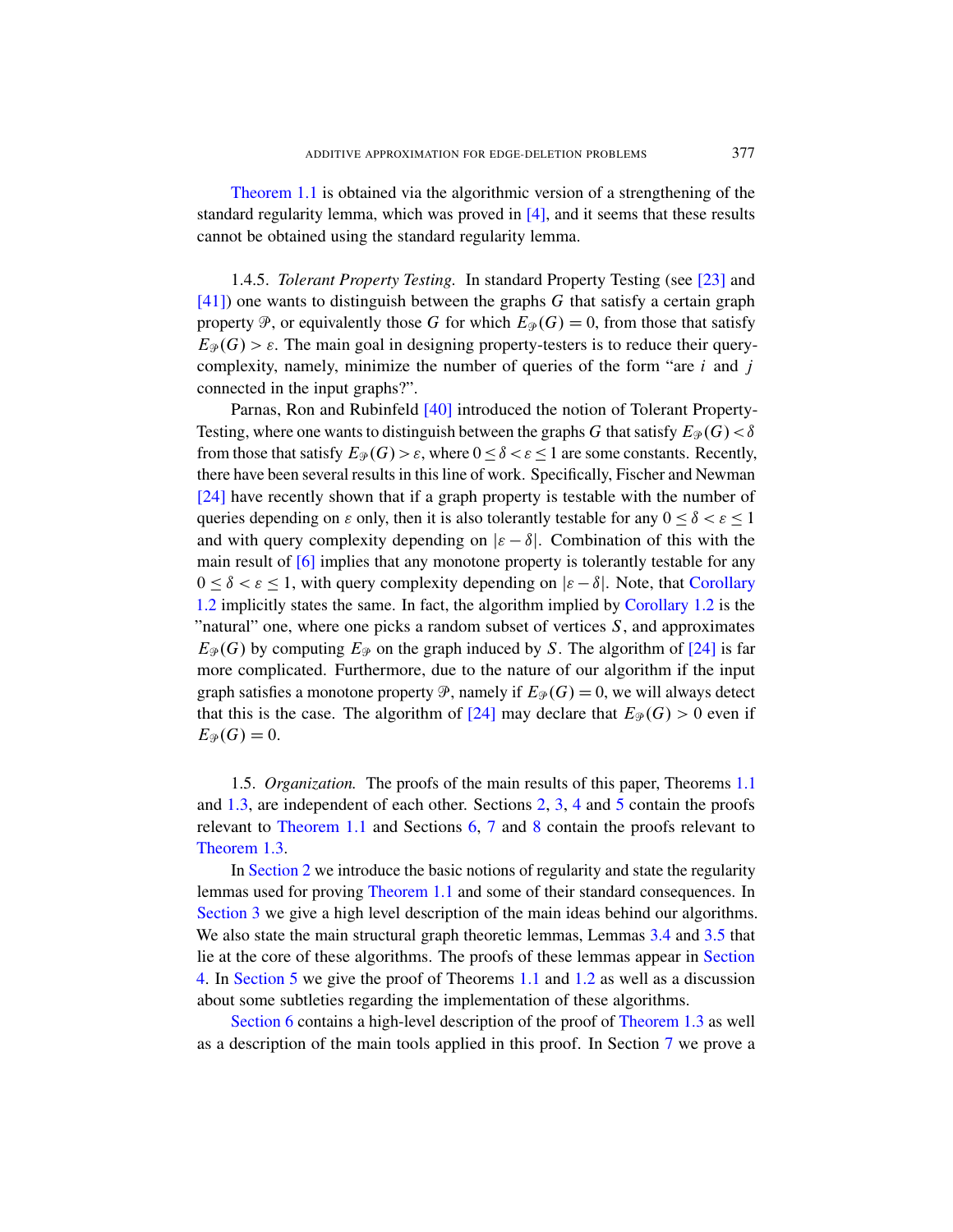<span id="page-8-0"></span>new Extremal Graph-Theoretic result that lies at the core of the proof of Theorem 1.3. In Section 8 we give the detailed proof of Theorem 1.3.

The final Section 9 contains some concluding remarks and open problems. Throughout the paper, whenever we refer, for example, to a function  $f_{3,1}$ , we mean the f[unct](#page-40-6)ion f defined in Lemma/Claim/Theorem 3.1.

#### 2. Regularity lemmas and their algorithmic versions

In this section we discuss the basic notions of regularity, some of the basic applications of regular partitions and state the regularity lemmas used in the proof of Theorems 1.1 and 1.2. See [35] for a comprehensive survey on the regularity lemma. We start with some basic definitions. For every two nonempty disjoint vertex sets A and B of a graph G, we define  $e(A, B)$  to be the *number of edges of* G *between* A and B. The *edge density* of the pair is defined by  $d(A, B) = e(A, B)/|A||B|$ .

*Definition* 2.1 ( $\gamma$ -regular pair). A pair  $(A, B)$  is  $\gamma$ -regular, if for any two subsets  $A' \subseteq A$  and  $B' \subseteq B$ , satisfying  $|A'| \ge \gamma |A|$  and  $|B'| \ge \gamma |B|$ , the *inequality*  $|d(A', B') - d(A, B)| \leq \gamma$  holds.

Throughout the paper we will make an extensive use of the notion of graph homomorphism which we turn to formally define.

*Definition* 2.2 (*Homomorphism*). A *homomorphism from a graph* F *to a graph* K, is *a mapping*  $\varphi : V(F) \mapsto V(K)$  that *maps edges* to edges; namely  $(v, u) \in E(F)$ implies  $(\varphi(v), \varphi(u)) \in E(K)$ .

In what follows,  $F \mapsto K$  denotes the fact that there is a homomorphism from F to K. We will also say that a graph H is homomorphic to K if  $H \mapsto K$ . Note, that a graph  $H$  is homomorphic to a complete graph of size  $k$  if and only if  $H$  is k-colorable.

<span id="page-8-1"></span>Let F be a graph on  $f$  vertices and  $K$  a graph on  $k$  vertices, and suppose  $F \mapsto K$ . Let G be a graph obtained by taking a copy of K, replacing every vertex with a sufficiently large independent set, and every edge with a random bipartite graph of edge density d. It is easy to show that with high probability,  $G$  contains a copy of  $F$  (in fact, many). The following lemma sho[ws t](#page-40-6)hat in order to infer that  $G$ contains a copy of  $F$ , it is enough to replace every edge with a "regular enough" pair. Intui[tive](#page-8-1)ly, the larger  $f$  and  $k$  are, and the sparser the regular pairs are, the more regular we need each pair to be, because we need the graph to be "closer" to a random graph. This is formulated in the lemma below. Several versions of this lemma were previously proved in papers using the regularity lemma (see [35]).

LEMMA 2.3. For every real  $0 < \eta < 1$ , and integers  $k, f \ge 1$  there exist  $\gamma = \gamma_{2,3}(\eta, k, f)$ , and  $N = N_{2,3}(\eta, k, f)$  with the following property. Let F *be any graph on* f *vertices, and let*  $U_1, \ldots, U_k$  *be* k *pairwise disjoint sets of*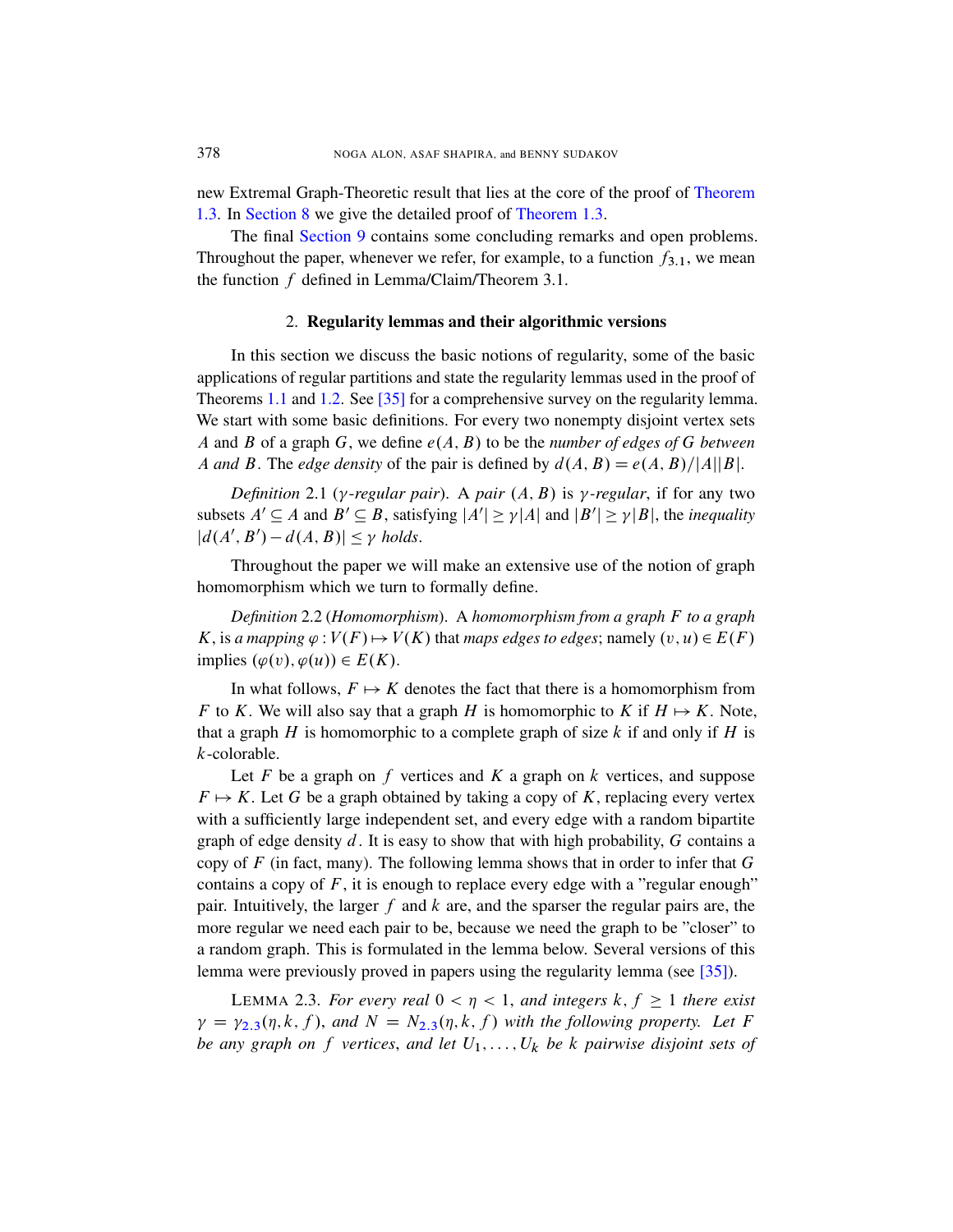<span id="page-9-4"></span>*vertices in a graph* G, *where*  $|U_1| = \ldots = |U_k| \geq N$ . Suppose there is a mapping  $\varphi : V(F) \mapsto \{1, \ldots, k\}$  such t[hat t](#page-8-1)he following holds: If  $(i, j)$  is an edge of F then  $(U_{\varphi(i)}, U_{\varphi(j)})$  is y-regular with density at least  $\eta$ . Then  $U_1, \ldots, U_k$  span a copy of F *.*

*Comment* 2.4. Observe that the function  $\gamma_{2,3}(\eta, k, f)$  may and will be assumed to be monotone nonincreasing in k and f and monotone nondecreasing in  $\eta$ . Therefore, it will be convenient to assume that  $\gamma_{2,3}(\eta, k, f) \leq \eta^2$ . Similarly, we will assume that  $N_{2,3}(\eta, k, f)$  is monotone nondecreasing in k and f. Also, for ease of future definitions (in particular those given in (2)) set  $\gamma_{2,3}(\eta, k, 0) =$  $N_{2,3}(\eta, k, 0) = 1$  for any  $k \ge 1$  and  $0 < \eta < 1$ .

<span id="page-9-2"></span>A partition  $\mathcal{A} = \{V_i \mid 1 \leq i \leq k\}$  of the vertex set of a graph is called an *equipartition* if  $|V_i|$  and  $|V_j|$  differ by no more than 1 for all  $1 \le i \le j \le k$  (so in particular each V<sup>i</sup> has one of two possible sizes). The *order* of an equipartition denotes the number of partition classes (k above). A *refinement* of an equipartition  $\mathcal A$  is an equipartition of the form  $\mathcal B = \{V_{i,j} \mid 1 \le i \le k, 1 \le j \le l\}$  such that  $V_{i,j}$ is a subset of  $V_i$  for every  $1 \le i \le k$  and  $1 \le j \le l$ .

<span id="page-9-0"></span>*Definition* 2.5 ( $\gamma$ -regular equipartition[\).](#page-9-0) An equipartition  $\mathcal{B} = \{V_i \mid 1 \le i \le k\}$ *of the vertex set of a graph* is called  $\gamma$ -regular if all but at most  $\gamma(\frac{k}{2})$  $_{2}^{k}$ ) of the pairs  $(V_i, V_{i'})$  are  $\gamma$ -regular.

The regularity lemma of Szemerédi can be formulated as follows.

LEMMA 2.6 ([44]). *For every m and*  $\gamma > 0$  *[there exis](#page-9-0)ts*  $T = T_{2.6}(m, \gamma)$  *with the following property: If G is a graph with*  $n \geq T$  *vertices, and*  $\mathcal A$  *is an equipartition of t[he](#page-38-3) vertex set of* G *of order at most* m, *then there exists a refinement* B *of* A *of order k*, *where*  $m \leq k \leq T$  *and*  $\Re$  *is*  $\gamma$ [-regular.](#page-9-0)

<span id="page-9-3"></span> $T_{2.6}(m, \gamma)$  may be and is assum[ed to](#page-40-7) be monotone nondecreasing in m and monotone nonincreasing in  $\gamma$ . Szemerédi's original proof of Lemma 2.6 was [o](#page-40-7)nly existential as it supplied no efficient algorithm for obtaining the required equipartition. Alon et al.  $[1]$  were the first t[o obt](#page-9-0)ain a polynomial-time algorithm for finding the eq[uipartition, who](#page-3-0)s[e existence is](#page-10-0) guaranteed by Lemma 2.6. The running time of this algorithm was impr[oved by Koh](#page-9-0)ayakawa et al. [34] who obtained the following result.

LEMMA 2.7 ([34]). For every fixed m and  $\gamma$  there is an  $O(n^2)$  time algorithm *that given an equipartition* A *finds equipartition* B *as in Lemma* 2.6*.*

<span id="page-9-1"></span>Our main tool in the proof of Theorem 1.1 is Lemma 2.9 below, proved in [4]. This lemma can be considered a strengthening of Lemma 2.6, as it guarantees the existence of an equipartition and a refinement of this equipartition that poses stronger properties compared to those of the standard  $\gamma$ -regular equipartition. This stronger notion is defined below.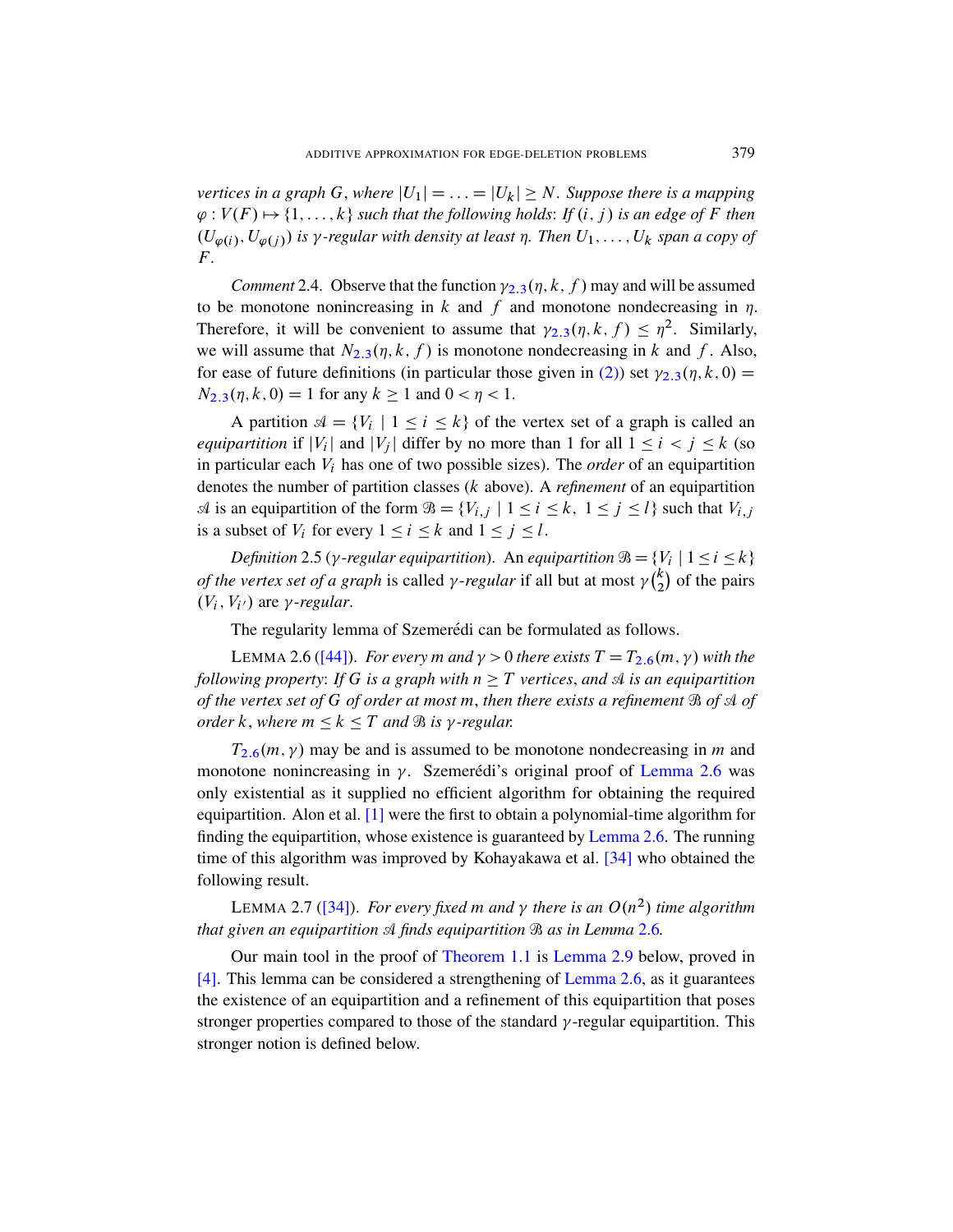*Definition* 2.8 (*C-regular equipartition*). For a function  $\mathscr{E}(r)$ :  $\mathbb{N} \mapsto (0, 1)$ , a pair of equipartitions  $\mathcal{A} = \{V_i \mid 1 \le i \le k\}$  and its refinement  $\mathcal{B} = \{V_{i,j} \mid 1 \le i$  $\leq k$ ,  $1 \leq j \leq l$ , where  $V_{i,j} \subset V_i$  for all i, j, are said to be *E*-regular if

- 1. For all  $1 \le i \le i' \le k$ , for all  $1 \le j, j' \le l$  [but a](#page-9-2)t [most](#page-9-1)  $\mathcal{E}(k)l^2$  of them, the pair  $(V_{i,j}, V_{i',j'})$  is  $\mathscr{E}(k)$ -*regular*.
- 2. All  $1 \le i \le i' \le k$  but at most  $\mathcal{E}(0)\binom{k}{2}$  $\binom{k}{2}$  of them are such that for all  $1 \leq j, j' \leq l$ but at most  $\mathcal{E}(0)l^2$  of them  $|d(V_i, V_{i'}) - d(V_{i,j}, V_{i',j'})| < \mathcal{E}(0)$  holds.

<span id="page-10-0"></span>It will be very important for what follows to observe that in Definition 2.8 we may use an arbitrary *function* rather than a fixed  $\gamma$  as in Definition 2.5 (such functions will be denoted by  $\mathscr E$  throughout the paper). The following is one of the main results of [4].

LEMMA 2.9 ([4]). *For any integer m and function*  $\mathscr{E}(r) : \mathbb{N} \mapsto (0, 1)$  *there is*  $S = S_{2.9}(m, \mathcal{E})$  *such that any graph on at least* S *vertices has an*  $\mathcal{E}$ *-regular equipartition*  $\mathcal{A}, \mathcal{B}$  *where*  $|\mathcal{A}| = k \geq m$  *[and](#page-9-0)*  $|\mathcal{B}| = kl \leq S$ *.* 

<span id="page-10-1"></span>In order to make the presentation self-contained we briefly review the proof of Lemma 2.9. Fix any m and function  $\mathscr E$  and put  $\zeta = \mathscr E(0)$ . Partition G into m arbitrary subsets of equal size and denote this equipartition by  $\mathcal{A}_0$ . Put  $M = m$ . Iterate the following task: Apply Lemma 2.6 on  $\mathcal{A}_{i-1}$  with  $m = |\mathcal{A}_{i-1}|$  and  $\gamma = \mathcal{E}(M)/M^2$ and let  $A_i$  be the refine[men](#page-10-0)t of  $A_{i-1}$  returned by Lemma 2.6. If  $A_{i-1}$  and  $A_i$ form an *E*-regular equipartition, stop; otherwise set  $M = |\mathcal{A}_{i-1}|$  and reiterate. It is shown in [4] that after at most  $100/\zeta^4$  iterations, for some  $1 \le i \le 100/\zeta^4$  the partitions  $A_{i-1}$  and  $A_i$  form an *E*-regular equipartition. Moreover, detecting an i for which this holds is very easy, that is, can be done in time  $O(n^2)$  (see the proof in [[4\]\). Note, that](#page-3-0) one can thus set the integer  $S_{2,9}(m, \mathcal{E})$  to be the order of  $\mathcal{A}_i$ . In particular, the following is an immediate im[plication of t](#page-10-0)he above discussion.

**PROPOSITION 2.10.** If m i[s bo](#page-10-0)unded by a function of  $\varepsilon$  only, then for any  $\varepsilon$ *the integer*  $S = S_{2,9}(m, \mathcal{E})$  *[can](#page-10-0) be (upper) bounded by a function of*  $\epsilon$  *only.* 

The  $\varepsilon$  in the above proposition will be the  $\varepsilon$  from the task of approximating  $E_{\mathcal{P}}$  within an [error of](#page-10-0)  $\varepsilon$  in Theorem 1.1. Also, in our application of Lemma 2.9 the [funct](#page-10-0)ion  $\mathscr E$  will (implicitly) depend on  $\varepsilon$ . For example, it will be convenient to set  $\mathscr{E}(0) = \varepsilon$ . However, it follows from the definition of  $S_{2,9}(m, \mathscr{E})$  given above that even in this case it is possible [to \(upper\) b](#page-9-3)ound  $S_{2,9}(m, \mathscr{E})$  by a function of  $\varepsilon$  only.

In order to design our algorithm we will need to obtain the equipartitions  $A$ and  $\Re$  appearing in the statement of Lemma 2.9. However, note that by the overview of the proof of Lemma 2.9 given above, in order to obtain this partition one can use Lemma 2.7 as an efficient algorithm for obtaining the regular partitions. Moreover, by Proposition 2.10, whenever we apply either  $\mathscr E$  or Lemma 2.7 we are guaranteed that m (which in the above overview was  $M$ ) is upper bounded by some function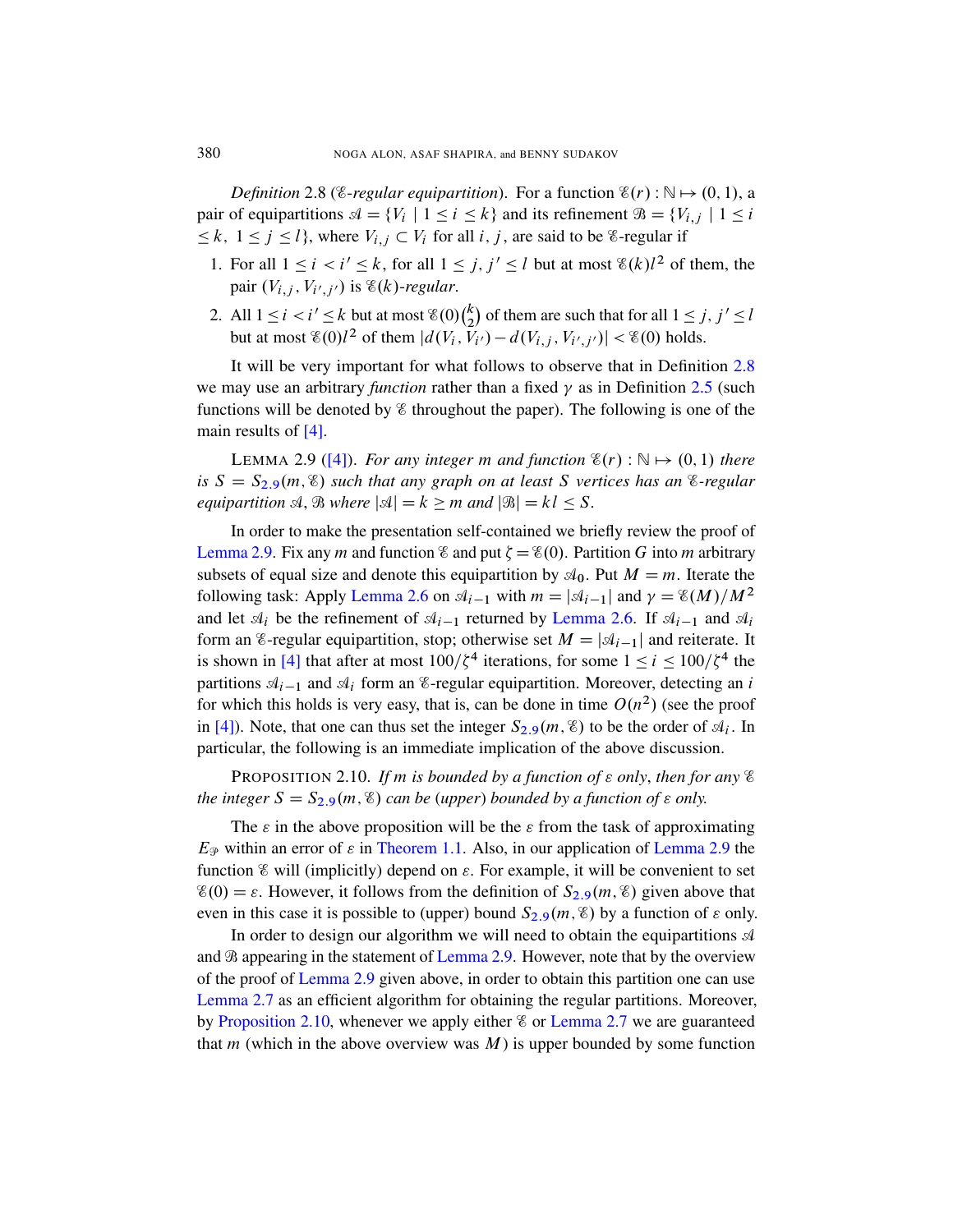<span id="page-11-1"></span><span id="page-11-0"></span>of  $\varepsilon$  and  $\gamma$  is lower bounded by some function of  $\varepsilon$ . This means that each of the at most  $100/\zeta^4$  applications of [Proposition](#page-3-0) 2.10 takes  $O(n^2)$  time. We thus get the following:

<span id="page-11-2"></span>PROPOSITION 2.11. If m is bounded by a function of  $\varepsilon$  only, then for any  $\varepsilon$ there is an  $O(n^2)$  algorithm for obtaining the equipartitions  $\mathcal A$  and  $\mathcal B$  of Lemma 2.9.

#### 3. Overview of the proof of Theorem 1.1

We start with a convenient way of handling a monotone graph property.

*Definition* 3.1 (*Forbidden subgraphs*). For a monotone graph property  $\mathcal{P}$ , define  $\mathcal{F} = \mathcal{F}_{\mathcal{P}}$  to be the set of graphs which are minimal with respect to not satisfying property  $\mathcal P$ . In other words, a graph F belongs to  $\mathcal F$  if it does not satisfy  $\mathcal{P}$ , but any graph obtained from F by removing an edge or a vertex, satisfies  $\mathcal{P}$ .

As an example of a family of forbidden subgraphs, consider  $P$  which is the property of being 2-colorable. Then  $\mathcal{F}_{\mathcal{P}}$  is the set of all odd-cycles. Clearly, a graph satisfies  $\mathcal P$  if and only if it contains no member of  $\mathcal F_{\mathcal P}$  as a (not necessarily induced) subgraph. We say that a graph is  $\mathcal{F}$ -free if it contains no (not necessarily induced) subgraph  $F \in \mathcal{F}$ . Clearly, for any family  $\mathcal{F}$ , being  $\mathcal{F}$ -free is a monotone property. Thus, the monotone properties are precisely the graph properties that are equivalent to being  $\mathcal F$ -free for some family  $\mathcal F$ . In order to simplify the notation, it will be simpler to talk about properties of type  $\mathcal F$ -free rather than monotone properties. To avoid confusion we will henceforth denote by  $E_{\mathcal{F}}(G)$  the value of  $E_{\mathcal{P}}(G)$ , where  $\mathcal{F} = \mathcal{F}_{\varphi}$  as above.

The main idea we apply in order to obtain the algorithmic results of this paper is quite simple; given a graph G, a family of forbidden subgraphs  $\mathcal F$  and  $\varepsilon > 0$ we use Lemma 2.9 with appropriately defined parameters in order to construct in  $O(n^2)$  time a weighted complete graph W, of size depending on  $\varepsilon$  but *independent* of the size of  $G$ , such that a solution of a certain "related" problem on  $W$  gives a good approximation of  $E_{\mathcal{F}}(G)$ . As W will be of size independent of the size of G, we may and will use an exhaustive search in order to solve the "related" problem on  $W$ . In what follows we give further details on how to define  $W$  and the "related" problem that we solve on  $W$ .

We start with the simplest case, where the property is that of being triangle-free, namely  $\mathcal{F} = \{K_3\}$ . Let W be some weighted complete graph on k vertices and let  $0 \leq w(i, j) \leq 1$  denote the weight of the edge connecting i and j in W. Let  $E_{\mathcal{F}}(W)$  be the natural extension of the definition of  $E_{\mathcal{F}}(G)$  to weighted graphs; namely, instead of just counting how many edges should be removed in order to turn G into an  $\mathcal{F}$ -free graph, we ask for the edge set of minimum weight with the above property. Let G be a k-partite graph on n vertices with partition classes  $V_1, \ldots, V_k$ of equal size  $n/k$ . Suppose for every  $i < j$  we have  $d(V_i, V_j) = w(i, j)$  (recall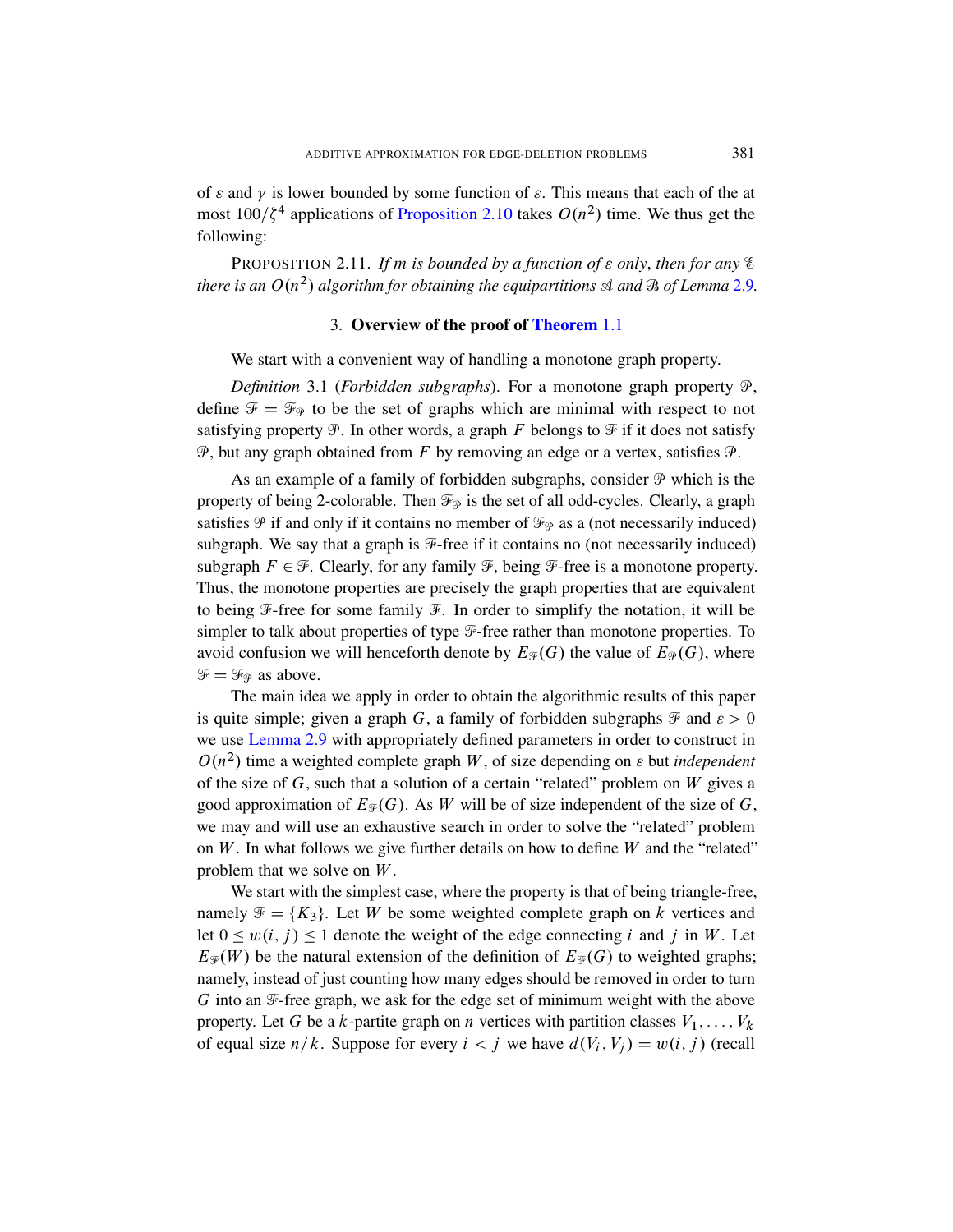that  $d(V_i, V_j)$  denotes the edge density between  $V_i$  and  $V_j$ ). In some sense, W can be considered a weighted approximation of G, but for our investigation a more important question is whether W can be used in order to estimate  $E_{\mathcal{F}}(G)$ . In other words, is it true that  $E_{\mathscr{F}}(G) \approx E_{\mathscr{F}}(W)$ ?

It is easy to see that  $E_{\mathcal{F}}(G) \leq E_{\mathcal{F}}(W)$ . Indeed, given a set of edges S, whose removal turns  $W$  into a triangle-free graph, we simply remove all edges connecting  $V_i$  and  $V_j$  for every  $(i, j) \in S$ . The main question is whether the other direction is also true. Namely, is it true that if it is possible to remove  $\alpha n^2$  from G and thus make it triangle free, then is it possible to remove from  $W$  a set of edges of total weight approximately  $\alpha k^2$  and thus make it triangle-free? If true this will mean that by computing  $E_{\mathcal{F}}(W)$  we also approximately compute  $E_{\mathcal{F}}(G)$ . Unfortunately, this assertion is false in general, as the minimal number of edge modifications that are enough to make G triangle-free, may involve removing *some* and not *all* the edges connecting a pair  $(V_i, V_j)$ , and in W we can remove only edges and not parts of them. It thus seems natural to ask what kind of restrictions should we impose on G (or more precisely on the pairs  $(V_i, V_j)$ ) such that the above situation will be impossible; namely, that the optimal way to turn  $G$  into a triangle free graph will involve removing either none or all the edges connecting a pair  $(V_i, V_j)$  (up to some small error). This will clearly imply that we also have  $E_{\mathcal{F}}(G) \approx E_{\mathcal{F}}(W)$ .

One natural restriction is that the pairs  $(V_i, V_j)$  would be random bipartite graphs. While this restriction indeed works it is of no use for our investigation as we are trying to [design an](#page-8-0) algorithm that can handle arbitrary graphs and not necessarily random graphs. One is thus tempted to replace a random bipartite graph with  $\gamma$ -regular pairs for some small enough  $\gamma$ . [Unfortunately](#page-13-0), we did not manage to prove that there is a small enough  $\gamma > 0$  ensuring that even if all pairs  $(V_i, V_j)$  are  $\gamma$ -regular then  $E_{\mathcal{F}}(G) \approx E_{\mathcal{F}}(W)$ . In order to circumvent this difficulty we use the stronger notion of  $\varepsilon$ -regularity defined in Section 2. As it turns out, if one uses an appropriately defined function  $\mathscr{E}$ , then if all pairs  $(V_i, V_j)$  are  $\mathscr{E}(k)$ -regular, one can infer that  $E_{\mathcal{F}}(G) \approx E_{\mathcal{F}}(W)$ . This result is (essentially) formulated in Lemma 3.4.

In the above discussion we considered the case  $\mathcal{F} = \{K_3\}$ . So suppose now that  $\mathcal F$  is an arbitrary (possibly infinite) family of graphs. Suppose we use a weighted complete graph  $W$  on  $k$  vertices as above in order to approximate some  $k$ -partite graph. The question that naturally arises at this stage is what problem should we try to solve on W in order to get an approximation of  $E_{\mathcal{F}}(G)$ . It is easy to see that G may be very far from being  $\mathcal{F}\text{-free}$ , while at the same time W can be  $\mathcal{F}\text{-free}$ , simply because  $\mathcal F$  does not contain graphs of size at most k. As an example, consider the case, where the property is that of containing no copy of the complete bipartite graph with two vertices in each side, denoted  $K_{2,2}$ . Now, if G is the complete bipartite graph  $K_{n/2,n/2}$  then it is very far from being  $K_{2,2}$ -free. However, in this case W is just an edge that spans no copy of  $K_{2,2}$ .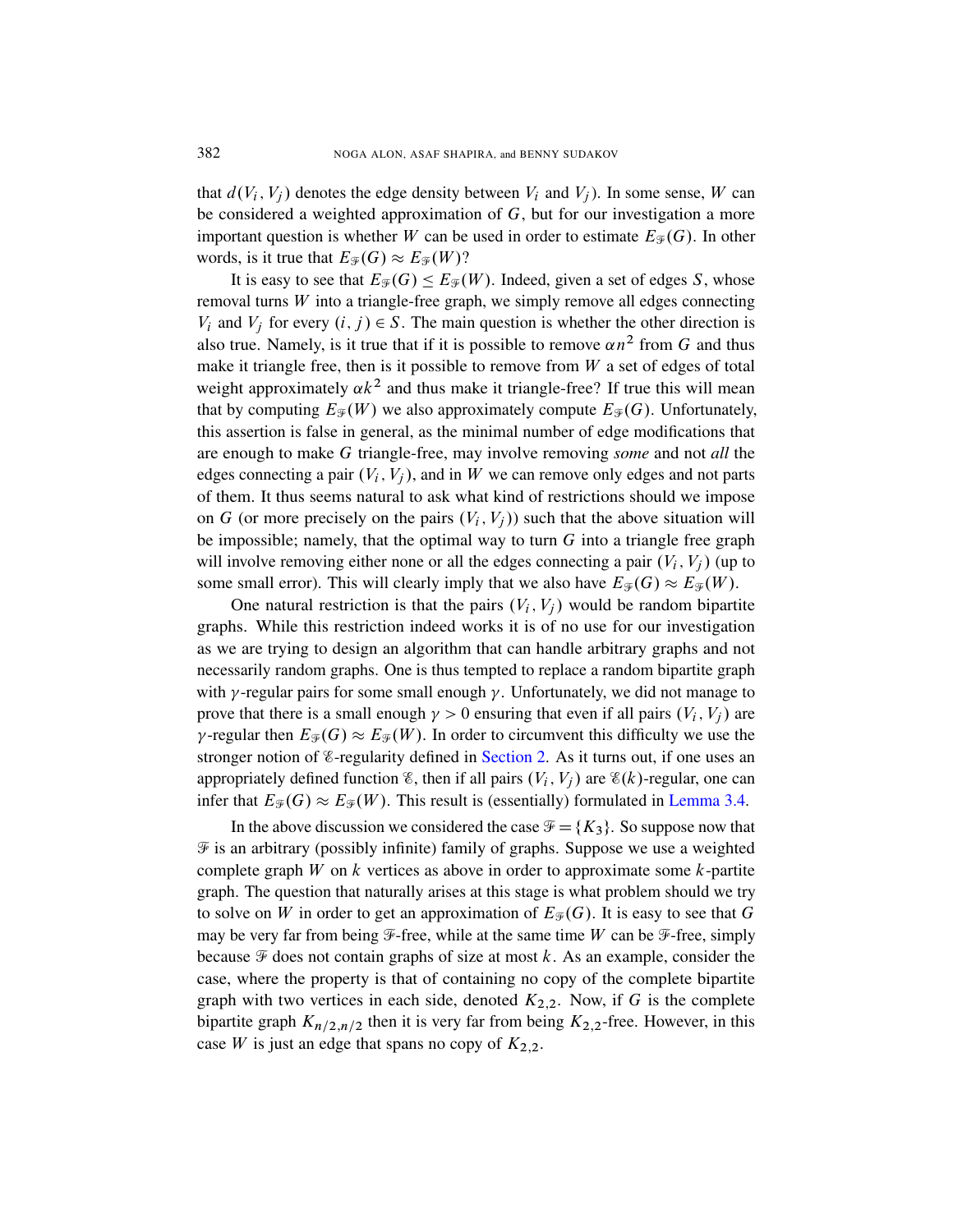<span id="page-13-1"></span>It thus seems that we must solve a *different* problem on W . To formulate this problem we need the following definitions.

*Definition* 3.2 ( $\overline{\mathcal{F}}$ *-homomorphism-free*). For a family of graphs  $\overline{\mathcal{F}}$ , a graph W is called  $\mathcal{F}$ -*homomorphism-free* if  $F \nleftrightarrow W$  for any  $F \in \mathcal{F}$ .

We now define a measure analogous to  $E_{\mathcal{F}}$  but with respect to making a graph F-hom[omor](#page-13-1)phism-free. Note that we focus on weighted graphs.

*Definition* 3.3 ( $\mathcal{H}_{\mathcal{F}}(W)$ ). For a family of graphs  $\mathcal{F}$  and a weighted complete graph W on k vertices, let  $\mathcal{H}'_{\mathcal{F}}(W)$  denote the *minimum total weight* of a set of edges, whose removal from W turns it into an F-*[homo](#page-14-1)morphism-free graph*. Define,  $\mathcal{H}_{\mathcal{F}}(W) = \mathcal{H}'_{\mathcal{F}}(W)/k^2.$ 

<span id="page-13-0"></span>[Not](#page-13-0)e, t[h](#page-13-2)at in Definition  $3.2$  the graph W is an unweighted not necessarily complete graph. Also, observe that when  $\mathcal{F} = \{K_3\}$  then we have  $\mathcal{H}_{\mathcal{F}}(W) = E_{\mathcal{F}}(W)$ . As it turns out, the "right" problem to solve on W is to compute  $\mathcal{H}_{\mathcal{F}}(W)$ . This is form[ulat](#page-13-0)ed in the following key lemma, whose proof appears in Section 4:

LEMMA 3.4 (The Key Lemma). *For every family of graphs*  $\mathcal{F}$ *, there are funct[ions](#page-13-0)*  $N_{3,4}(k, \varepsilon)$  and  $\gamma_{3,4}(k, \varepsilon)$  with the following property:<sup>2</sup> Let W be any *weighted complete graph on* k *vertices and let* G *be any* k*-partite graph with partition classes*  $V_1, \ldots, V_k$  *of equal size such that* 

- 1.  $|V_1| = \ldots = |V_k| > N_{3.4}(k, \varepsilon)$ .
- 2. [All pa](#page-14-0)irs  $(V_i, V_j)$  are  $\gamma_{3.4}(k, \varepsilon)$ -regular.
- 3. For every  $1 \le i < j \le k$  $1 \le i < j \le k$  $1 \le i < j \le k$  we have  $d(V_i, V_j) = w(i, j)$ .

*Then,*  $E_{\mathcal{F}}(G) \geq \mathcal{H}_{\mathcal{F}}(W) - \varepsilon$ .

It is easy to argue as we did above and prove that  $E_{\mathcal{F}}(G) \leq \mathcal{H}_{\mathcal{F}}(W)$  in Lemma 3.4 (see the proof of Lemma 3.5), however we will not need this (trivial) direction. It is important to note that while [Lemma](#page-13-0) 3.4 is very strong as it allows us to approximate  $E_{\mathcal{F}}(G)$  via computing  $\mathcal{H}_{\mathcal{F}}(W)$  (re[call that](#page-9-0) W is intended to be very small compared to  $G$ ) its main weakness is that it requires the regularity between each of the pairs to be a function of  $k$ , which denotes the number of partition classes, rather than depending solely on th[e fam](#page-9-0)ily of graphs  $\mathcal{F}$ . We note that even if  $\mathcal{F} = \{K_3\}$  as discussed above, we can only prove Lemma 3.4 with a regularity measure that depends on  $k$ . This supplies some explanation as to why Lemma 2.6 (the sta[nda](#page-13-0)rd regularity lemma) is not sufficient for our purposes; note that the input to Lemma 2.6 is some fixed  $\gamma > 0$  and the output is a  $\gamma$ -regular equipartition with the number of partition classes depending on  $\gamma$  (the function  $T_{2,6}(m, \gamma)$ ). Thus, even if all pairs are  $\gamma$ -regular, this  $\gamma$  may be very large when we consider the

<span id="page-13-2"></span><sup>&</sup>lt;sup>2</sup>The functions  $N_{3,4}(k, \varepsilon)$  and  $\gamma_{3,4}(k, \varepsilon)$  will also (implicitly) depend on  $\mathcal{F}$ .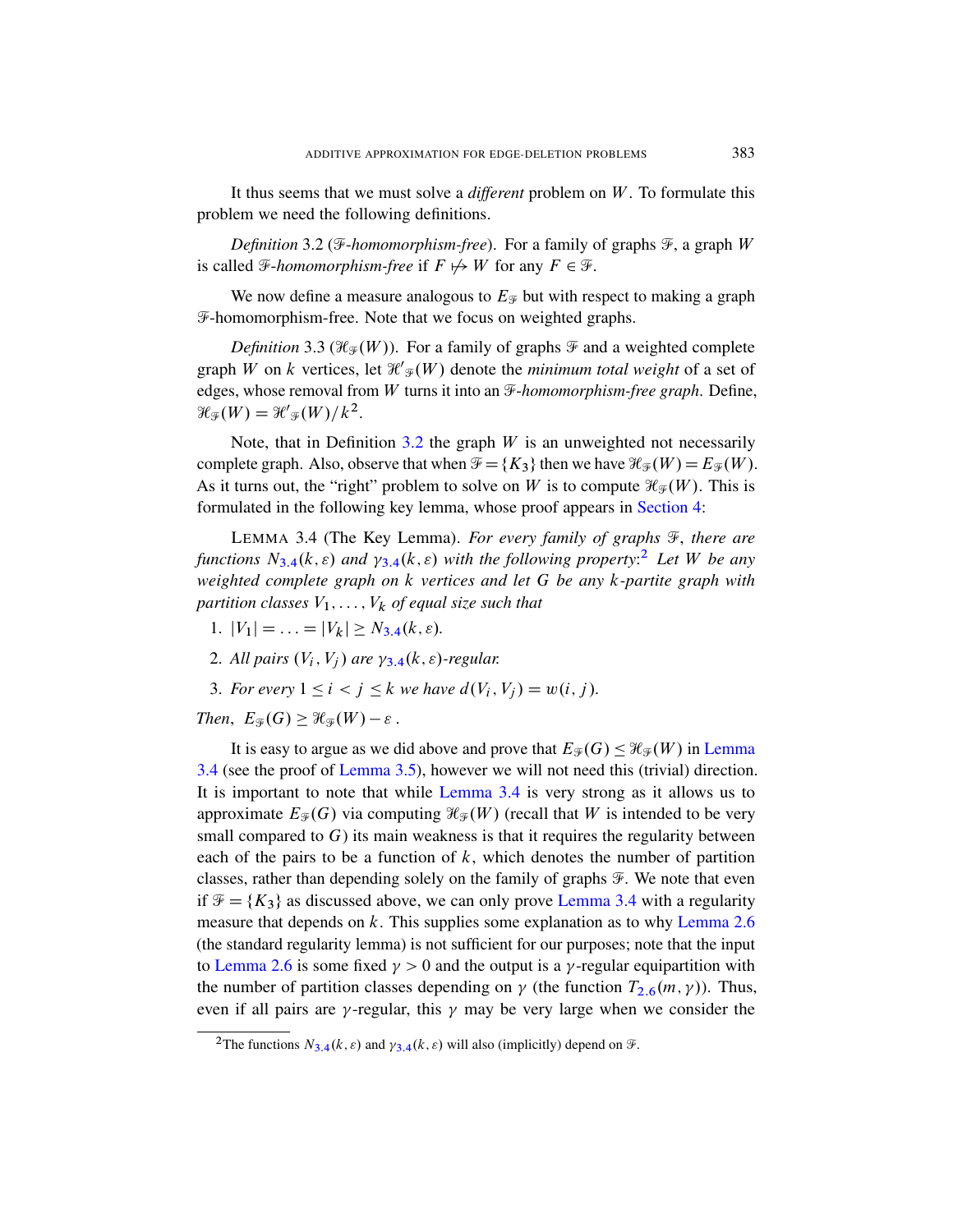<span id="page-14-0"></span>[number of par](#page-3-0)tition classes returned by Lemma 2.6 and the regularity measure which Lemma 3.4 requires. Hence, the standard regularity lemma cannot help us in applying Lemma 3.4. In order to overcome this problem we use the notion of E-regular partit[ion](#page-14-2)s and the stronger regularity lemma [giv](#page-14-0)en in Lemma 2.9, which, when appropriately used, allows us to apply Lem[ma](#page-14-0) 3.4 in order to obtain Lemma 3.5 below, from which Theorem 1.1 follows quite easily. The proof of this lemma appears in Section 4.

LEMMA 3.5. *For any*  $\varepsilon > 0$  *and family of graphs*  $\mathcal{F}$  *there are functions*  $N_{3.5}(r)$ *and* E3:5.r/ *satisfying the following*: <sup>3</sup> *Suppose a graph* G *has an* E3:5*-regular equipartition*  $\mathcal{A} = \{V_i \mid 1 \le i \le k\}, \mathcal{B} = \{V_{i,j} \mid 1 \le i \le k, 1 \le j \le l\},$  where

1.  $k \geq 1/\varepsilon$ .

2.  $|V_{i,j}| \ge N_{3.5}(k)$  *[for eve](#page-10-0)ry*  $1 \le i \le k$  *and*  $1 \le j \le l$ *.* 

Let W [be a weigh](#page-3-0)ted complete graph on k vertices with  $w(i, j) = d(V_i, V_j)$ . Then,

$$
|E_{\mathscr{F}}(G)-\mathscr{H}_{\mathscr{F}}(W)|\leq \varepsilon.
$$

<span id="page-14-1"></span>Using the algorithmic version of Lemma 2.9, [which is](#page-14-0) given in Proposition 2.11, we can rephrase the above lemm[a in a more alg](#page-3-0)orithmic way, which is more or less the algorithm of Theorem 1.1: Given a graph G we use the  $O(n^2)$  time algorithm of Proposition 2.11 in order to obtain the equipartition described in the statement of Lemma 3.[5. W](#page-13-0)e th[en c](#page-14-0)onstruct the graph  $W$  as in Lemma 3.5, and finally use exhaustive search in order to precisely compute  $\mathcal{H}_{\mathcal{F}}(W)$ . By Lemma 3.5, this gives a good approximation of  $E_{\mathcal{F}}(G)$ . The proof of Theorem 1.1 appears in Section 5.

#### 4. Proofs of Lemmas 3.4 and 3.5

In this section we apply our new structural technique in order to prove Lemmas 3.4 and 3.5. Regretfully, it is hard to state precisely what the ingredients of this technique are. Roughly speaking, it uses the notion of E-regularity in order to partition the edges of a graph into a bounded number of edge sets, which have regular-partitions that are almost identical<sup>4</sup> and more importantly, the regularitymeasure of each of the bipartite graphs in each of the edge sets can be a function of the n[umb](#page-14-0)er of clusters.

<span id="page-14-2"></span>We start this section with some definitions that will be very useful for the proof of Lemma 3.4.

<sup>&</sup>lt;sup>3</sup>The functions  $N_{3.5}(r)$  and  $\mathcal{E}_{3.5}(r)$  will also (implicitly) depend on  $\varepsilon$  and  $\mathcal{F}$ .

<sup>&</sup>lt;sup>4</sup>Two regular partitions  $V_1, \ldots, V_k$  and  $U_1, \ldots, U_k$  are identical if  $d(V_i, V_j) = d(U_i, U_j)$ .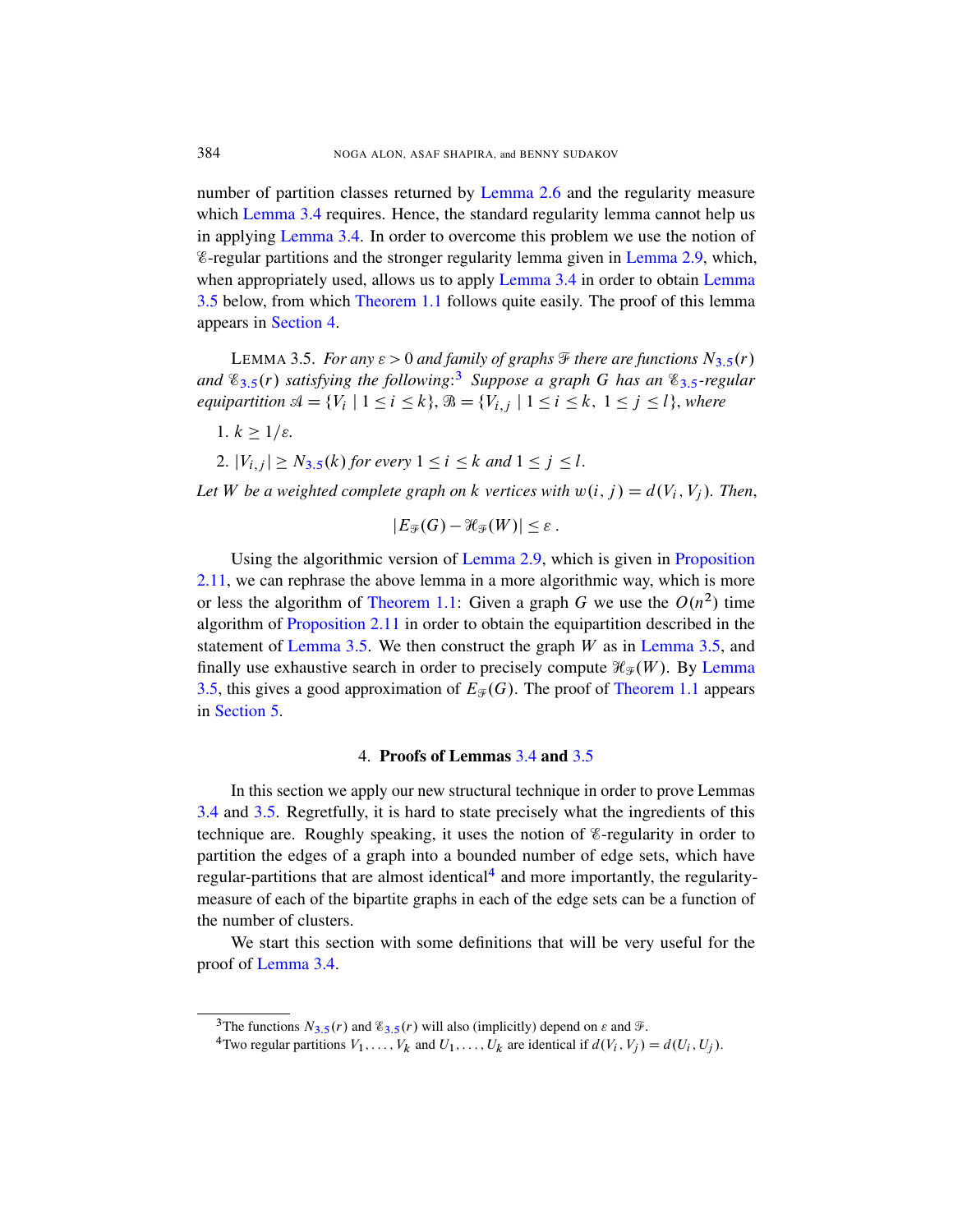<span id="page-15-1"></span>*Definition* 4.1. For any (possibly infinite) family of graphs  $\mathcal{F}$ , and any integer r let  $\mathcal{F}_r$  be the following set of graphs: A *graph R belongs to*  $\mathcal{F}_r$  if it has at most r vertices and there is at least one  $F \in \mathcal{F}$  such that  $F \mapsto R$ .

*Definition* 4.2. For any family of graphs  $\mathcal{F}$  and integer r for which  $\mathcal{F}_r \neq \emptyset$ , define

(1) 
$$
\Psi_{\mathcal{F}}(r) = \max_{R \in \mathcal{F}_r} \min_{\{F \in \mathcal{F}: F \mapsto R\}} |V(F)|.
$$

Define  $\Psi_{\mathcal{F}}(r) = 0$  if  $\mathcal{F}_r = \emptyset$ . Therefore,  $\Psi_{\mathcal{F}}(r)$  is *monotone nondecreasing in* r.

Practicing definitions, note that if  $\mathcal F$  is the family of odd cycles, then  $\mathcal F_k$  is precisely the family of non-bipartite graphs of size at most  $k$ . Also, in this case  $\Psi_{\mathcal{F}}(k) = k$  when k is odd, and  $\Psi_{\mathcal{F}}(k) = k - 1$  when k is even. The "right" way to think of the function  $\Psi_{\mathcal{F}}$  is the f[ollowing: Le](#page-13-0)t R be a graph of size at most k and s[uppose we ar](#page-8-1)e guaranteed that there is a graph  $F' \in \mathcal{F}$  such that  $F' \mapsto R$  (thus  $R \in \mathcal{F}_k$ ). Then by this information only and *without* having to know the structure of R itself, the definition of  $\Psi_{\mathscr{F}}$  implies that there is a graph  $F \in \mathscr{F}$  of size at most  $\Psi_{\mathcal{F}}(k)$ , such that  $F \mapsto R$ .

The function  $\Psi_{\mathcal{F}}$  [has a](#page-8-1) critical role in the proof of Lemma 3.4. While proving this lemma we will use Lemma 2.3 in order to derive that some  $k$  sets of vertices, which are regular enough, span some graph  $F \in \mathcal{F}$ . Roughly speaking, the main difficulty will be that [we will not know](#page-17-0) the size of  $F$ , and as a consequence will not know the regularity measure between these sets that is sufficient for applying Lemma 2.3 on these k sets (this quantity is  $\gamma_{2,3}(\eta, k, |V(F)|)$ ). However, we *will* [kno](#page-13-0)w that there is *some*  $F' \in \mathcal{F}$  which is spanned by these sets. The function  $\Psi_{\mathcal{F}}(r)$ will thus be [very](#page-9-0) use[ful](#page-8-1) as it supplies an upper bound for the size of the smallest  $F \in \mathcal{F}$  which is spanned by these sets. See Proposition 4.4, where  $\Psi_{\mathcal{F}}(r)$  has a cruci[al ro](#page-13-0)le.

<span id="page-15-2"></span><span id="page-15-0"></span>*[P](#page-13-0)roof of Lemma* 3.4. Given  $\varepsilon$  and  $k$  let

(2) 
$$
T = T(k, \varepsilon) = T_{2.6}(k, \gamma_{2.3}(\varepsilon/2, k, \Psi_{\mathcal{F}}(k))).
$$

We prove the lemma with  $\gamma_{3,4}(k, \varepsilon)$  and  $N_{3,4}(k, \varepsilon)$  satisfying

(3) 
$$
\gamma_{3.4}(k,\varepsilon) = \min(\varepsilon/2, 1/T),
$$

(4) 
$$
N_{3,4}(k,\varepsilon) = T \cdot N_{2,3}(\varepsilon/2, k, \Psi_{\mathcal{F}}(k)).
$$

Suppose G is a graph on *n* vertices, in which case each set  $V_i$  is of size  $\frac{n}{k}$ . We may thus show that one must remove at least  $\mathcal{H}_{\mathcal{F}}(W) \cdot n^2 - \varepsilon n^2$  edges from G in order to make it  $\mathcal{F}$ -free. To this end, it is enough to show that if there is a graph  $G'$ that is obtained from G by removing less than  $\mathcal{H}_{\mathcal{F}}(W) \cdot n^2 - \varepsilon n^2$  edges and spans no  $F \in \mathcal{F}$  then it is possible to remove from W a set of edges of total weight less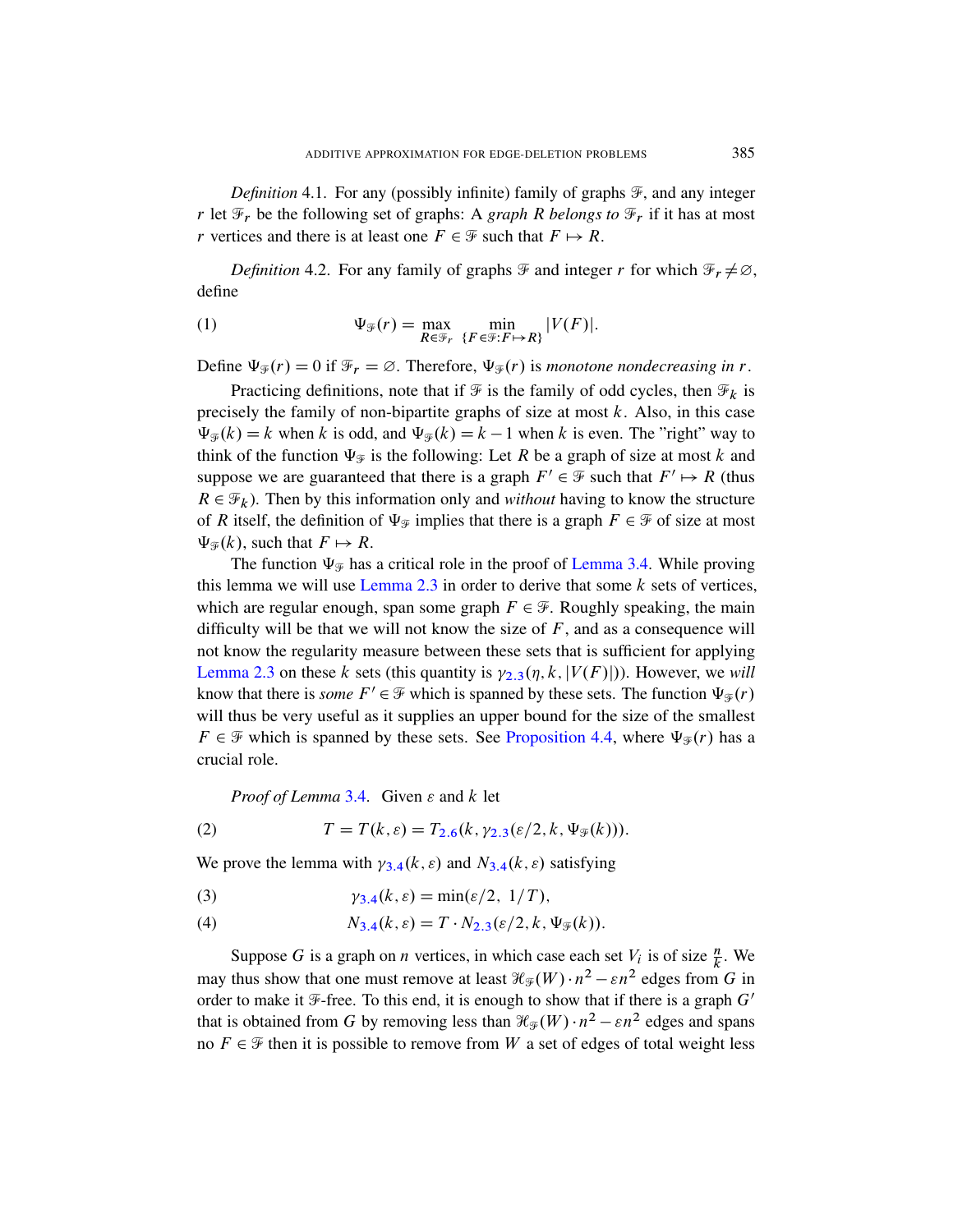than  $\mathcal{H}_{\mathcal{F}}(W) \cdot k^2$  and obtain a graph  $W'$  that is  $\mathcal{F}$ -homomorphism-free. This will obviously be a contradiction.

Assume such a  $G'$  e[xists and app](#page-9-0)ly Lemma 2.6 [on it wi](#page-9-0)th

$$
\gamma = \gamma_{2.3} \left( \frac{1}{2} \varepsilon, k, \Psi_{\mathcal{F}}(k) \right)
$$

and  $m = k$  (we use  $m = k$  as G is already partitioned into k subsets  $V_1, \ldots, V_k$ ). For the rest of the proof we denote by  $V_{i,1}, \ldots, V_{i,l}$  the partition of  $V_i$  that Lemma 2.6 returns. Recall that as  $|V_1| = ... = |V_k|$  and Lemma 2.6 partitions a graph into [subs](#page-9-4)ets of equal size, then all the sets  $V_i$  are partitioned into the same number l of [sub](#page-8-1)sets. Note also that by Lemma 2.6 and the definition of T in (2) we have  $l < T$ . Observe, that T is in fact an upper bound for the *total* number of partition classes  $V_{i,j}$ .

<span id="page-16-0"></span>By Lemma 2.6 (recall that we may assume that  $\gamma_{2,3}(\frac{1}{2})$  $\frac{1}{2}\varepsilon, k, \Psi_{\mathscr{F}}(k)) \leq \frac{1}{2}$  $\frac{1}{2}\varepsilon$  by relying on Comment 2.4), we are guaranteed that out of the lk sets  $V_{i,j}$  at most  $\epsilon$  $rac{\varepsilon}{2} \binom{lk}{2}$  $\binom{k}{2}$  pairs are not  $\gamma_{2,3}(\frac{1}{2})$  $\frac{1}{2}\varepsilon$ , k,  $\Psi_{\mathcal{F}}(k)$ )-regular. We define a graph  $G''$ , which is obtained from G' by removing all the edges connecting pairs  $(V_{i,i'}, V_{j,j'})$  that are not  $\gamma_{2,3}(\frac{1}{2})$  $\frac{1}{2}\varepsilon$ ,  $k$ ,  $\Psi_{\mathcal{F}}(k)$ )-regular, and all edges connecting pairs  $(V_{i,i'}, V_{j,j'})$  for which their edge density in G' is smaller than  $\frac{1}{2}\varepsilon$ .

PROPOSITION 4.3. *There are*  $k$  *sets*  $V_{1,t_1}, \ldots, V_{k,t_k}$  $V_{1,t_1}, \ldots, V_{k,t_k}$  *such that the graphs induced by* G and G<sup>"</sup> on these k sets differ by less than  $\mathcal{H}_{\mathcal{F}}(W) \cdot \frac{n^2}{l^2}$  $\frac{n^2}{l^2} - \frac{\varepsilon n^2}{2l^2}$  edges.

*Proof.* We first claim that G'' is obtained from G' by removing fewer than  $\frac{\varepsilon}{2}n^2$ edges. To see this note that the number of edges connecting a pair  $(V_{i,i'}, V_{j,j'})$  is at most  $(n/kl)^2$ . As there are at most  $\frac{\varepsilon}{2} {nk \choose 2}$  $\binom{k}{2}$  pairs that are not  $\gamma_{2,3}(\frac{1}{2})$  $\frac{1}{2}\varepsilon, k, \Psi_{\mathscr{F}}(k))$ regular, we remove at most  $\frac{\varepsilon}{4}n^2$  edges due to such pairs. Finally, as due to pairs, whose edge density is at most  $\frac{1}{2}\varepsilon$ , we remove at most  $\binom{k}{2}$  $\binom{k}{2} \frac{\varepsilon}{2}$  $\frac{\varepsilon}{2}(n/kl)^2 \leq \frac{\varepsilon}{4}$  $\frac{\varepsilon}{4}n^2$  edges, the total number of edges removed is at most  $\frac{\varepsilon}{2}n^2$ , as needed.

As we assume that G' is obtained from G by removing less than  $\mathcal{H}_{\mathcal{F}}(W)$ .  $n^2 - \varepsilon n^2$  edges, we get from the previous paragraph that G'' is obtained from G by removing fewer than  $\mathcal{H}_{\mathcal{F}}(W) \cdot n^2 - \frac{\varepsilon}{2}$  $\frac{\varepsilon}{2}n^2$  edges. Suppose for every  $1 \le i \le k$  we randomly and uniformly pick one of the sets  $V_{i,1}, \ldots, V_{i,l}$ . The probability that an edge, which belongs to G and not to G'', is spanned by these k sets is  $l^{-2}$ . As G and G'' differ by fewer than  $\mathcal{H}_{\mathcal{F}}(W) \cdot n^2 - \frac{\varepsilon}{2}$  $\frac{\varepsilon}{2}n^2$  edges, we get that the expected number of such edges is less than  $\mathcal{H}_{\mathcal{F}}(W) \cdot \frac{n^2}{l^2}$  $\frac{n^2}{l^2} - \frac{\varepsilon n^2}{2l^2}$  and therefore there must be a choice of  $k$  sets that span fewer than this number of such edges.  $\Box$ 

We are now ready to arrive at a contradiction by showing that if it is possible to remove fewer than  $\mathcal{H}_{\mathcal{F}}(W) \cdot n^2 - \varepsilon n^2$  edges from G and thus turn it into an  $\mathcal{F}$ -free graph G', then we can remove from W a set of edges of total weight less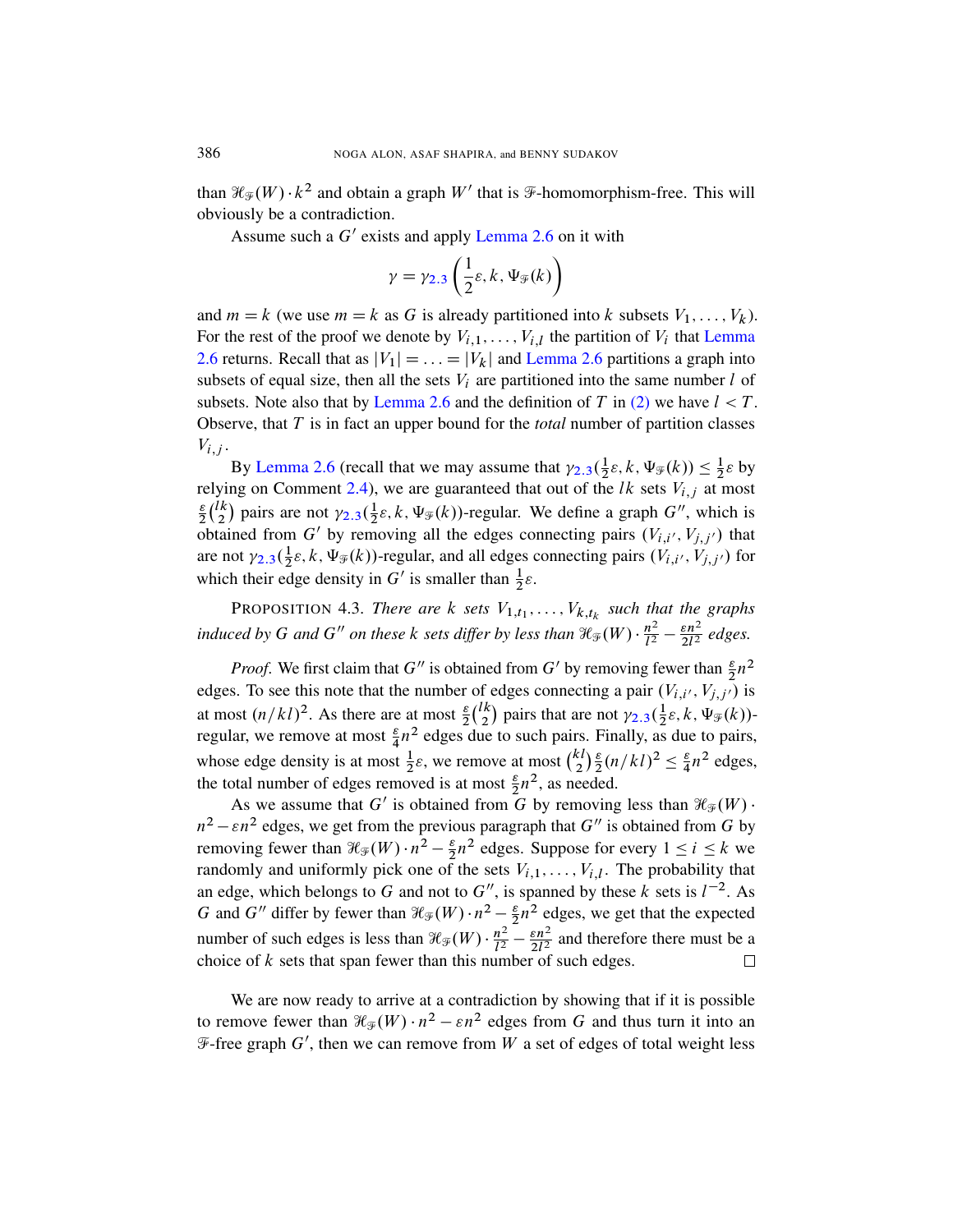<span id="page-17-0"></span>than  $\mathcal{H}_{\mathcal{F}}(W) \cdot k^2$  and thus turn it into an  $\mathcal{F}$ -homomorphism-free graph W'. Let  $V_{1,i_1}, \ldots, V_{k,i_k}$  be the k sets satisfying the condition of Proposition 4.3 and obtain from W a graph  $W'$  by removing from W edge  $(i, j)$  if and only if the density of  $(V_{i,t_i}, V_{j,t_j})$  in  $G''$  is 0.

### PROPOSITION 4.4. W' is **F**-homomorphism-free.

*[P](#page-8-1)roof.* Assume  $F' \mapsto W'$  for some  $F' \in \mathcal{F}$ . As W' is a graph of size k this means (recall Definition 4.2) that there is  $F \in \mathcal{F}$  of size at most  $\Psi_{\mathcal{F}}(k)$  such that  $F \mapsto W'$ . Let  $\varphi$  be a homomorphism from F to W'. By definition of  $\varphi$ , for any  $(u, v) \in E(F)$  we have  $(\varphi(u), \varphi(v))$  is an edge of W'. Recall that by definition of G'' either the density of a pair  $(V_{i,i'}, V_{j,j'})$  in G'' is zero, or this density is at least  $\frac{1}{2}\varepsilon$  and the pair is  $\gamma_{2,3}(\frac{1}{2})$  $\frac{1}{2}\varepsilon$ ,  $k$ ,  $\Psi_{\mathcal{F}}(k)$ )-regular. By definition of  $W'$ , this means that for e[very](#page-13-0)  $(u, v) \in E(F)$  [th](#page-8-1)e pair  $(V_{\varphi(u), t_{\varphi(u)}}, V_{\varphi(v), t_{\varphi(v)}})$  has density at least  $\frac{\varepsilon}{2}$ in G'' and is  $\gamma_{2,3}(\frac{1}{2})$  $\frac{1}{2}\varepsilon$ ,  $k$ ,  $\Psi_{\mathcal{F}}(k)$ )-regular. By item 1 of Lemma 3.4 we have for all  $1 \le i \le k$  that  $|V_i| \ge N_{3,4}(k, \varepsilon)$ . By our choice in (4) and the fact that  $l \le T$ , the [sets](#page-8-1)  $V_{i,t_i}$  must therefore be of size at least

$$
|N_{3,4}(k,\varepsilon)|/l \geq |N_{3,4}(k,\varepsilon)|/T = N_{2,3}\left(\frac{1}{2}\varepsilon,k,\Psi_{\mathcal{F}}(k)\right).
$$

<span id="page-17-1"></span>Hence, the sets  $V_{1,t_1}, \ldots, V_{k,t_k}$  satisfy all the necessary requirements needed in order to apply Lemma 2.3 to deduce that they span a copy of F in  $G''$  (recall, that we have already argued that  $|V(F)| \leq \Psi_{\mathcal{F}}(k)$ . This, however, is impossible, as we assumed that  $G'$  was already  $\mathcal{F}$ -free and  $G''$  is a subgraph of  $G'$ .  $\Box$ 

PROPOSITION [4.5.](#page-15-2) *For any*  $i < j$  the [edge](#page-13-0) densities of  $(V_i, V_j)$  and  $(V_{i,t_i}, V_{j,t_j})$ *s[atisf](#page-13-0)y in* G

$$
|d(V_i, V_j) - d(V_{i,t_i}, V_{j,t_j})| \leq \frac{1}{2}\varepsilon.
$$

*Proof.* Recall that  $1/l > 1/T$  and by (3) we have  $1/T > \gamma_{3,4}(k, \varepsilon)$ . We infer that  $|V_{i,t_i}| = |V_i|/l \ge \gamma_{3.4}(k,\varepsilon)|V_i|$ . By item 2 of Lemma 3.4, each pair  $(V_i, V_j)$ is  $\gamma_{3,4}(k,\varepsilon)$ -regular in G. Hence, by definition of a regular pair, we must have  $|d(V_i, V_j) - d(V_{i,t_i}, V_{j,t_j})| \leq \gamma_{3.4}(k, \varepsilon) \leq \frac{1}{2}$  $rac{1}{2}\varepsilon$ .  $\Box$ 

PROPOSITION 4.6. W' is obtained from W by removal of a set of edges of weight less than  $\mathcal{H}_{\mathcal{F}}(W) \cdot k^2$ .

*Proof.* Let S be the set of edges removed from W and denote by  $w(S)$  the total weight of edges in S. Let  $e(V_{i,t_i}, V_{j,t_j})$  denote the number of edges connecting the pair  $(V_{i,t_i}, V_{j,t_j})$  in G. We claim that the following series of inequalities, which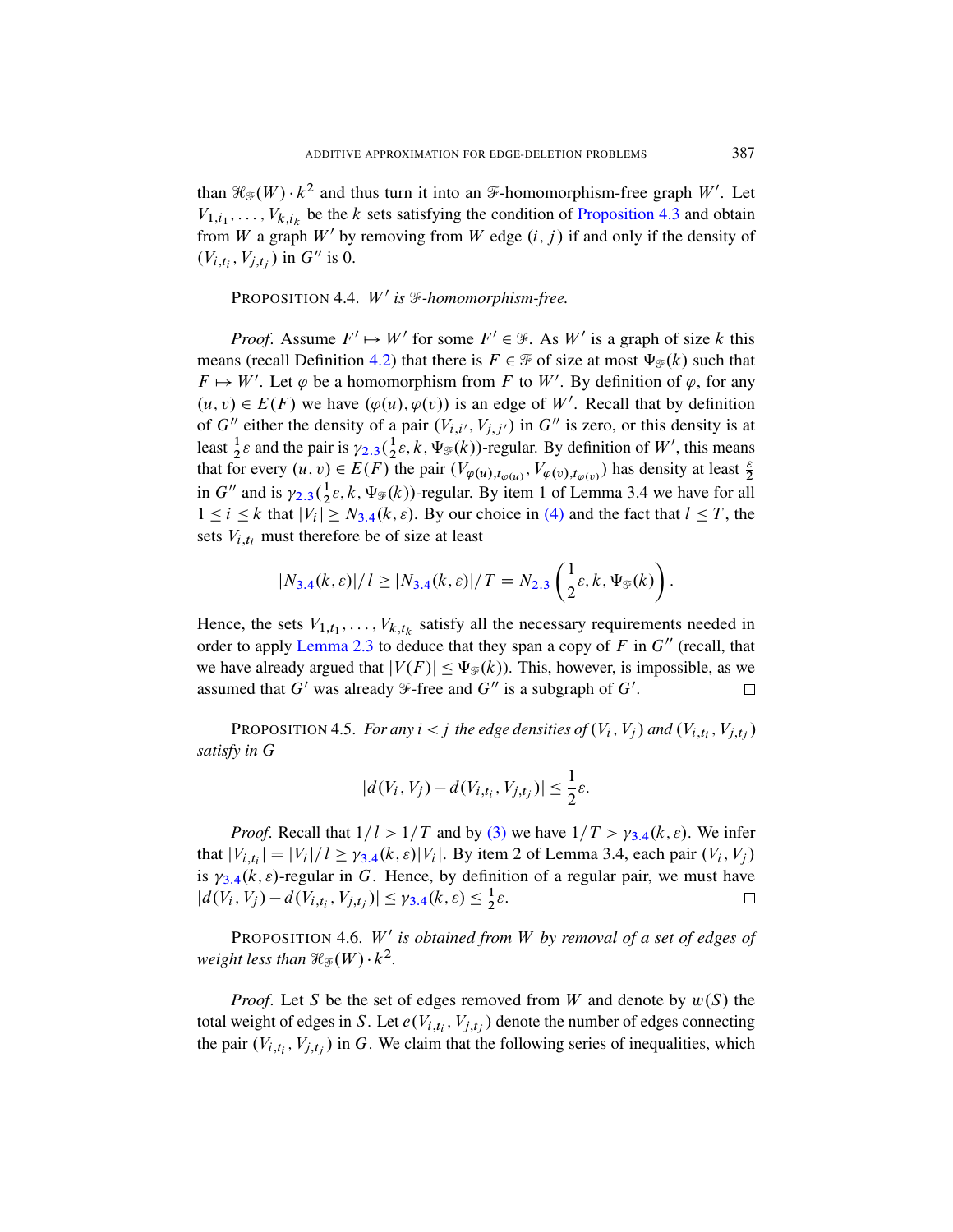imply that  $w(S) < \mathcal{H}_{\mathcal{F}}(W) \cdot k^2$ , hold:

$$
\mathcal{H}_{\mathcal{F}}(W) \cdot \frac{n^2}{l^2} - \frac{\varepsilon n^2}{2l^2} > \sum_{(i,j) \in S} e(V_{i,t_i}, V_{j,t_j}) \ge \sum_{(i,j) \in S} \left( w(i,j) - \frac{\varepsilon}{2} \right) \frac{n^2}{l^2 k^2} \\
\ge \sum_{(i,j) \in S} w(i,j) \frac{n^2}{l^2 k^2} - \frac{\varepsilon n^2}{2l^2} = w(S) \frac{n^2}{l^2 k^2} - \frac{\varepsilon n^2}{2l^2}.
$$

Indeed, recall that by the definition of  $W'$ , we have  $(i, j) \in S$  if and only if the density of the pair  $(V_{i,i'}, V_{j,j'})$  in  $G''$  is 0, which means that all the edges connecting this pair were removed in  $G''$ . As by Proposition 4.3 the total difference between G and G'' is less than  $\mathcal{H}_{\mathcal{F}}(W) \cdot \frac{n^2}{l^2}$  $\frac{n^2}{l^2} - \frac{\varepsilon n^2}{2l^2}$  $\frac{\varepsilon n^2}{2l^2}$ , we infer that the first (strict) inequality is valid. The second inequality follows from Proposition 4.5 together with the fact that by the condition of the lemma we have  $d(V_i, V_j) = w(i, j)$ . The third inequali[ty is due to t](#page-14-0)he fact that W has k vertices and thus  $|S| \le k^2$ .  $\Box$ 

The sought-after contradiction now follows immediately from Propositions 4.4 and 4.6. This completes the proof of the lemma.  $\Box$ 

<span id="page-18-0"></span>We continue with the proof of Lemma 3.5.

*Proof of Lemma* [3](#page-13-0).5. We prove the lemma with:

(5) 
$$
\mathscr{E}_{3.5}(r) = \begin{cases} \frac{1}{16}\varepsilon^2, & r = 0\\ \min\left(\frac{1}{8}\varepsilon r^{-2}, \frac{1}{8}\varepsilon^2, \gamma_{3.4}(r, \frac{1}{8}\varepsilon)\right), & r \ge 1 \end{cases}
$$

and

$$
N_{3.5}(r) = N_{3.4}\left(r, \frac{1}{8}\varepsilon\right) \,,
$$

starting by showing that  $E_{\mathcal{F}}(G) \leq \mathcal{H}_{\mathcal{F}}(W) + \varepsilon$ . Suppose G is a graph on *n* vertices, in which case the number of edges connecting  $V_i$  and  $V_j$  is  $w(i, j) \cdot \frac{n^2}{k^2}$  $\frac{n^2}{k^2}$ . We first remove all the edges within the sets  $V_1, \ldots, V_k$ . As  $k \geq 1/\varepsilon$  the total number of edges removed in this step is at most  $k\binom{n/k}{2}$  $\binom{k}{2} \leq \varepsilon n^2$ .

Let S be the set of minimal weight whose removal turns W into an  $\mathcal{F}$ homomorphism-free graph W'. We claim that if for every  $(i, j) \in S$  we remove all the edges connecting  $V_i$  and  $V_j$  the resulting graph  $G'$  spans no copy of a graph  $F \in \mathcal{F}$ . Suppose to the contrary that G' spans a copy of  $F \in \mathcal{F}$ , and consider the mapping  $\varphi : V(F) \mapsto \{1, ..., k\}$  that maps every vertex of F that belongs to  $V_j$ to j. As we have removed all the edges within the sets  $V_1, \ldots, V_k$  and all edges between  $V_i$  and  $V_j$  for any  $(i, j) \in S$  we get that  $\varphi$  is a homomorphism from F to  $W'$  contradicting our choice of  $S$ . Finally, note that the number of edges removed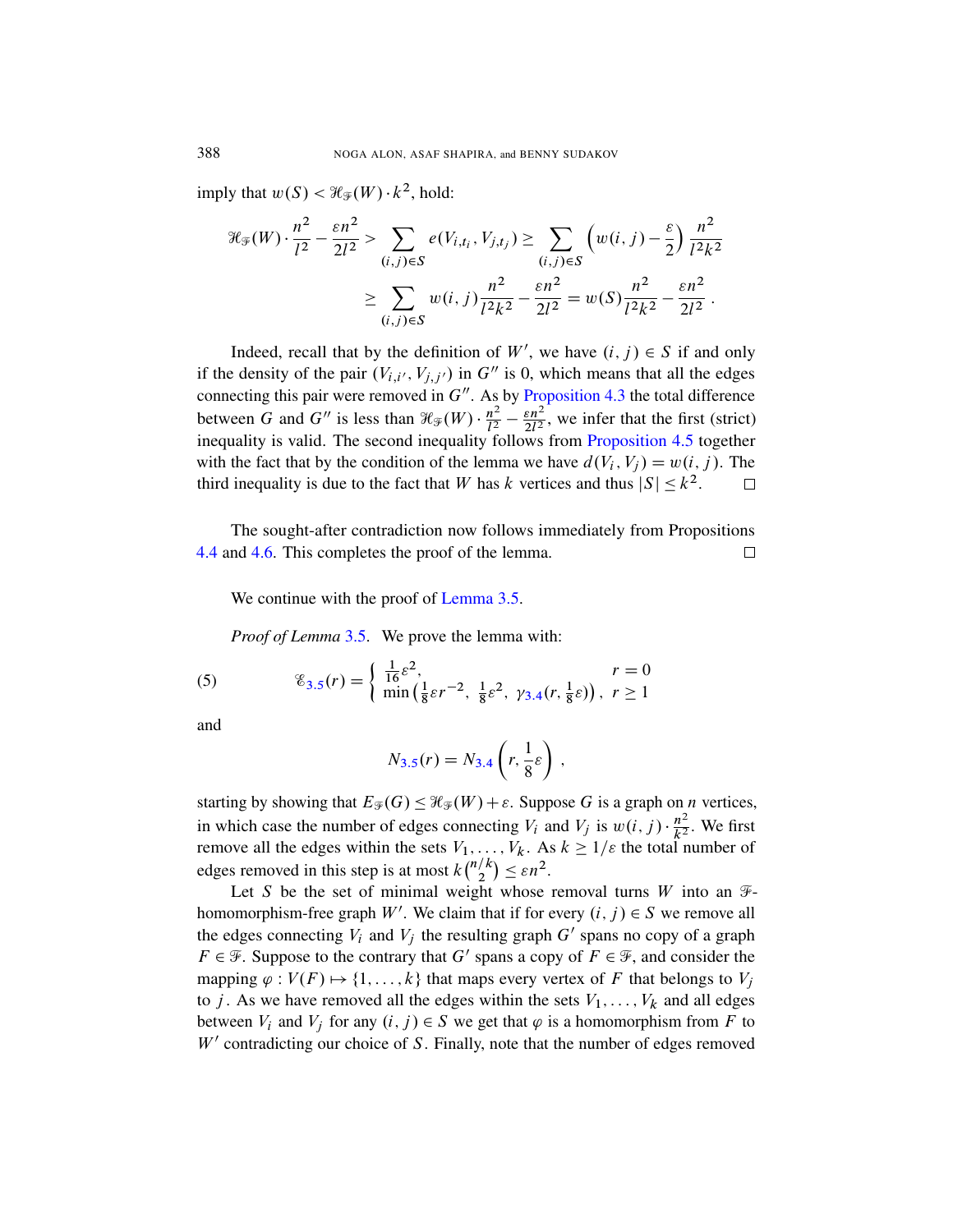in the second step is

$$
\sum_{(i,j)\in S} w(i,j) \cdot \frac{n^2}{k^2} = n^2 \cdot \mathcal{H}_{\mathcal{F}}(W) .
$$

Combined with the first step, the total number of edges removed is at most  $n^2$ .  $\mathcal{H}_{\mathcal{F}}(W) + \varepsilon n^2$ , as needed.

<span id="page-19-1"></span>For the rest of the proof we focus on proving  $\mathcal{H}_{\mathcal{F}}(W) \leq E_{\mathcal{F}}(G) + \varepsilon$ . Let  $\mathcal{A}$  and B be the two equipartitions from the statement of the lemma. Suppose for every  $1 \le i \le k$  we randomly, uniformly and independently pick a set  $V_{i,t_i}$  out of the sets  $V_{i,1}, \ldots, V_{i,l}$ . Let P de[note](#page-14-0) the event that (i) all the pairs  $(V_{i,t_i}, V_{i',t_{i'}})$  are  $\mathscr{E}(k)$ [reg](#page-9-1)ular, (ii) all but at most  $\frac{1}{2}\varepsilon {k \choose 2}$  $\binom{k}{2}$  of the pairs  $(V_{i,t_i}, V_{i',t_{i'}})$  satisfy  $|d(V_{i,t_i}, V_{i',t_{i'}})$  $d(V_i, V_{i'}) \leq \mathcal{E}(0)$ . We need the following observations:

[P](#page-9-1)ROPOSITION 4.7. P *holds with probability at least*  $1 - \frac{1}{2}$  $rac{1}{2}\varepsilon$ .

*Proof.* Fix any  $i < i'$ . By definition of  $\mathcal{E}_{3.5}$  we have  $\mathcal{E}(k) \leq \frac{1}{8}$  $\frac{1}{8} \varepsilon k^{-2}$ ; thus by item 1 of Definition 2.8, the probability that  $(V_{i,t_i}, V_{i',t_{i'}})$  is not  $\mathscr{E}(k)$ -regular is at most  $\frac{1}{8} \varepsilon k^{-2}$ . By the union bound, the probability that one of the pairs is not  $\mathscr{E}(k)$ -regular is at most  $\binom{k}{2}$  $\binom{k}{2} \frac{1}{8}$  $\frac{1}{8}\varepsilon k^{-2} \leq \frac{1}{4}$  $rac{1}{4}\varepsilon$ .

Item 2 of Definition 2.8 can be rephrased as stating that there are at most  $\mathscr{E}(0)\binom{k}{2}$  $\binom{k}{2} = \frac{1}{16} \varepsilon^2 \binom{k}{2}$  $\binom{k}{2}$  choices of  $i < i'$  for which the probability that  $|d(V_{i,t_i}, V_{i',t_{i'}})$  $d(V_i, V_{i'})$   $> \mathcal{E}(0) = \frac{1}{16} \varepsilon^2$  is larger than  $\mathcal{E}(0) = \frac{1}{16} \varepsilon^2$ . Thus, the expected number of  $i < i'$  for which  $|d(V_{i,t_i}, V_{i',t_{i'}}) - d(V_i, V_{i'})| > \mathcal{E}(0)$  is at most  $\frac{1}{16} \varepsilon^2 {k \choose 2}$  $_{2}^{k}) \cdot 1 +$  $\binom{k}{2}$  $\binom{k}{2} \cdot \frac{1}{16} \varepsilon^2 \leq \frac{1}{8}$  $\frac{1}{8} \varepsilon^2 \binom{k}{2}$  $\binom{k}{2}$ . By Markov's inequality, the probability that more than  $\frac{1}{2} \varepsilon \binom{k}{2}$  $\binom{k}{2}$ of  $i < i'$  violate the above inequality is at most  $\frac{\varepsilon}{4}$ .

As properties (i) and (ii) of event P each hold with probability at least  $1 - \frac{1}{4}$  $\frac{1}{4}\varepsilon,$ we get that P holds with probability at least  $1-\frac{1}{2}$  $rac{1}{2}\varepsilon$ .  $\Box$ 

<span id="page-19-0"></span>PRO[POS](#page-13-0)ITION 4.8. Assume event P holds an[d de](#page-14-0)note by G' the subgraph of G that is sp[anned by the](#page-13-0) sets  $V_{1,t_1}, \ldots, V_{k,t_k}$ . Then,  $E_{\mathcal{F}}(G') \geq \mathcal{H}_{\mathcal{F}}(W) - \frac{1}{2}$  $rac{1}{2}\varepsilon$ .

*Proof.* Let W' be a weighted complete graph on k vertices satisfying  $w(i, i') =$  $d(V_{i,t_i}, V_{i',t_{i'}})$ . Event P leads to the assumption that all the pairs  $(V_{i,t_i}, V_{i',t_{i'}})$ are  $\mathscr{E}(k)$ -regular. As  $\mathscr{E}(k) \leq \gamma_{3,4}(k, \frac{1}{8}\varepsilon)$  and assuming that  $|V_{i,j}| \geq N_{3,5}(k) =$  $N_{3,4}(k, \frac{1}{8}\varepsilon)$  we may deduce from Lemma 3.4 that

(6) 
$$
E_{\mathscr{F}}(G') \geq \mathscr{H}_{\mathscr{F}}(W') - \frac{\varepsilon}{8}.
$$

Now, event P also leads to the assumption that all but at most  $\frac{\varepsilon}{2} {k \choose 2}$  $2<sup>k</sup>$  of the pairs  $i < i'$  are such that  $|d(V_i, V_{i'}) - d(V_{i,t_i}, V_{i',t_{i'}})| \leq \mathcal{E}(0) < \frac{\varepsilon}{8}$ . This means that the sum of edge weights of  $W'$  differs from the sum of edge weights of  $W$  by at most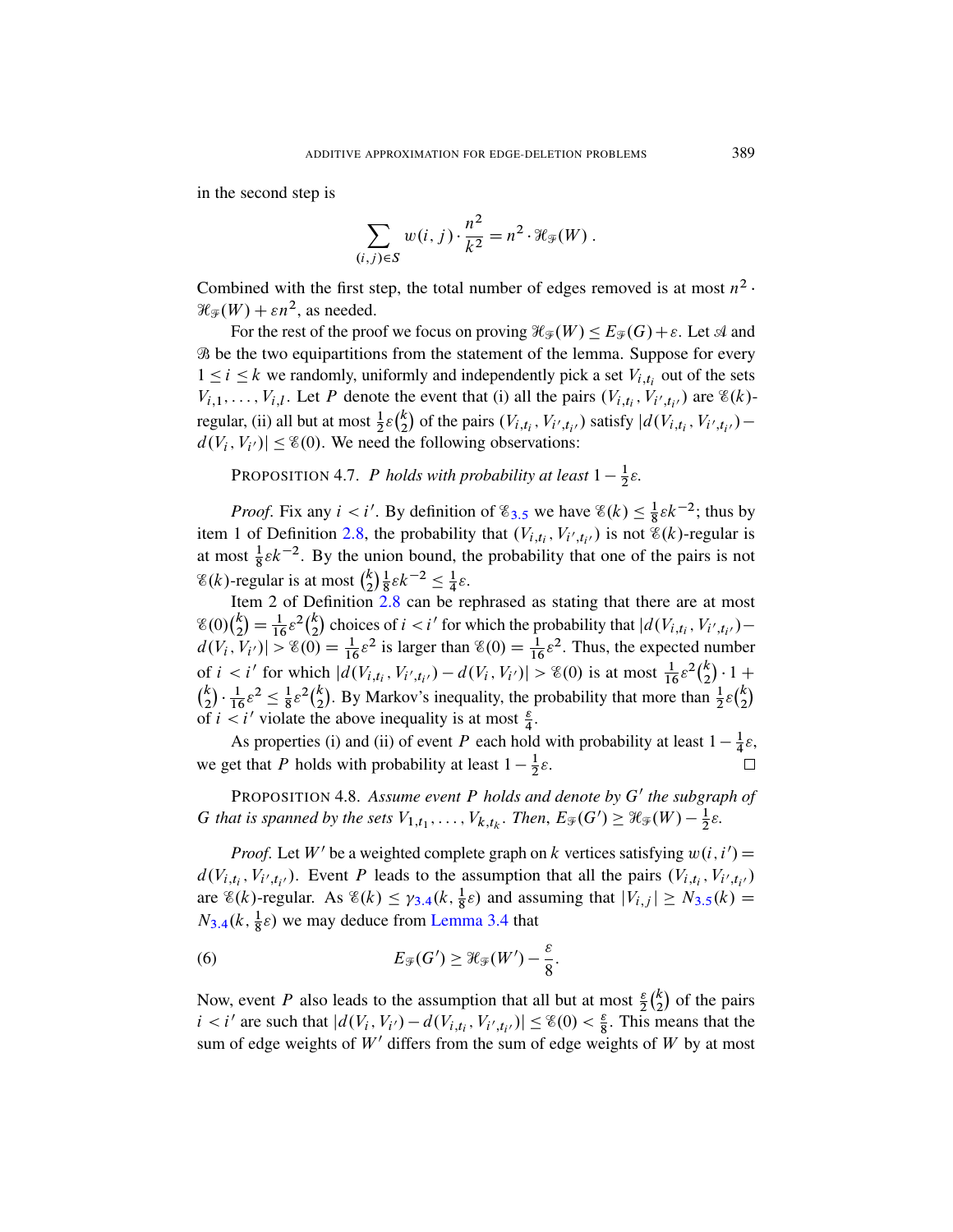$\epsilon$  $\frac{\varepsilon}{2} \binom{k}{2}$  $\binom{k}{2}$  due to pairs th[at vi](#page-19-0)olat[e the](#page-20-1) above inequality and by at most  $\binom{k}{2}$  $\binom{k}{2} \frac{\varepsilon}{8}$  $\frac{\varepsilon}{8}$  due to the other pairs. This means that the sum of edge weights of  $W'$  differs from that of  $W$ by at most  $\frac{\varepsilon}{4}k^2 + \frac{\varepsilon}{16}k^2 \le \frac{3\varepsilon}{8}$  $\frac{3\varepsilon}{8}k^2$ . This clearly implies that

<span id="page-20-1"></span>:

(7) 
$$
\mathscr{H}_{\mathscr{F}}(W') \geq \mathscr{H}_{\mathscr{F}}(W) - \frac{3\varepsilon}{8}
$$

The proof now follows by combination of  $(6)$  and  $(7)$ .

Let  $R$  be an arbitrary set of edges whose removal from  $G$  turns it into an  $\mathcal{F}$ -free graph. Randomly and uniformly select a set  $V_{i,t_i}$  from each of the sets  $V_{i,1}, \ldots, V_{i,l}$ , and let R' denote the set of edges of R that are spanned by these k sets. We claim that the following upper and lower bounds on the expected size of  $R'$  hold:

$$
\frac{1}{l^2} \cdot |R| = \mathbb{E}[|R'|] \ge \mathbb{E}[|R'| | P] \cdot \text{Prob}[P] \ge \left(1 - \frac{\varepsilon}{2}\right) \cdot \mathbb{E}[|R'| | P]
$$

$$
\ge \left(1 - \frac{\varepsilon}{2}\right) \cdot \left(\mathcal{H}_{\mathcal{F}}(W) - \frac{\varepsilon}{2}\right) \cdot k^2 \frac{n^2}{(kl)^2} \ge \left(\mathcal{H}_{\mathcal{F}}(W) - \varepsilon\right) \cdot \frac{n^2}{l^2}.
$$

<span id="page-20-0"></span>Indeed, the equality is due to the fact than an edge of  $R$  has probability precisely  $1/l<sup>2</sup>$  to be in R'. The second inequality is due to Proposition 4.7, the third is due to Proposition 4.8 and the last is valid because  $\mathcal{H}_{\mathcal{F}}(W) \leq 1$ . As we thus infer that  $|R| \geq \mathcal{H}_{\mathcal{F}}(W) \cdot n^2 - \varepsilon n^2$  for *arbitrary* R, we get that  $E_{\mathcal{F}}(G) \geq \mathcal{H}_{\mathcal{F}}(W) - \varepsilon$ , thus [completing t](#page-11-1)he proof.  $\Box$ 

#### 5. Proofs of algorithmic results

The technical lemmas proved in the previous sections enabled us to infer th[at ce](#page-3-0)rtain *E*-regular partitions may be very useful for approximating  $E_{\mathcal{P}}$ . In this section we apply Proposition 2.11 in order to efficien[tly o](#page-11-2)btain these partitions. We first prove Theorem 1.1, while overlooking some subtle issues. We then discuss them is detail.

*Proof of Theorem* 1.1. Fix any  $\varepsilon > 0$  and monotone graph property  $\mathcal{P}$ . Let  $\mathcal{F} = \mathcal{F}_{\mathcal{P}}$  be the fa[mily](#page-14-0) of forbidden subgraphs of  $\mathcal{P}$  as in Definition 3.1. As satisfying  $\mathcal P$  is equivalent to being  $\mathcal F$ -free, we focus on approximating  $E_{\mathcal F}(G)$ . Let  $\mathscr{E}_{3,5}(r)$  and  $N_{3,5}(r)$  [be the a](#page-11-1)ppropriate function [with](#page-14-0) respect to  $\mathscr{F}$  and  $\varepsilon$ . Put  $S(\varepsilon) = S_{2,9}(1/\varepsilon, \mathscr{E}_{3,5})$  and recall that by Proposition 2.10 the integer S can indeed be upper bounded by a function of  $\varepsilon$ .

If an input graph has fewer than  $S(\varepsilon) \cdot N_{3.5}(S(\varepsilon))$  vertices we search exhaustively in order to compute  $E_{\mathcal{F}}(G)$  precisely. Assume then that G has more than  $S(\varepsilon) \cdot N_{3.5}(S(\varepsilon))$  vertices, and use Proposition 2.11 with  $m = 1/\varepsilon$  and  $\mathscr{E}_{3.5}(r)$ . as above in order to compute the equipartition  $\mathcal{A} = \{V_i \mid 1 \le i \le k\}$  and its

 $\Box$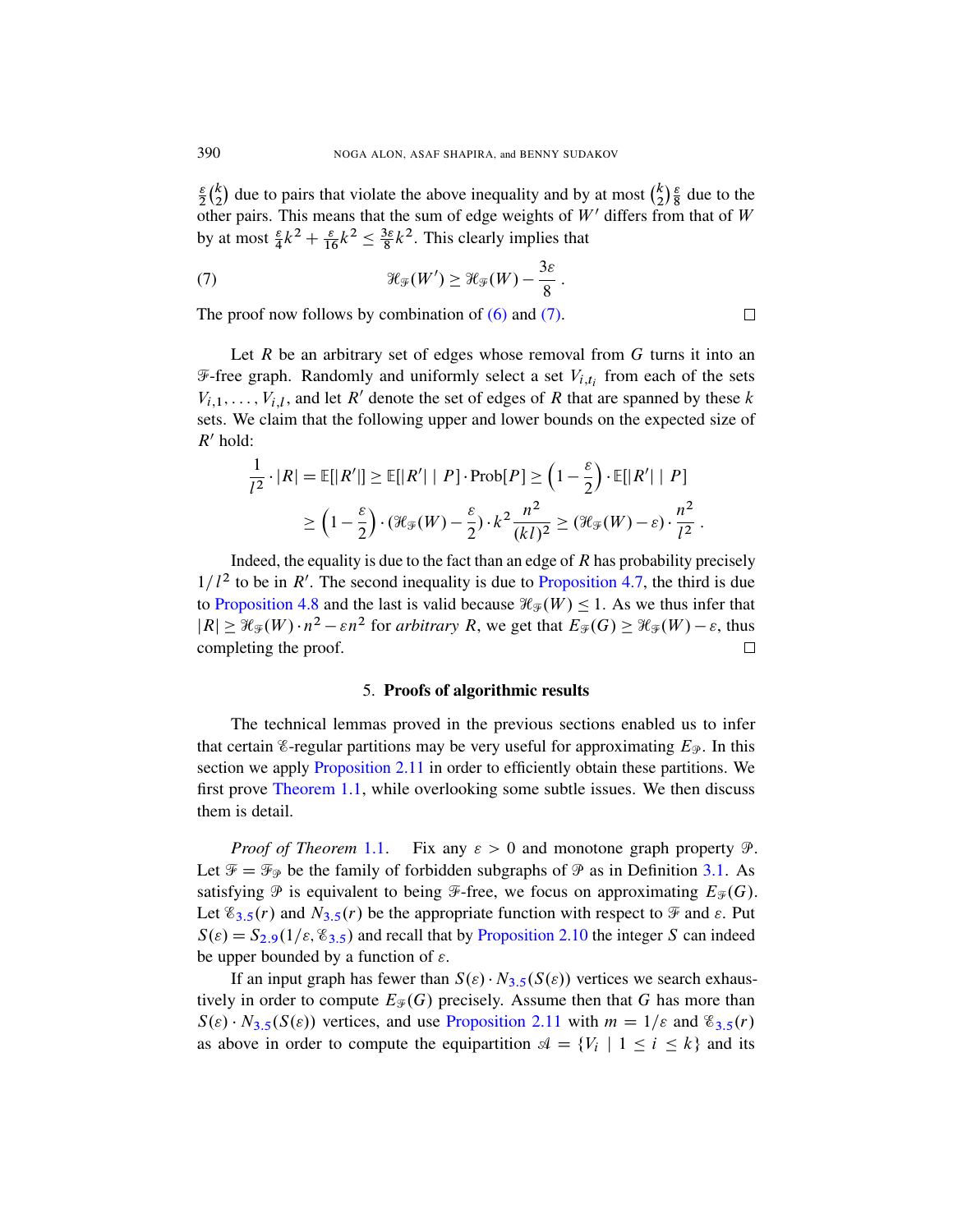refinement  $\mathcal{B} = \{V_{i,j} \mid 1 \le i \le k, 1 \le j \le l\}$  satisfying the conditions of Lemma 2.9. As *m* [is bou](#page-14-0)nded by a function of  $\varepsilon$  we get from Proposition 2.11 that this step takes time  $O(n^2)$ . Also, by Lemma 2.9 we have  $kl \leq S$ ; therefore, as G has at least  $S(\varepsilon) \cdot N_{3.5}(S(\varepsilon))$  vertices each of the sets  $V_{i,j}$  is of size at least  $N_{3.5}(S(\varepsilon)) \geq N_{3.5}(k)$ . Let W be a weighted complete graph of size k where  $w(i, j) = d(V_i, V_j)$ . Using exhaustive search, we can now precisely compute the value of  $\mathcal{H}_{\mathcal{F}}(W)$ . By Lemma 3.5 we may infer that  $|E_{\mathcal{F}}(G) - \mathcal{H}_{\mathcal{F}}(W)| \leq \varepsilon$ .  $\Box$ 

As mentioned [in the introd](#page-10-0)uction, [one should](#page-8-0) specify how the property  $\mathcal P$  is given to the algorithm. For example,  $\mathcal P$  may be an undecidable property, in which case we cannot do anything. We thus fo[cus on decidable gr](#page-10-1)aph properties. However, even in this case we [may](#page-13-0) face [som](#page-14-0)e unexpected problems. Note, that for a general infinite family of g[raph](#page-15-0)s  $\mathcal F$  $\mathcal F$  it is [not](#page-18-0) clear how to compute  $\mathcal H_{\mathcal F}$  in finite time. Also, returning to the overview of the proof of Lemma 2.9 given in Section 2, note that we have implicitly assumed that one can compute the function  $\mathscr{E}$ , as this is needed in order to compute the parameters with which one applies Proposition 2.10. A close inspection of the proofs of Lemmas 3.4 and 3.5 reveals that computing  $\mathscr E$ involves computing the function  $\Psi_{\mathcal{F}}$  (see (2), (3) and (5)). One of the main results [o](#page-8-0)f [7] asserts that, somewhat surpr[isin](#page-14-0)gly, there is a family of graph properties  $\mathcal F$ , for which the property of being  $\mathcal F$ -free is decidable (in fact, in co-NP) but at t[he sa](#page-14-0)me time  $\Psi_{\mathcal{F}}$  is not computable. Therefore, even if we confine ourselves to decidable graph properties we still run [int](#page-21-0)o trouble.

Suppose first that  $\varepsilon$  is not part of the input to the algorithm. As we have discussed in Section 2, in this case all the applications of  $\mathcal{E}_{3,5}$  are on inputs of size depending on  $\varepsilon$  only, thus the algorithm may "keep" the answers to these (finitely many) applications of  $\mathcal{E}_{3,5}$  as part of its description. Similarly, in this case we may need to compute  $\mathcal{H}_{\mathcal{F}}$  on graphs of size depending on  $\varepsilon$  only;<sup>5</sup> thus the algorithm may "keep" the answers to these (finitely many) applications of  $\mathcal{H}_{\mathcal{F}}$  as part of its description. Observe, that we don't need to keep the answer  $\mathcal{H}_{\mathcal{F}}$  for all the (infinite) range of edge weig[hts. Rathe](#page-14-1)r, as we only need to approximate  $E_{\mathcal{F}}$  within an additive error of  $\varepsilon$ , it is enough to consider edge weights  $\{0, \varepsilon, 2\varepsilon, 3\varepsilon, \dots, 1\}$ .

<span id="page-21-0"></span>If we want the algorithm to be able to accept  $\varepsilon$  as part of the input, then we must confine ourselves to properties for which  $\Psi_{\mathcal{F}}$  is computable. However, as for any reasonable [grap](#page-10-0)h property this function is computable, this is not a real constraint. For example, as mentioned in Section 4, if  $\mathcal P$  is the property of being bipartite, then  $\Psi_{\mathcal{F}}(k)$  is either k or  $k - 1$ . Another natural family of properties for which  $\Psi_{\mathcal{F}}(k)$  is computable is that of being H-free for a fixed graph H, as in this

<sup>&</sup>lt;sup>5</sup>Recall that the size of the graph on which we compute  $\mathcal{H}_{\mathcal{F}}$  is the number of partition classes of the *E*-regular partition, and this number is at most  $S_{2.9}(m, \mathcal{E})$ , which is bounded by a function of  $\varepsilon$ .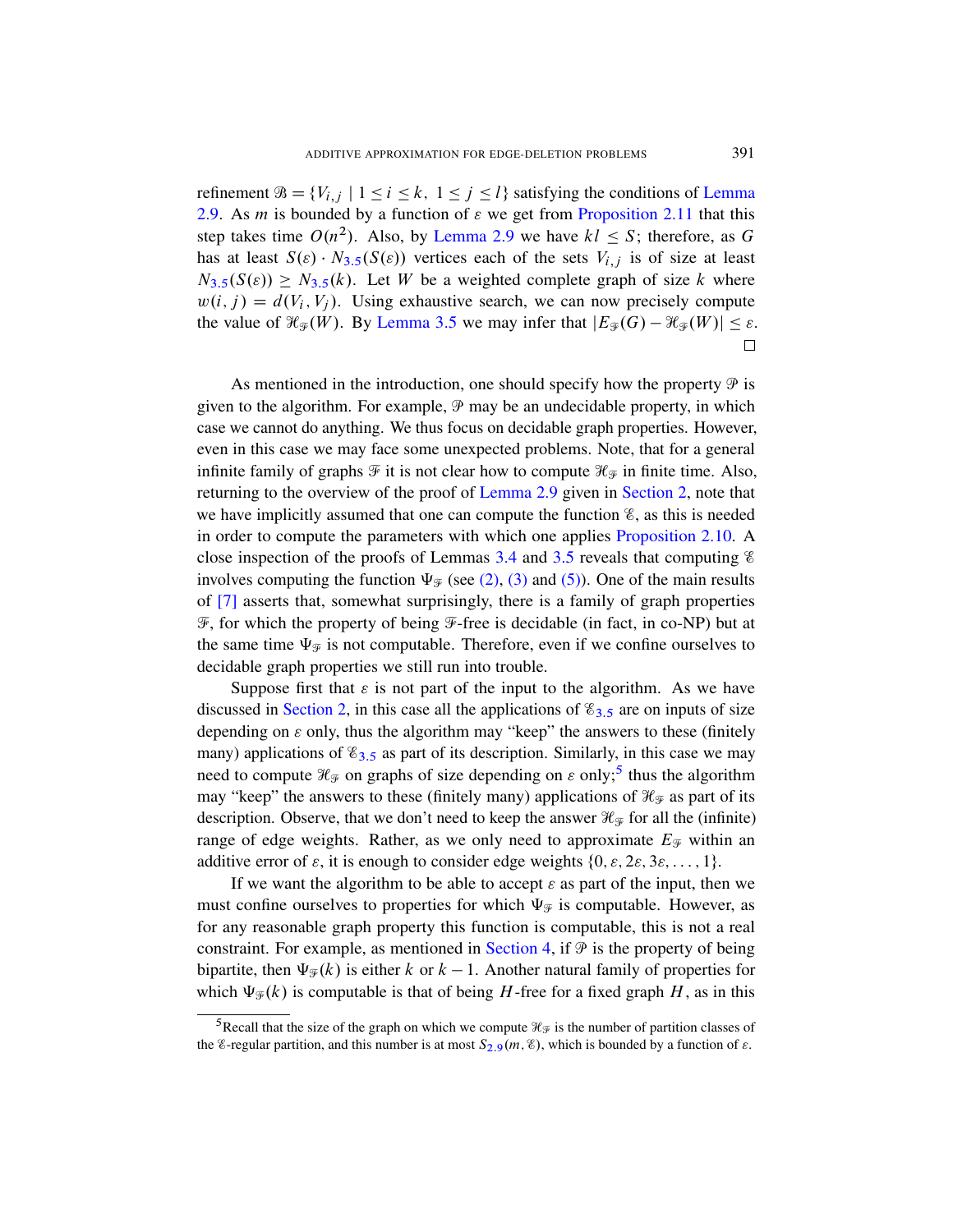[case](#page-4-1)  $\Psi_{\mathscr{F}}(k) \leq |V(H)|$ . By the [definition of t](#page-4-0)he function  $\mathscr{E}_{3,5}$  we get that if  $\Psi_{\mathscr{F}}$  is computable then so is  $\mathscr{E}_{3,5}$ . It is also not difficult to see that if  $\Psi_{\mathscr{F}}$  is computable then so is  $\mathcal{H}_{\mathcal{F}}$ . Therefore, in case  $\Psi_{\mathcal{F}}$  is computable, there is no problem with a[ccep](#page-4-0)ting  $\varepsilon$  as part of the input.

We now turn to the proof of Theorem 1.2. We note that the above difficulties are also relevant for Corollary 1.2, which applies to Theorem 1.2, but we refrain from discussing them again.

*Proof of Theorem* 1.2 (*sketch*). As in the previous proof, we focus on the property of being  $\mathcal{F}$ -fr[ee, where](#page-14-0)  $\mathcal{F}$  is the family of forbidden subgraphs of  $\mathcal{P}$ . Suppose, as in the previous proof, that G is a large enough graph (in terms of  $\varepsilon$ ) as otherwise we can take D to be the entire vertex set of G. Assume, we *implicitly* apply Lemma 2.9 on G and let  $\mathcal{A} = \{V_i \mid 1 \le i \le k\}, \mathcal{B} = \{V_{i,j} \mid 1 \le i \le k, 1 \le j \le l\}$ be the equipartitions returned by the lemma. Let  $W$  be a weighted complete graph on k vertices, where  $w(i, j) = d(V_i, V_j)$ . By Lemma 3.5,

(8) 
$$
|E_{\mathscr{F}}(G) - \mathscr{H}_{\mathscr{F}}(W)| \leq \varepsilon.
$$

Let D be a random set of vertices and for  $1 \le i \le k$  let  $U_i$  denote the vertices of D that belong to  $V_i$ , and for  $1 \le i \le k$ ,  $1 \le j \le l$  let  $U_{i,j}$  denote the vertices of D that belong to  $V_{i,j}$ . Recall that k and l are bounded by functions of  $\varepsilon$ . Using standard Chernoff bounds (see, e.g., [8]), it is easy to see that if we use a large enough sample of vertices D (but only large enough in terms of  $\varepsilon$ ), then with high probability (whp) we will have  $|d(V_i, V_{i'}) - d(U_i, U_{i'})| \leq \varepsilon$  for any  $i < i'$  and  $|d(V_{i,j}, V_{i',j'}) - d(U_{i,j}, U_{i',j'})| \leq \varepsilon$  for any  $i < i'$  and  $j \neq j'$ . Therefore, if W' is a weighted complete graph on k vertices, where  $w(i, j) = d(U_i, U_j)$  then

(9) 
$$
|\mathcal{H}_{\mathcal{F}}(W) - \mathcal{H}_{\mathcal{F}}(W')| \leq \varepsilon.
$$

Furthermore, using Chernoff bounds again, one can show that whp all the pairs  $(U_i, U_{i'})$  and  $(U_{i,j}, U_{i',j'})$  are as regular as  $(V_i, V_{i'})$  and  $(V_{i,j}, V_{i',j'})$  (up to  $\varepsilon$ ). Therefore, the graph induced by D, denoted G', will have equipartitions  $\mathcal{A}', \mathcal{B}'$ satisfying the requirements of Lemma 2.9. This means that

<span id="page-22-0"></span>(10) 
$$
|E_{\mathcal{F}}(G') - \mathcal{H}_{\mathcal{F}}(W')| \leq \varepsilon.
$$

As (8), (9) and (10) all hold with high probability for any  $\varepsilon > 0$ , we can thus make [sure that with](#page-4-3) probability at least  $1 - \varepsilon$ , we will have  $|E_{\mathcal{F}}(G') - E_{\mathcal{F}}(G)| \leq \varepsilon$ . This completes the proof.  $\Box$ 

#### 6. Overview of the proof of Theorem 1.3

For the proof of Theorem 1.3 it will be convenient to denote by  $E'_{\mathcal{P}}(G)$  the number of edge removals needed to make G satisfy  $\mathcal{P}$ , in other words  $E'_{\mathcal{P}}(G)$  =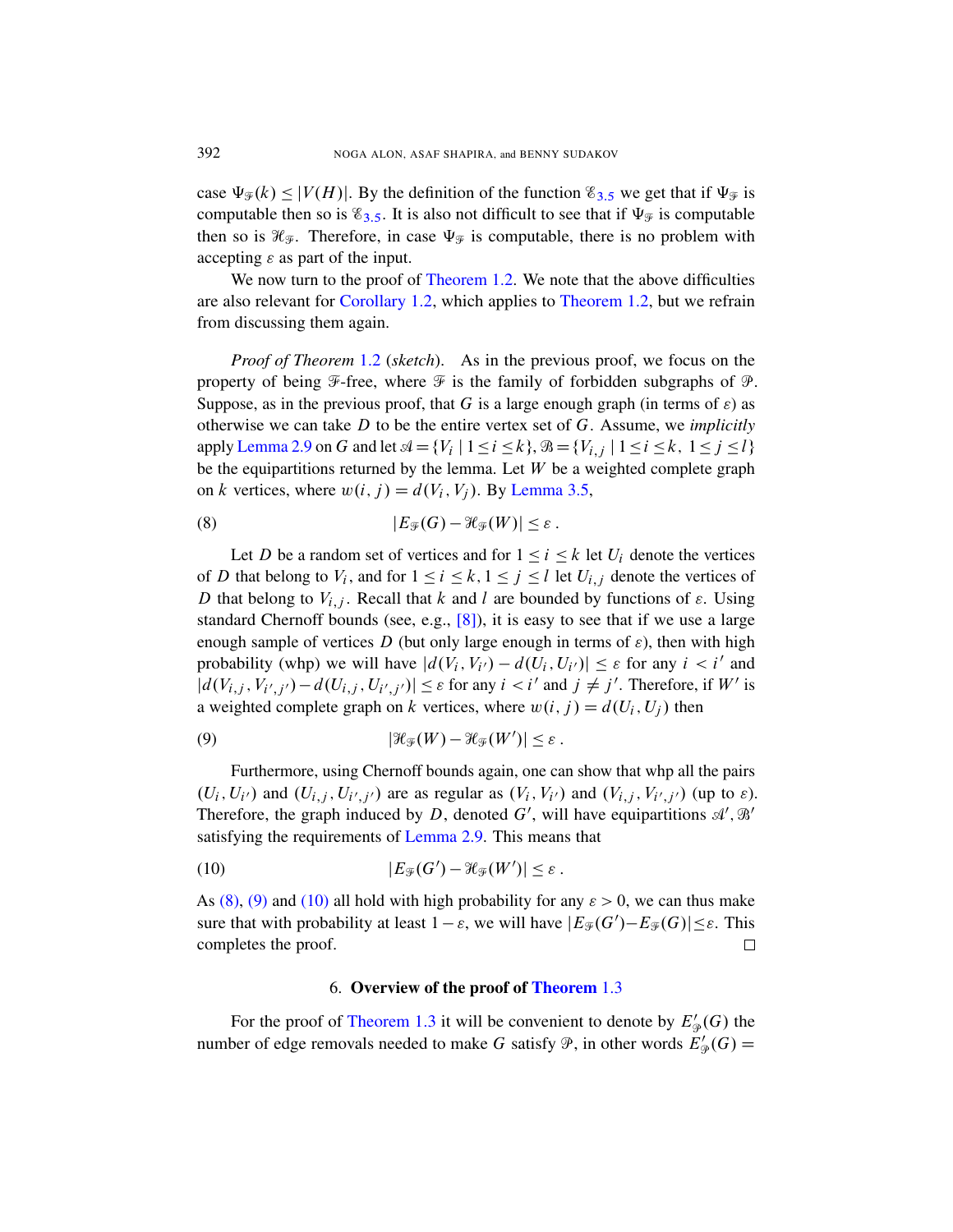$n^2 \cdot E_{\mathcal{P}}(G)$ . In particular,  $E'_H(G)$  deno[tes the numbe](#page-4-3)r of edge removals needed to turn G into an H-free graph. We will also denote by  $E'_r(G)$  the number of edge removals needed to turn  $G$  into an  $r$ -partite graph (or equivalently  $r$ -colorable graph). Note, that approximating  $E'_{\mathcal{P}}(G)$  within  $n^{\frac{1}{2}-\delta}$  is equivalent to approximating  $E_{\mathcal{P}}(G)$  within  $n^{-\delta}$ .

The main technical result we need in order to obtain Theorem 1.3 is an extension of some classical results in Extremal Graph Theory. Recall, that Turán's Theorem (see [45]) states that the largest  $K_{r+1}$ -free graph on *n* vertices ( $K_{r+1}$ ) = complete graph on  $r + 1$  vertices) is precisely the largest r-partite graph on n vertices. Another classical result is the Erdős-Stone-Simonovits Theorem (see  $[45]$ ), which states that for any graph H of chromatic number  $r + 1$ , the largest H-free graph on *n* vertices has at most  $o(n^2)$  more e[dges than the l](#page-4-3)argest *r*-partite graph on  $n$  vertices. As any  $r$ -partite graph does not co[ntai](#page-39-2)n a copy of a graph of chromatic number  $r + 1$ , the above results can thus be restated to say that when  $H = K_{r+1}$ we have  $E'_H(K_n) = E'_r(K_n)$  and that for any H of chromatic number  $r + 1$  we have  $E'_r(K_n) - o(n^2) \le E'_H(K_n) \le E'_r(K_n)$ .

<span id="page-23-0"></span>The main extremal graph-theoretic tool used in order to obtain Theorem 1.3, is the following result, which greatly extends one of the main results of [15]. Note, that this result also extends Turán's Theorem and the Erdős-Stone-Simonovits Theorem as it states that  $E'_H(G)$  and  $E'_F(G)$  are very close not only when G is  $K_n$  but also when G has a sufficiently large minimal degree.

THEOREM 6.1. Let H be a graph of chromatic number  $r + 1 > 3$ .

- (i) *If there is an edge of* H *whose removal reduces its chromatic number*, *then there is a constant*  $\mu = \mu(H) > 0$  *such that if*  $G = (V, E)$  *is a graph on n vertices of minimum degree at least*  $(1 - \mu)n$ , *then*  $E'_H(G) = E'_r(G)$ .
- (ii) *Otherwise, there [are](#page-39-3) constants*  $\gamma = \gamma(H) > 0$  *and*  $\mu = \mu(H) > 0$  *such that if*  $G = (V, E)$  *is a graph on n vertices of minimum degree at least*  $(1 - \mu)n$ , *then*

$$
E'_r(G) - O(n^{2-\gamma}) \le E'_H(G) \le E'_r(G).
$$

T[he a](#page-39-11)ssert[ion](#page-40-8) of this theorem for the special case when  $H$  is a triangle is proved in [15] and in a stronger form in [\[14\]. We](#page-23-0) note that the  $n^{2-\gamma}$  term in the second item of the theorem cannot be avoided. Note, that the error term we obtain in the s[econd part of](#page-4-3) the theorem is better than the error term of the classical Erdős-Stone-Simonovits Theorem. Such an improvement of the error term was previously known (see, e.g., [21] and [43]) but only for the case when G is  $K_n$  and not for G of sufficiently high minimal degree. The proof of Theorem 6.1 appears in Section 7.

Our second tool in the proof of Theorem 1.3 is certain pseudo-random graphs. An  $(n, d, \lambda)$ -graph is a d-regular graph on n vertices all of whose eigenvalues,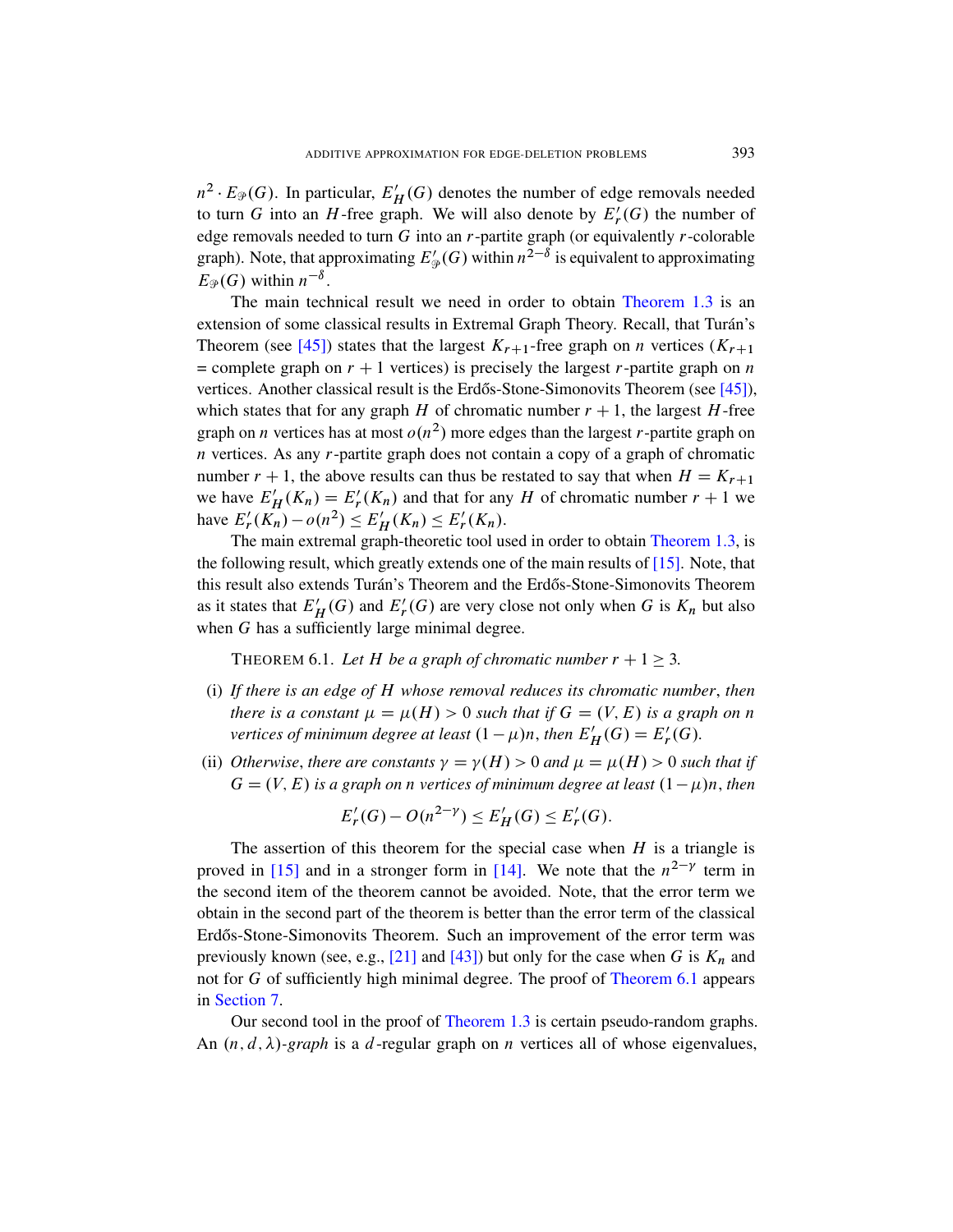except the first one, are at most  $\lambda$  in their absolute values. This notation was introduced by the first author in the 80s, motivated by the fact that if  $\lambda$  is much smaller than  $d$ , then such graphs have strong pseudo-rand[om](#page-40-9) properties. In particular (see, e.g., [8, Ch. 9]), in this case the number of edges between any two sets of vertices U and W of G is roughly its expected value, which is  $|U||W|d/n$  (see 8 for the precise statement). There are many known explicit constructions of  $(n, d, \lambda)$ -graphs that suffice for our purpose here. Specifically, we can use, for example, the graph constructed by Delsarte and Goethals and by Turyn (see [37]). In this graph the vertex set  $V(G)$  consist of all elements of the two dimensional vector space over  $GF(q)$  (q is any prime power); so G has  $n = q^2$  vertices. To define the edges of G we fix a set L of k lines through the origin. Two vertices  $x$ and y [of th](#page-23-0)e graph G are adjacent if  $x-y$  is parallel to a line in L. It is easy to check that this graph is  $d = k(q - 1)$ -regular. Moreover, because it is a strongly regular graph, one can compute its eigenvalues precisely and show that besides the first one they all are either  $-k$  or  $q - k$ . Therefore, by choosing  $k = (1 - \mu)q^2/(q - 1)$ we obtain an  $(n, d, \lambda)$ -graph with  $d = (1 - \mu)n$  and  $\lambda \leq \sqrt{n}$  ( $\mu$  will be chosen as the constant from Theorem 6.1).

Given a graph F let  $F_b$  denote the b-blowup of F, that is, the graph obtained from F by replacing every vertex  $v \in V(F)$  with an independent set  $I_v$ , of size b, and by replacing every edge  $(u, v) \in E(F)$ , with a complete bipartite graph, whose partition classes are the independent sets  $I_u$  and  $I_v$ [. It is not](#page-4-3) difficult to show (see Claim 8.2) that for any integer r, we have  $E'_r(F_b) = b^2 E'_r(F)$ . The final piece of notation we need is the Boolean Or, denoted by  $G_1 \cup G_2$  of two graphs  $G_1$  and  $G_2$ on the same set of vertices  $V$ . Its set of vertices is  $V$ , and its set of edges contains all edges of  $G_1$  and all edges of  $G_2$ .

Ar[med with these](#page-23-0) preparations, we can now outline the proof of Theorem 1.3. Its first part is an easy application of Turán's Theorem for bipartite graphs. The proof of the second part is more interesting. Suppose all bipartite graphs satisfy  $\mathcal{P}$ , and let  $r + 1$  (  $\geq$  3) be the minimum chromatic number of a graph that does not satisfy this property. Fix a graph H of chromatic number  $r + 1$  that does not satisfy  $\mathcal P$  and let  $\mu$  be the constant of Theorem 6.1. Consider, first, the case  $r \geq 3$ . In this case we show that any efficient algorithm that approximates  $E'_{\mathcal{P}}(G)$  up to  $n^{2-\delta}$ will enable us to decide efficiently if a given input graph  $F = (V(F), E(F))$  is r-colorable. Indeed, given such an F on m vertices, let  $b = m<sup>c</sup>$  where c is a large constant, to be chosen appropriately. Let  $F_b$  be the b-blowup of F, and let  $F'$ be the vertex disjoint union of r copies of  $F_b$ . Let G' be the  $(n, d, \lambda)$ -graph with  $d = (1 - \mu)n$  and  $\lambda \leq \sqrt{n}$ , whose number of vertices n, is at least the number of vertices of  $F'$ , and not more than four times that, and identify the vertices of  $F'$  with some of those of G'. Let  $G = G' \cup F'$  be the Boolean Or of these two graphs. If F is r-colorable, then so is its blowup  $F_b$ , and hence in this case  $F'$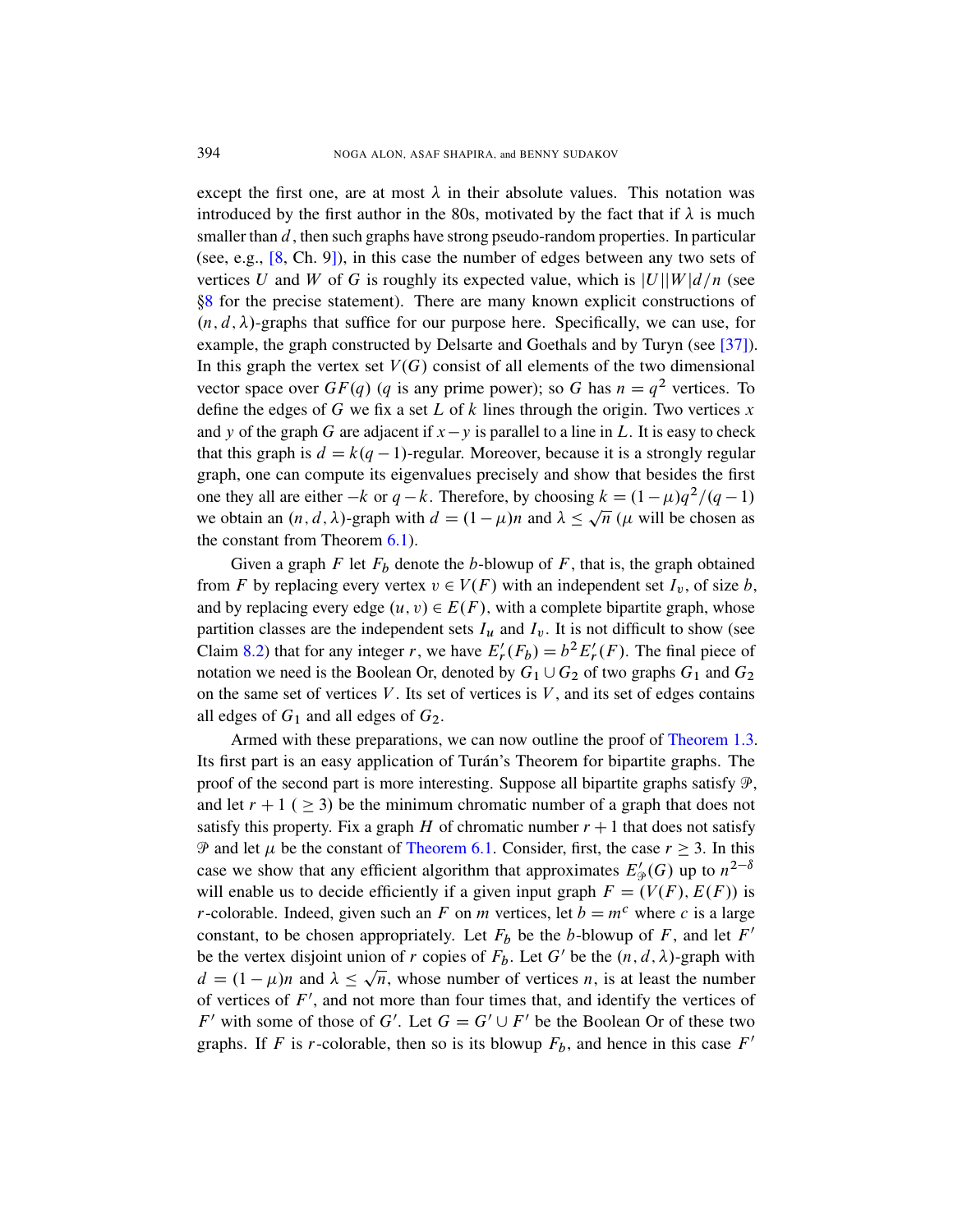has a proper r-coloring in which all color classes have the same size. This can be extended to a partition of the vertices of G to  $r$  nearly equal color classes, providing an r-colorable subgraph of G (which satisfies  $\mathcal P$  by our choice of r) that contains all edges of  $F'$ , and some edges of  $G'$  not belonging to  $F'$ . The pseudo-random properties of  $G'$  enable us to approximate this number well.

On the other hand, if  $F$  is not r-colorabl[e, then any](#page-23-0) r-colorable subgraph of G misses at least  $b<sup>2</sup>r$  edges of F', and, by the pseudo-random properties of G' cannot contain too many edges of this graph not belonging to  $F'$ . With the right choice of  $c$ , this will ensure that if we can approximate the number of edges in a maximum *r*-colorable subgraph of G up to an  $n^{2-\delta}$ -additive error, this will enable us to know for sure whether  $F$  is  $r$ -colorable or not. However, by Theorem 6.1, and as the minimum degree of our grap[h is at leas](#page-33-0)t  $(1 - \mu)n$ , the maximum size of an  $H$ -free subgraph of  $G$  is very close to the maximum size of an  $r$ -colorable subgraph of it, wh[ich is therefore](#page-23-0) also very close to the maximum number of edges in a subgraph of G satisfying  $\mathcal P$ . This implies that approximating well this last quantity is NP-hard. The case  $r = 2$  is similar, but here we have to use the fact that the MAX-CUT problem is NP-har[d. The full de](#page-23-0)tails appear in Section 8.

#### 7. Proof of Theorem 6.1

<span id="page-25-1"></span><span id="page-25-0"></span>[Thr](#page-39-12)oughout this section we will assume that the number of vertices  $n$  in our [gra](#page-38-4)ph is sufficiently large. We first prove the first part of Theorem 6.1, which is an extension of Turán's theorem. To this end, we need a result proved for  $K_{r+1}$ -free graphs by Andrásfai, Erdős and Sós  $[9]$  and in a more general form by Erdős and Simonovits [22].

<span id="page-25-2"></span>THEOREM 7.1 ([9], [22]). *Let* H *be a fixed graph with chromatic number*  $r + 1 \geq 3$  *which contains an edge e such that*  $\chi(H - e) = r$ *. If* G *is an* H-free *graph of order n with minimal degree*  $\delta(G) > \frac{3r-4}{3r-1}n$  *then* G *is r*-colorable.

We will also need the following simple lemma.

LEMMA 7.1. Let  $r \geq 2$  be an integer and suppose  $G'$  is an  $r$ -partite subgraph of *a graph* G (*which may be empty*) *such that there are* m *edges incident to the vertices in*  $V(G)\setminus V(G')$ . Then G has an *r*-partite subgraph of size at least  $e(G') + \frac{r-1}{r}m$ .

*Proof.* Let  $(A'_1, \ldots, A'_r)$  be the partition of G'. Consider an *r*-partite subgraph  $\Gamma$  of G with parts  $(A_1, ..., A_r)$  such that  $A'_i \subset A_i$  for every i, where we place each vertex  $v \in V(G) \setminus V(G')$  in  $A_i$  randomly and independently with probability  $1/r$ . All edges of G' are edges of  $\Gamma$ , and each edge incident to a vertex in  $V(G)\setminus V(G')$ appears in  $\Gamma$  with probability  $\frac{r-1}{r}$ . By linearity of expectation  $\mathbb{E}[e(\Gamma)] = e(G') +$  $\frac{r-1}{r}$ m, and so some r-partite subgraph of G has at least this many edges.  $\Box$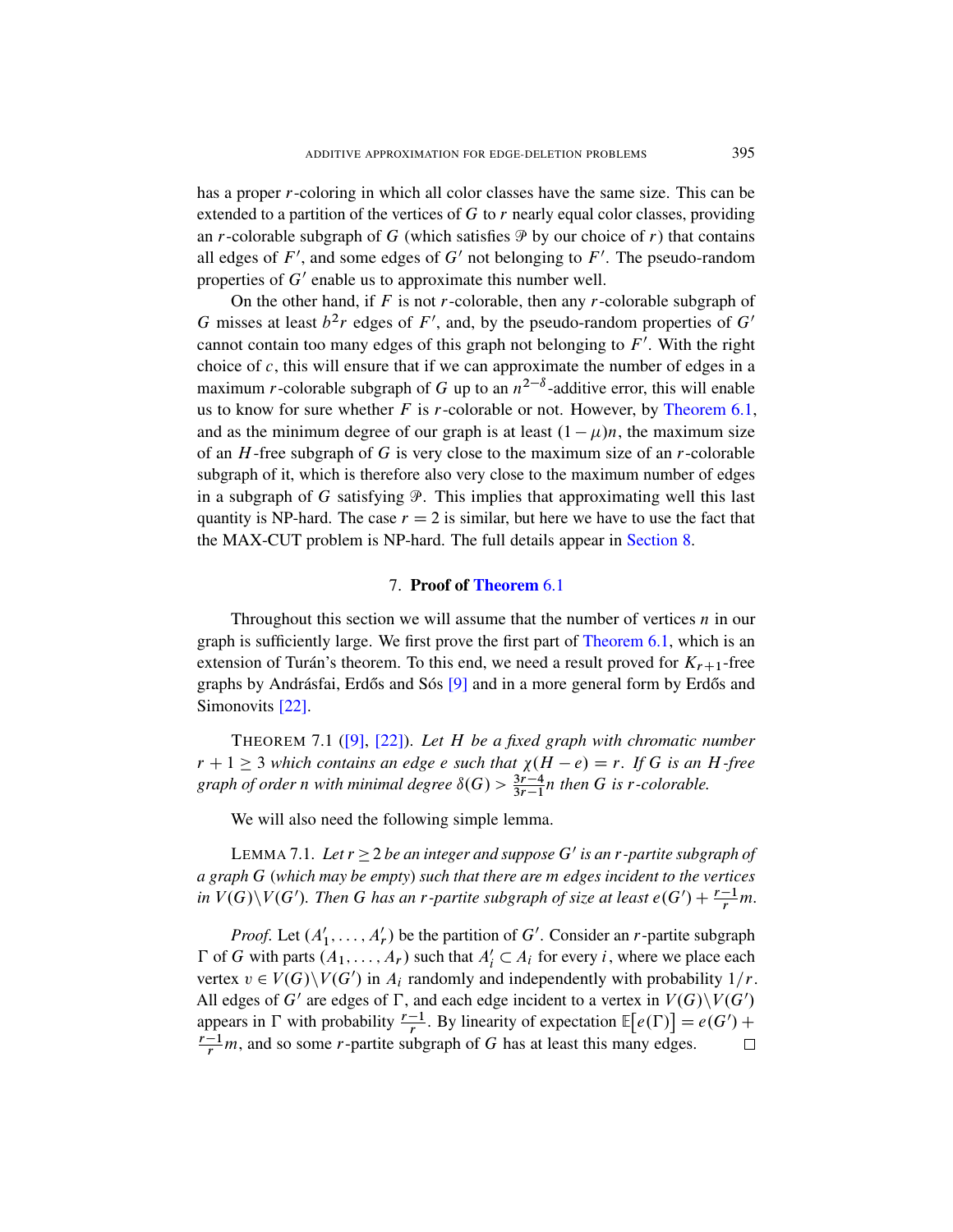In particular, by taking  $G'$  to be the empty graph we obtain that every  $G$ contains an *r*-partite subgraph of size at least  $\frac{r-1}{r}e(G)$ .

*Proof of Theorem* 6.1, *part* (i). We prove that  $E'_H(G) = E'_F(G)$  for all graphs  $G$  on  $n$  vertices with minimum degree

$$
\delta(G) \ge \left(1 - \frac{3}{4(r-1)(3r-1)}\right)n + 1.
$$

Let  $\Gamma$  be the largest (in terms of number of edges) r-partite subgraph of G and let  $F$  be the largest  $H$ -free subgraph of  $G$ . To prove the first part of the theorem one needs to show that  $e(F) = e(\Gamma)$ . As H is not r-colorable we trivially have  $e(F) \geq e(\Gamma)$ . In the rest of the proof we establish that  $e(\Gamma) \geq e(F)$ . First, note that by Lemma 7.1 we have

$$
e(\Gamma) \ge \frac{r-1}{r} e(G)
$$
  
=  $\frac{r-1}{r} \left( \left( 1 - \frac{3}{4(r-1)(3r-1)} \right) n + 1 \right) n/2$   
=  $\frac{12r^2 - 16r + 1}{8r(3r-1)} n^2 + \frac{r-1}{2r} n.$ 

If F has a vertex of degree at most  $\frac{3r-4}{3r-1}n$  we delete it and continue. We construct a sequence of graphs  $F = F_n$ ,  $F_{n-1}$ , ..., where if  $F_k$  has a vertex of degree  $\leq \frac{3r-4}{3r-1}$  $\frac{3r-4}{3r-1}k$ we delete that vertex to obtain  $F_{k-1}$ . Let F' be the final graph of this sequence which has s vertices and minimal degree greater than  $\frac{3r-4}{3r-1}s$ . Since F' is H-free, by Theorem 7.1, it is  $r$ -partite. Therefore,

$$
\frac{r-1}{2r}s^2 \ge e(F') \ge e(F) - \frac{3r-4}{3r-1} \left( \binom{n+1}{2} - \binom{s+1}{2} \right)
$$
  
 
$$
\ge e(\Gamma) - \frac{3r-4}{2(3r-1)} (n^2 - s^2) - \frac{3r-4}{2(3r-1)} n
$$
  
 
$$
\ge \frac{12r^2 - 16r + 1}{8r(3r-1)} n^2 - \frac{3r-4}{2(3r-1)} (n^2 - s^2).
$$

This implies that  $\frac{s^2}{2r(3r-1)} \ge \frac{n^2}{8r(3r-1)}$  and so  $s \ge n/2$ .

Let X be the set of  $n - s$  vertices which we deleted, i.e.,  $X = V(G) - V(F')$ . By the minimal degree assumption there are at least

$$
m \ge \delta(G)|X| - \binom{|X|}{2} \ge \frac{12r^2 - 16r + 1}{4(r - 1)(3r - 1)}n(n - s) + (n - s) - \frac{(n - s)^2}{2}
$$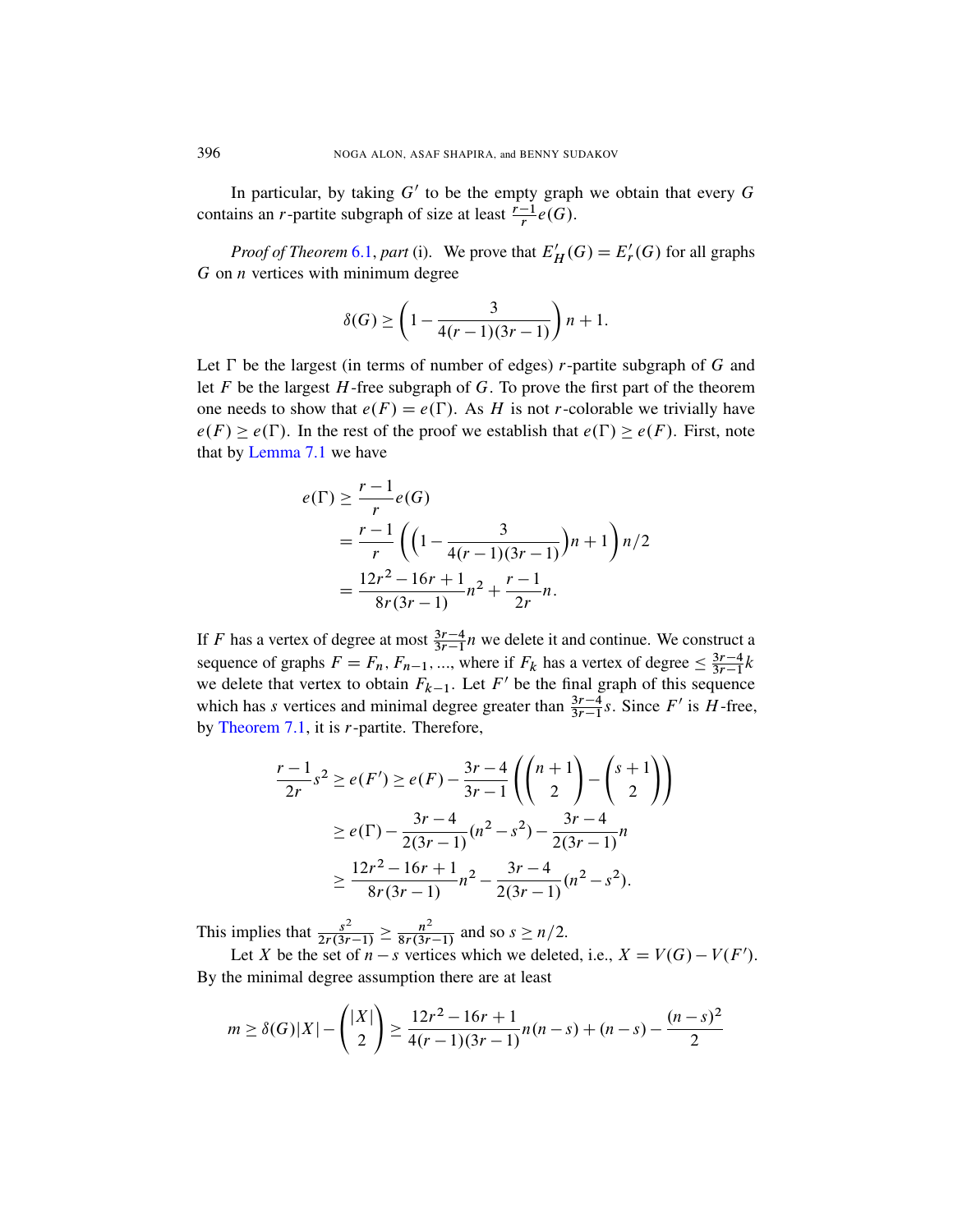edges incident with vertices in  $X$ . Thus, by Lemma 7.1, the size of the largest  $r$ -partite subgraph of  $G$  is at least

$$
e(\Gamma) \ge e(F') + \frac{r-1}{r} m \ge e(F) - \frac{3r-4}{3r-1} \left( \binom{n+1}{2} - \binom{s+1}{2} \right) + \frac{r-1}{r} m
$$
  
\n
$$
= e(F) - \frac{3r-4}{2(3r-1)} (n^2 - s^2) - \frac{3r-4}{2(3r-1)} (n-s) + \frac{r-1}{r} m
$$
  
\n
$$
\ge e(F) - \frac{3r-4}{2(3r-1)} (n^2 - s^2)
$$
  
\n
$$
+ \frac{r-1}{r} \left( \frac{12r^2 - 16r + 1}{4(r-1)(3r-1)} n(n-s) - \frac{(n-s)^2}{2} \right)
$$
  
\n
$$
= e(F) + \frac{(n-s)(2s-n)}{4r(3r-1)} \ge e(F).
$$

This implies that  $e(\Gamma) \geq e(F)$  [and com](#page-25-1)pletes the proof.

 $\Box$ 

<span id="page-27-0"></span>We turn to the proof of Theorem 6.1 part (ii). To this end, we first prove the main technical result of this section, Theorem 7.2 below, which is a version of Theorem 7.1 that applies to arbitrary graphs  $H$ . We then apply this theorem in order to prove Theorem 6.1 part (ii). The reader may want to note that this application of Theorem 7.2 is similar to the way we applied Theorem 7.1 in order to prove the first part of Theorem 6.1.

THEOREM 7.2. *Let* H *be a fixed graph on* h *vertices with chromatic number*  $r + 1 \geq 3$  and let G be an H-free graph of order n with minimum degree  $\delta(G) \geq 1$  $\left(\frac{r-1}{r} - \frac{1}{3h} \right)$  $\sqrt{3hr^2}$  $\int n$ . Then one [can delete a](#page-9-0)t most  $O(n^{2-(r+1)/h})$  edges to make G r*-[colo](#page-8-1)rable.*

*[P](#page-8-1)roof.* [F](#page-27-1)irst we need the following weaker bound on  $E'_r(G)$ .

CLAIM 7.2. G can be made *r*-partite by deleting  $o(n^2)$  edges.

<span id="page-27-1"></span>*Proof*. We use the Regularity Lemma given in [Lemma](#page-8-1) 2.6. For every constant  $0 < \eta < \frac{1}{12hr^2}$  let  $\gamma = \gamma_{2,3}(\eta, r+1, h) < \eta^2$  be sufficiently small to guarantee that the assertion of Lemma 2.3 holds.<sup>6</sup> Consider a y-regular partition  $(U_1, U_2, \ldots, U_k)$ of G. Let G' be a new graph on the vertices  $1 \le i \le k$  in which  $(i, j)$  is an edge if and only if  $(U_i, U_j)$  is a y-regular pair with density at least  $\eta$ . Since G is an H[-fre](#page-9-4)e graph and H is [hom](#page-8-1)omorphic to  $K_{r+1}$  (as  $\chi(H) = r + 1$ ), by Lemma 2.3, G' contains no clique of size  $r + 1$ . Call a vertex of G' good if there are at most  $\eta k$ other vertices j such that the pair  $(U_i, U_j)$  is not y-regular; otherwise call it *bad*. Since the number of nonregular pairs is at most  $\gamma(\frac{k}{2})$  $\binom{k}{2} \leq \eta^2 k^2/2$  we have that all but

<sup>&</sup>lt;sup>6</sup>Recall that by Comment 2.4 we may assume that  $\gamma_{2,3}(\eta, r+1, h) < \eta^2$ .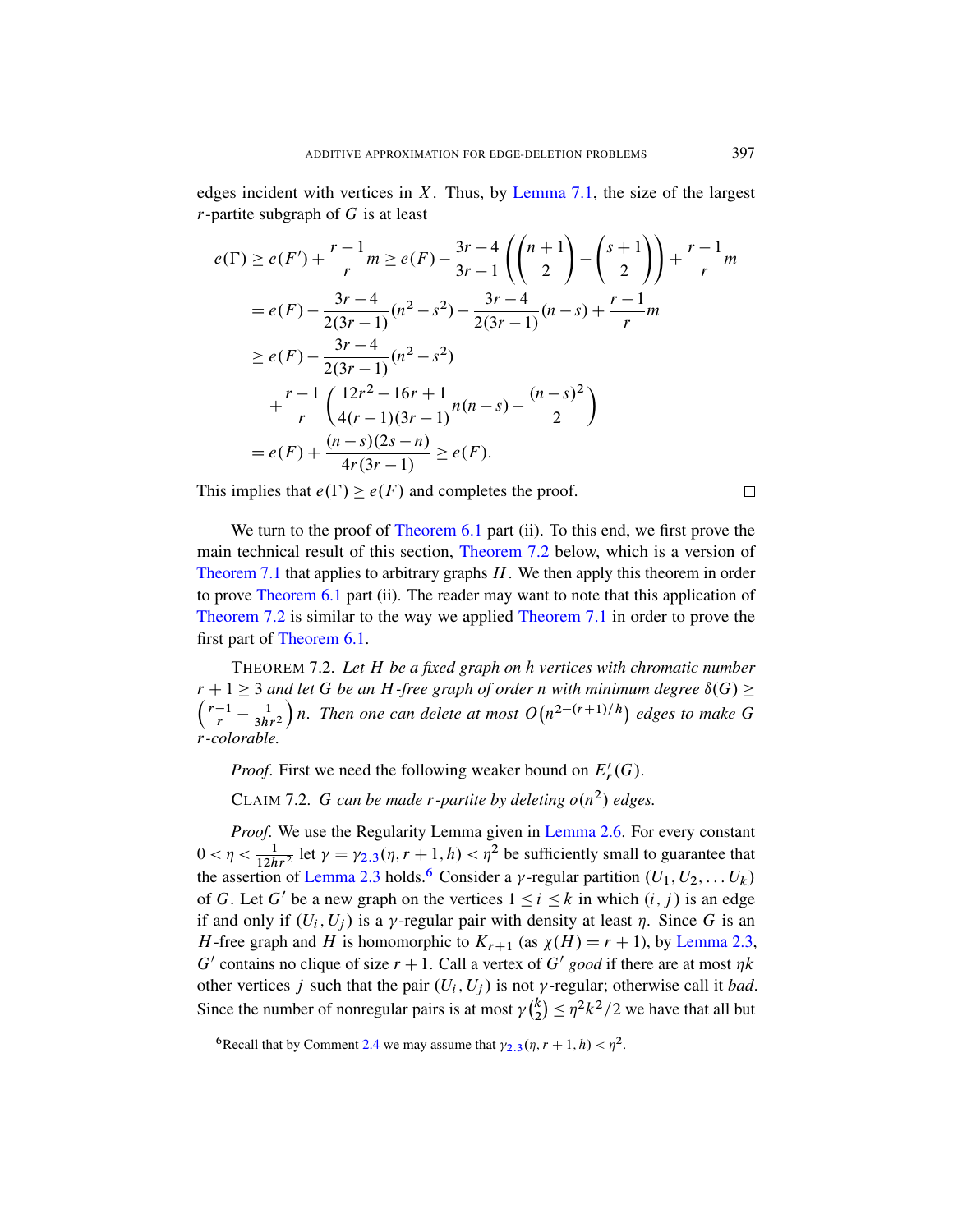at most  $\eta k$  vertices are good. By definition, the degree of each good vertex in  $G'$ is at least  $\left(\frac{r-1}{r} - \frac{1}{3h} \right)$  $\sqrt{3hr^2}$  $k - 2\eta k - 1$ , since deletion of the edges from nonregular pairs and sparse pairs can decrease the degree by at most  $\eta k$  each and the deletion of edges inside the sets  $U_i$  can decrease it by 1. By deleting all bad vertices we [obtain](#page-25-1) a  $K_{r+1}$ -free graph on at most k vertices with minimal degree at least

$$
\left(\frac{r-1}{r} - \frac{1}{3hr^2}\right)k - 3\eta k - 1 \ge \left(\frac{r-1}{r} - \frac{2}{3hr^2}\right)k
$$

$$
\ge \left(\frac{r-1}{r} - \frac{1}{3r^2}\right)k > \frac{3r-4}{3r-1}k.
$$

Therefore, by Theorem 7.1, this graph is  $r$ -partite. This implies that to make  $G$   $r$ partite we can delete at most  $\gamma n^2 + \eta n^2 + (\eta n) \cdot n + k \cdot (n/k)^2 \leq 3\eta n^2 + n^2/k = o(n^2)$ edges.  $\Box$ 

Consider a partition  $(V_1, \ldots, V_r)$  of the vertices of G into r parts which maximizes the number of crossing edges between the parts. Then for every  $x \in V_i$ and  $j \neq i$  the number of neighbors of x in  $V_i$  is at most the number of its neighbors in  $V_j$ , as otherwise, by shifting x to  $V_j$  we increase the number of crossing edges. By Claim 7.2, we have that this partition satisfies  $\sum_i e(V_i) = o(n^2)$ . Call a vertex x of G typical if  $x \in V_i$  and has at most  $n/(10hr^2)$  neighbors in  $V_i$ . Note that there are at most  $o(n)$  nontypical vertices in G and, in particular, every part  $V_i$ contains a typical vertex. By definition, the degree of this vertex outside  $V_i$  is at least  $\left(\frac{r-1}{r} - \frac{1}{3h} \right)$  $\sqrt{3hr^2}$  $\left(n - \frac{n}{10hr^2} > \left(\frac{r-1}{r} - \frac{1}{2hi}\right)\right)$  $\sqrt{2hr^2}$ ) *n* and at most  $n - |V_i|$ . Therefore  $|V_i| \leq (\frac{1}{r} + \frac{1}{2hr^2})n$ . Also note that the number of neighbors in  $V_i$  of every typical vertex  $x \in V_j$ ,  $j \neq i$  is at least

<span id="page-28-0"></span>(11) 
$$
d_{V_i}(x) \ge d(x) - d_{V_j}(x) - (r - 2) \max_{k} |V_k|
$$

$$
\ge \left(\frac{r-1}{r} - \frac{1}{3hr^2}\right) n - \frac{n}{10hr^2} - (r - 2) \left(\frac{1}{r} + \frac{1}{2hr^2}\right) n
$$

$$
> \left(\frac{1}{r} - \frac{r-1}{2hr^2}\right) n.
$$

The next claim is an immediate corollary of the above observation.

CLAIM 7.3. Let U be a subset of  $V_j$  of size at least  $(\frac{1}{2r} - \frac{1}{4hr})n$  and let  $y_1, \ldots, y_k$  *be an arbitrary set of*  $k \le r - 1$  *typical vertices outside*  $V_j$ *. Then, there are at least*  $\frac{n}{2r(r+1)}$  vertices in U, which are adjacent to all vertices  $y_i$ .

*Proof.* By definition, there are at most  $|V_j| - d_{V_j}(y_i)$  nonneighbors of  $y_i$  in  $V_j$  and thus there are at most that many vertices in U not adjacent to  $y_i$ . Delete from U any vertex, which is not a neighbor of either  $y_1, y_2, \ldots, y_k$ . The remaining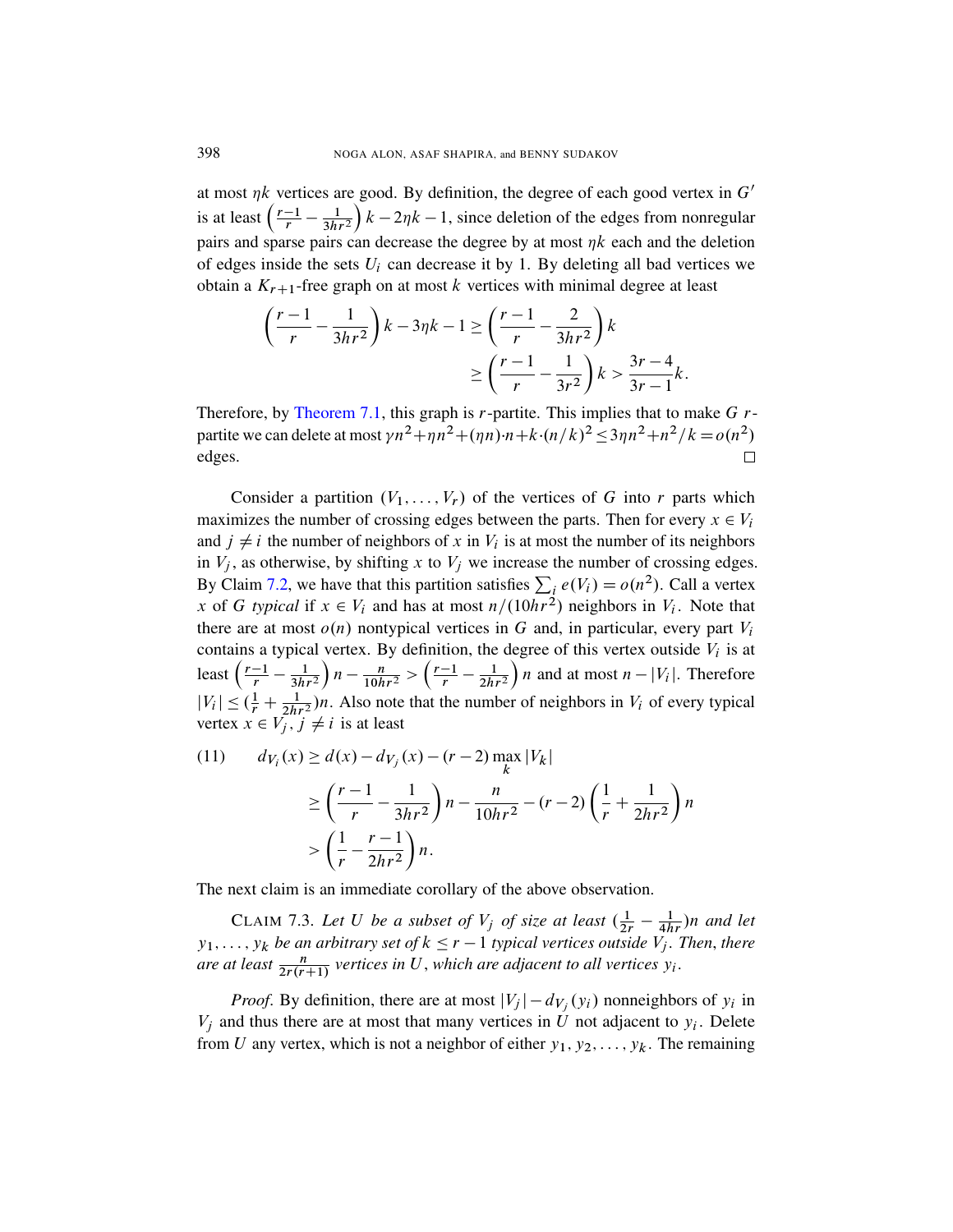set is adjacent to every vertex  $y_i$  and has size at least

$$
|U|-\sum_i(|V_j|-d_{V_j}(y_i)).
$$

Since by (11) the degree in  $V_j$  of every typical vertex  $y_i \notin V_j$  is at least  $d_{V_j}(y_i) \ge$  $(\frac{1}{r} - \frac{r-1}{2hr^2})$  $\frac{r-1}{2hr^2}$ )*n*, the number of common neighbors of  $y_1, \ldots, y_k$  in U is at least

$$
|U| - \sum_{i} (|V_j| - d_{V_j}(y_i)) \ge k \left(\frac{1}{r} - \frac{r-1}{2hr^2}\right) n - k|V_j| + |U|
$$
  
\n
$$
\ge k \left(\frac{1}{r} - \frac{r-1}{2hr^2}\right) n - k \left(\frac{1}{r} + \frac{1}{2hr^2}\right) n + |U|
$$
  
\n
$$
\ge |U| - \frac{k}{2hr} n \ge \left(\frac{1}{2r} - \frac{1}{4hr}\right) n - \frac{k}{2hr} n
$$
  
\n
$$
\ge \left(\frac{1}{2r} - \frac{k+1}{2hr}\right) n \ge \frac{n}{2r} - \frac{n}{2h} \ge \frac{n}{2r(r+1)}.
$$

Here we used that  $k + 1 \le r$  and  $h \ge r + 1$ .

CLAIM 7.4. For every nontypical vertex  $x \in V_i$  there are at least  $\frac{n^r}{5h(3r)}$ CLAIM 1.4. For every nontypical vertex  $x \in v_i$  there are at least  $\frac{1}{5h(3r^2)^r}$ <br>r-cliques  $y_1, \ldots, y_r$  such that  $y_j \in V_j$  for all  $1 \leq j \leq r$  and all vertices  $y_j$  are *adjacent to* x*.*

*Proof.* Without loss of generality let  $i = 1$  and let  $x \in V_1$  be a nontypical vertex. Since for every  $j \neq 1$  the number of neighbors of x in  $V_j$  is at least as large as the number of its neighbors in  $V_1$  we have that

$$
(12)
$$
  
\n
$$
d_{V_j}(x) \ge \frac{d_{V_j}(x) + d_{V_1}(x)}{2} \ge \frac{1}{2} \left( \left( \frac{r-1}{r} - \frac{1}{3hr^2} \right) n - (r-2) \max_i |V_i| \right)
$$
  
\n
$$
\ge \frac{1}{2} \left( \left( \frac{r-1}{r} - \frac{1}{3hr^2} \right) n - (r-2) \left( \frac{1}{r} + \frac{1}{2hr^2} \right) n \right) \ge \left( \frac{1}{2r} - \frac{1}{4hr} \right) n.
$$

To construct the r-cliques satisfying the assertion of the claim, first observe, that since x is nontypical it has at least  $n/(10hr^2)$  nei[ghbo](#page-28-0)rs in  $V_1$  and at least  $n/(10hr^2) - o(n) > n/(15hr^2)$  of these neighbors are typical. Choose  $y_1$  to be an arbitrary typical neighbor of x in  $V_1$  and continue. Suppose at step  $1 \le k \le r - 1$ we already have a k-clique  $y_1, \ldots, y_k$  such that  $y_i \in V_i$  for all i and all vertices  $y_i$  are adjacent to x. Let  $U_{k+1}$  be the set of neighbors of x in  $V_{k+1}$ . Then, by (12) we have that  $|U_{k+1}| = d_{V_{k+1}}(x) \geq (\frac{1}{2r} - \frac{1}{4hr})n$  and therefore by Claim 7.3 there are at least  $\frac{n}{2r(r+1)}$  common neighbors of the vertices  $y_i$  in  $U_{k+1}$ . Moreover, at least  $\frac{n}{2r(r+1)} - o(n) > \frac{n}{3r^2}$  of them are typical and we can choose  $y_{k+1}$  to be any of them. Therefore at the end of the process we indeed obtained at least  $\frac{n}{3r^2}$ )<sup>r-1</sup> =  $\frac{n^r}{5h(3r)}$  $\frac{n}{15hr^2}(\frac{n}{3r}$ n  $\frac{n'}{5h(3r^2)^r}$  r-cliques with the desired property.  $\Box$ 

 $\Box$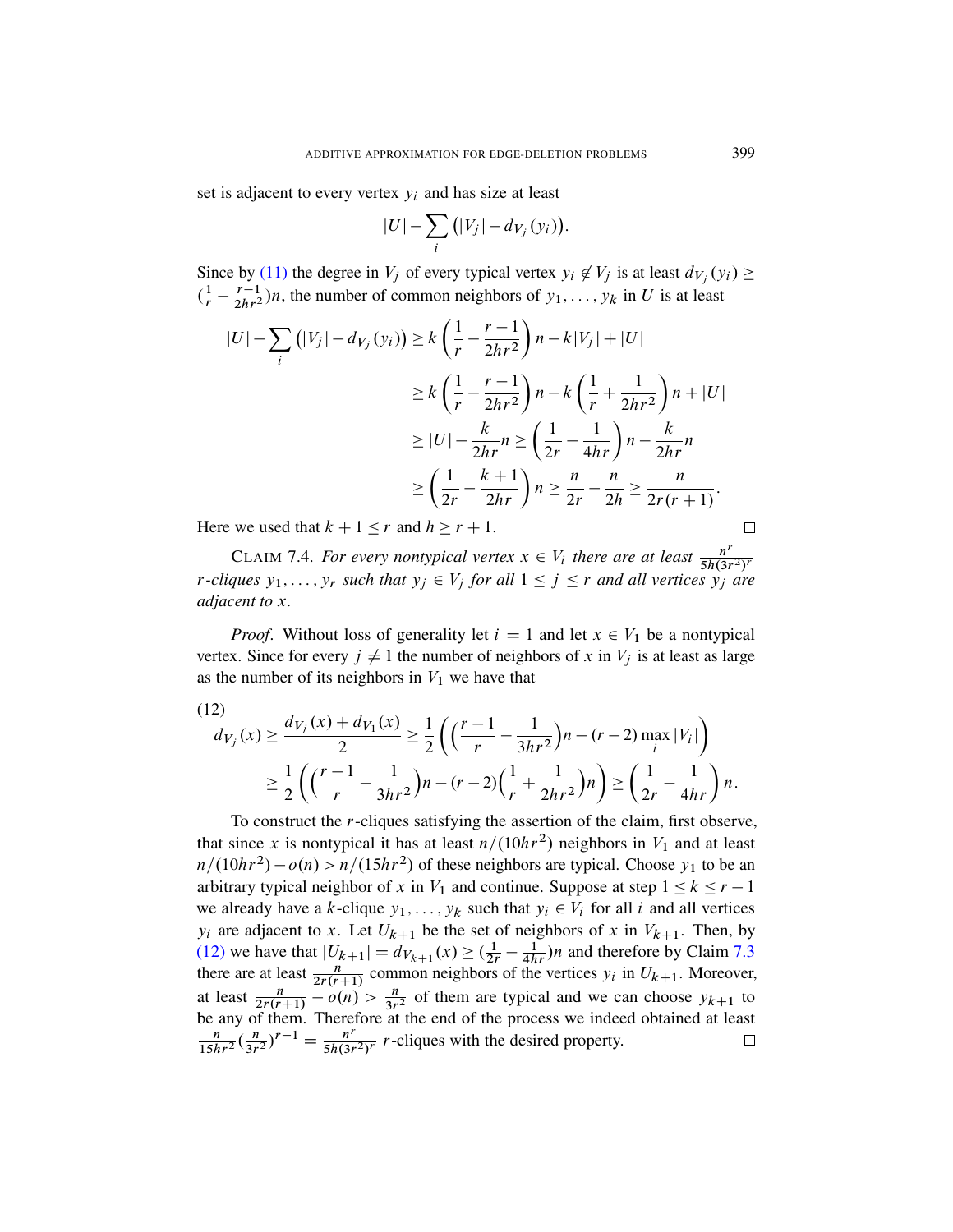#### CLAIM 7.5. *Each*  $V_i$  *contains at most*  $O(1)$  *nontypical vertices.*

*Proof.* Suppose that the number of nontypical vertices in  $V_i$  is at least  $5h^2(3r^2)^r$ . Consider an auxiliary bipartite graph F with parts  $W_1, W_2$ , where  $W_1$  is the set of some  $t = 5h^2(3r^2)^r$  nontypical vertices in  $V_i$ ,  $W_2$  is the family of all  $n^r$  r-element multi-sets of  $V(G)$  such that  $x \in W_1$  is adjacent to multi-set Y from  $W_2$  if and only if Y is an r-clique in G with exactly one vertex in every  $V_i$  and all vertices of Y are adjacent to x. By the previous claim, F has at least  $e(F) \geq t \frac{n^r}{5h(3r)}$  $\frac{n^r}{5h(3r^2)^r} = hn^r$  edges and therefore the average degree of a vertex in  $W_2$ is at least  $d_{av} = e(F) / |W_2| = e(F) / n^r \ge h$ . By the convexity of the function  $f(z) = \binom{z}{h}$  $\zeta_h^z$ , we can find h vertices  $x_1, \ldots, x_h$  in  $W_1$  such that the number of their common neighbors in  $W_2$  is at least

$$
m \geq \frac{\sum_{Y \in W_2} {\binom{d(Y)}{h}}}{\binom{t}{h}} \geq n^r \frac{\binom{d_{av}}{h}}{t^h} = \Omega(n^r).
$$

Thus we proved that G contains h vertices  $X = \{x_1, \ldots, x_h\}$  and a family of r-cliques  $\mathscr C$  of size  $m = \Omega(n^r)$  such that every clique in  $\mathscr C$  is adjacent to all vertices in  $X$ . Next we need the following well-known lemma which appears first implicitly in Erdős  $[20]$  (see also, e.g.,  $[27]$ ). It states that if an *r*-uniform hypergraph on *n* vertices has  $m = \Omega(n^r)$  edges, then it contains a complete *r*-partite *r*-uniform hypergraph with parts of size h. By applying this statement to  $\mathcal{C}$ , we conclude that there are r disjoint set of vertices  $A_1, \ldots, A_r$  each of size h such that every r-tuple  $a_1, \ldots, a_r$  with  $a_i \in A_i$  forms a clique which is adjacent to all vertices in X. The restriction of G to X,  $A_1, \ldots, A_r$  forms a complete  $(r + 1)$ -partite graph with parts [of s](#page-27-0)ize  $h$  each, which clearly contains  $H$ . This contradiction shows that there are fewer than  $5h^2(3r^2)^r = O(1)$  nontypical vertices in  $V_i$  and completes the proof of the claim.  $\Box$ 

Having finished all the necessary preparations, we are now ready to complete the proof of [Th](#page-40-10)eorem 7.2. Let  $h_1 \leq h_2 \leq \ldots \leq h_{r+1}$  be the sizes of the color-classes in an  $r + 1$  coloring of H. Clearly  $h_1 \leq h/(r + 1)$ . Without loss of generality, suppose that  $V_1$  spans at least  $2hn^{2-(r+1)/h}$  edges. By the previous claim, only at most  $O(n)$  of these edges are incident to nontypical vertices. Therefore the set of typical vertices in  $V_1$  spans at least  $hn^{2-(r+1)/h}$  edges. Then, by the well known result of Kövari, Sós and Turán  $[36]$  about Turán numbers of bipartite graphs,  $V_1$ contains a complete bipartite graph  $H_1 = K_{h_1,h_2}$  all of whose vertices are typical. If there are at least  $h_3$  typical vertices in  $V_2$  which are adjacent to all vertices of  $H_1$  then we add them to  $H_1$  to form a complete 3-partite graph  $H_2$  with parts of sizes  $h_1, h_2$  and  $h_3$  and continue. We claim that if at step  $1 \le k \le r - 1$  there is a  $k + 1$ -partite graph  $H_k \subset \bigcup_{i=1}^k V_i$  with parts of sizes  $h_1, \ldots, h_{k+1}$  all of whose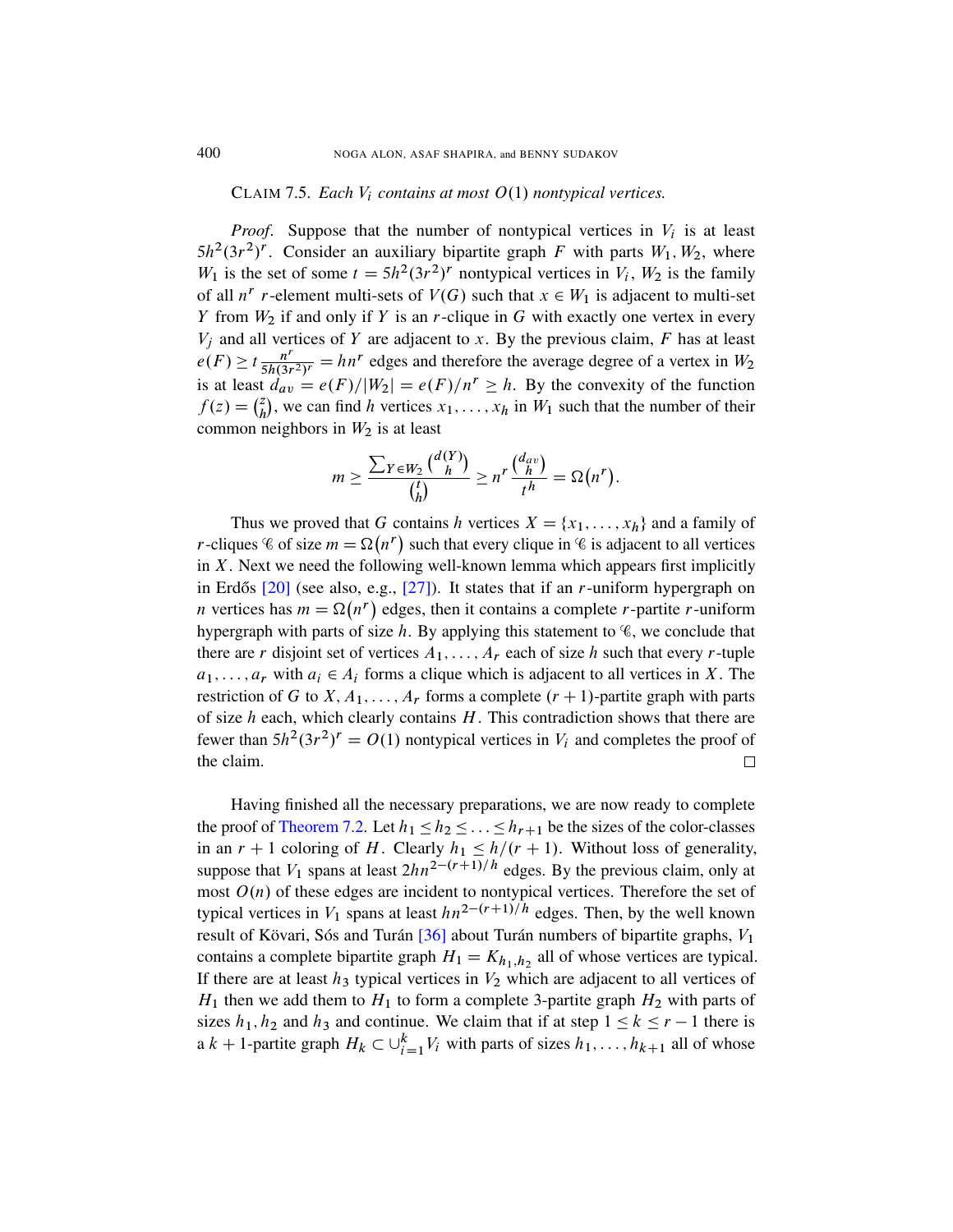vertices are typical, then we can extend it to the complete  $k + 2$ -partite graph  $H_{k+1}$ by adding  $h_{k+2}$  typical vertices from  $V_{k+1}$  which are adjacent to all vertices of  $H_k$ . Indeed, recall that by (11) the number of neighbors in  $V_{k+1}$  of every typical vertex  $x \in V_i$ ,  $i \neq k+1$  is at least  $d_{V_{k+1}}(x) \geq (\frac{1}{r} - \frac{r-1}{2hr^2})$  $\frac{r-1}{2hr^2}$ )*n*. Let  $t \leq h$  be the order of  $H_k$ . Then, as in Claim 7.3 the number of vertices in  $V_{k+1}$  which are adjacent to all vertices of  $H_k$  is at least

$$
|V_{k+1}| - t \left( |V_{k+1}| - \left(\frac{1}{r} - \frac{r-1}{2hr^2}\right)n \right)
$$
  
\n
$$
\geq t \left(\frac{1}{r} - \frac{r-1}{2hr^2}\right)n - (t-1) \left(\frac{1}{r} + \frac{1}{2hr^2}\right)n
$$
  
\n
$$
= \frac{n}{r} - \frac{t(r-1) + t - 1}{2hr^2} \geq \frac{n}{r} - \frac{t}{2hr} - \frac{n}{r} - \frac{n}{2r} = \frac{n}{2r}
$$

and thus at least  $n/(2r) - O(1) > h_{k+2}$  of these vertices are typical. Continuing the above process  $r - 1$  steps we obtain a complete  $(r + 1)$ -partite graph, with parts o[f siz](#page-23-0)es  $h_1, \ldots, h_{r+1}$ , which clearly contains H. This contradicts our assumption that G is H-free and shows that every  $V_i$  spans at most  $O(n^{2-(r+1)/h})$  edges. Therefore the number of edges we need to delete to make  $G$  r-partite is bounded by  $\sum_i e(V_i) \leq O\left(n^{2-(r+1)/h}\right)$ . This completes the proof.  $\Box$ 

*Proof of Theorem* 6.1, *part* (ii). Let H be a fixed graph on h vertices with chromatic number  $r + 1 > 3$ . We show that the constants  $\gamma(H)$  and  $\mu(H)$  in the assertion of the theorem can be chosen to be  $(r + 1)/h$  [and](#page-25-2)  $1/(4hr^2)$  respectively. Let G be an H-free graph of order *n* with minimal degree  $\delta(G) \geq (1 - \frac{1}{4h})$  $\frac{1}{4hr^2}$ )*n* and let  $\Gamma$  be the largest r-partite subgraph of G and F be a largest H-free subgraph of G. To prove the second item of the theorem it is enough to show that  $e(\Gamma) \leq e(F) \leq$  $e(\Gamma) + O(n^{2-(r+1)/h})$ . As H is not r-colorable we trivially have  $e(\Gamma) \leq e(F)$ . In the rest of the proof we establish that  $e(F) \leq e(\Gamma) + O(n^{2-(r+1)/h})$ . By Lemma 7.1 we have that

$$
e(\Gamma) \ge \frac{r-1}{r}e(G) = \frac{r-1}{r}\left(1 - \frac{1}{4hr^2}\right)n^2/2 = \left(\frac{r-1}{2r} - \frac{r-1}{8hr^3}\right)n^2.
$$

If F has a vertex of degree at most  $\left(\frac{r-1}{r} - \frac{1}{3h}\right)$  $\frac{1}{3hr^2}$ )*n* we delete it and continue. We construct a sequence of graphs  $F = F_n$ ,  $F_{n-1}$ , ..., where if  $F_k$  has a vertex of degree  $\leq \left(\frac{r-1}{r} - \frac{1}{3h}\right)$  $\frac{1}{3hr^2}$ )k we delete that vertex to obtain  $F_{k-1}$ . Let F' be the final graph of this sequence which has s vertices and minimal degree greater than  $\left(\frac{r-1}{r} - \frac{1}{3h}\right)$  $rac{1}{3hr^2}$ )s and let  $\Gamma'$  be the largest r-partite subgraph of F'. Since F' is H-free, Theorem 7.2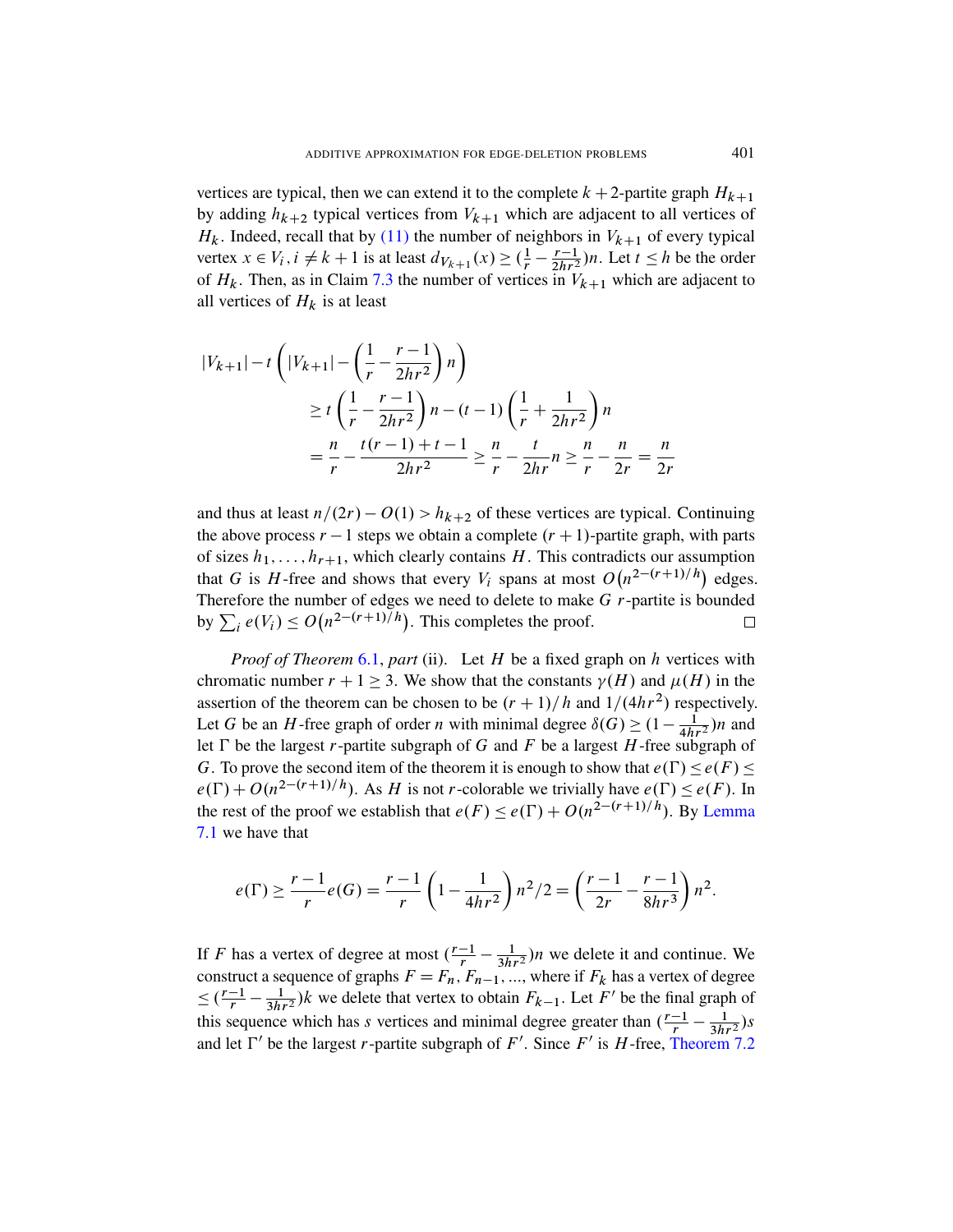implies  $e(F') \leq e(\Gamma') + O(n^{2-(r+1)/h})$ . Therefore we have that

$$
\frac{r-1}{2r}s^2 + o(n^2) \ge e(F') \ge e(F) - \left(\frac{r-1}{r} - \frac{1}{3hr^2}\right) \left(\binom{n+1}{2} - \binom{s+1}{2}\right)
$$

$$
\ge e(\Gamma) - \left(\frac{r-1}{2r} - \frac{1}{6hr^2}\right)(n^2 - s^2) - O(n)
$$

$$
\ge \left(\frac{r-1}{2r} - \frac{r-1}{8hr^3}\right)n^2 - \left(\frac{r-1}{2r} - \frac{1}{6hr^2}\right)(n^2 - s^2) - o(n^2).
$$

This implies that

$$
\frac{s^2}{6hr^2} \ge \left(\frac{1}{6hr^2} - \frac{r-1}{8hr^3}\right) n^2 - o(n^2) > \left(\frac{1}{6hr^2} - \frac{1}{8hr^2}\right) n^2 = \frac{n^2}{24hr^2}
$$

and so  $s \geq n/2$ .

Let X be the set of  $n - s$  vertices which we deleted, i.e.,  $X = V(G) - V(F')$ . By the minimal degree assumption there are at least

$$
m \ge \delta(G)|X| - \binom{|X|}{2} \ge \left(1 - \frac{1}{4hr^2}\right)n(n-s) - \frac{(n-s)^2}{2}
$$

$$
= (n-s)\left(\left(\frac{1}{2} - \frac{1}{4hr^2}\right)n + \frac{s}{2}\right)
$$

edges incident with vertices in  $X$ . Thus, by Lemma 7.1, the size of the largest  $r$ -partite subgraph of  $G$  is at least

$$
e(\Gamma) \ge e(\Gamma') + \frac{r-1}{r} m \ge e(F') - O(n^{2-(r+1)/h}) + \frac{r-1}{r} m
$$
  
\n
$$
\ge e(F) - \left(\frac{r-1}{r} - \frac{1}{3hr^2}\right) \left(\binom{n+1}{2} - \binom{s+1}{2}\right)
$$
  
\n
$$
+ \frac{r-1}{r} m - O(n^{2-(r+1)/h})
$$
  
\n
$$
\ge e(F) - \left(\frac{r-1}{2r} - \frac{1}{6hr^2}\right) (n^2 - s^2) + \frac{r-1}{r} m - O(n^{2-(r+1)/h})
$$
  
\n
$$
\ge e(F) - \left(\frac{r-1}{2r} - \frac{1}{6hr^2}\right) (n^2 - s^2)
$$
  
\n
$$
+ (n - s) \left(\left(\frac{r-1}{2r} - \frac{r-1}{4hr^3}\right)n + \frac{(r-1)s}{2r}\right) - O(n^{2-\frac{r+1}{h}})
$$
  
\n
$$
= e(F) + \frac{(n-s)(2s - \frac{r-3}{r}n)}{12hr^2} - O(n^{2-(r+1)/h})
$$
  
\n
$$
\ge e(F) - O(n^{2-(r+1)/h}).
$$

 $\Box$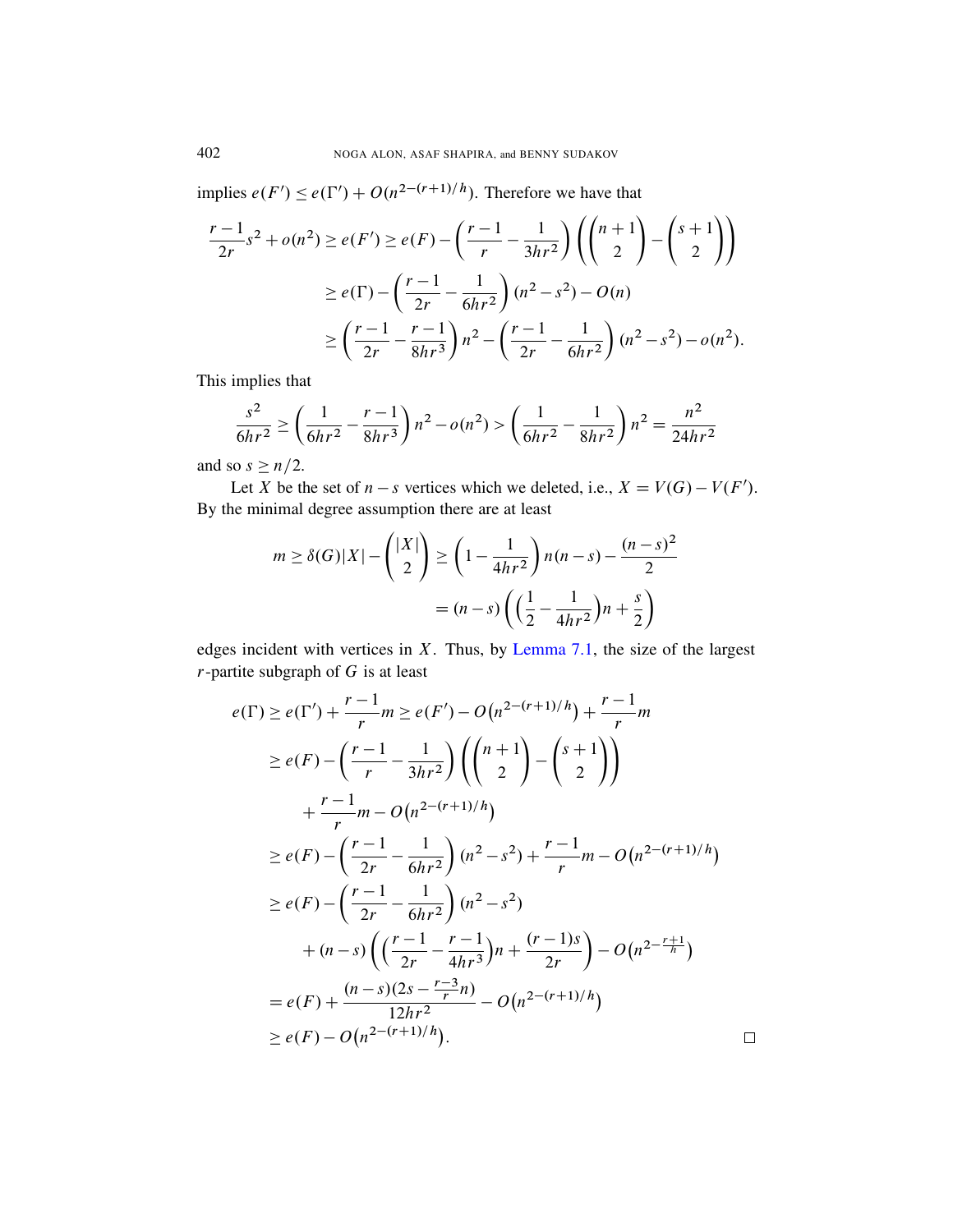#### 8. Proof of Theorem 1.3

<span id="page-33-0"></span>We start with the proof of the first part of Theorem 1.3. If there is a bipartite graph H that does not satisfy  $\mathcal{P}$ , then, by the known results about the Turán numbers of bipartite graphs proved in [36], there exists a positive  $\delta > 0$  such that for any large n, any graph with n vertices and at least  $n^{2-\delta}$  edges contains a copy of H. Thus, given a graph  $G$  on  $n$  vertices, one must delete all its edges besides, possibly,  $n^{2-\delta}$  of them, to obtain a subgraph satisfying  $\mathcal P$ . Certainly, as the edgeless graph satisfies  $\mathcal{P}$ , this provides the required approximation in this case.

The proof of the second part is more complicated, and requires all the preparations made in the previous section. Suppose all bipartite graphs satisfy  $\mathcal{P}$ , and let  $r + 1 \geq 3$  be the minimum chromatic number of a graph that does not satisfy this property. Fix a graph H of chromatic number  $r + 1$  that does not satisfy  $\mathcal{P}$ . We will show that any efficient algorithm that approximates  $E'_{\mathcal{P}}(G)$  up to  $n^{2-\delta}$  will enable us to decide efficiently how many edges we need to delete from a given input graph  $F = (V(F), E(F))$  to make it r-partite. For  $r \ge 3$  this problem contains the r-colorabilit[y problem, and](#page-23-0) for  $r = 2$  it is the MAX-CUT problem and therefore it is NP-hard for every  $r \geq 2$  $r \geq 2$ .

[Given a](#page-22-0) graph F on m vertices such that we need to delete  $\ell$  edges to make it r-partite, let  $b = m^c$  where c is a large constant, to be chosen later. Let  $F_b$  be the b-blowup of F, and let F' be the vertex disjoint union of r copies of  $F_b$ . Let  $\mu = \mu(H)$  be the constant from Theorem 6.1 and let G' be the  $(n, d, \lambda)$ -graph with  $d = (1 - \mu)n$  and  $\lambda \le \sqrt{n}$ , described in Section 6. As the integer q in the construction discussed in Section 6 can be a prime power, we can always choose the number of vertices of G', which is  $q^2$ , to be at least the number of vertices of F', and not more than 4 times of that. In particular, we have  $n = \Theta(rmb) = \Theta(m^{c+1})$ . Identify the vertices of F' with some of those of G'. Let  $G = G' \cup F'$  be the Boolean Or of these two graphs.

<span id="page-33-1"></span>Suppose, that instead of adding to  $F'$  a pseudo-random graph  $G'$ , we would put any nonedge of F' in G with probability  $1 - \mu$ . It is easy to see that in this case the expected number of edges, which would be spanned by a set of  $a$  vertices that span t edges in F', would be  $(1 - \mu)$  $\binom{a}{2}$  $\left(\frac{a}{2}\right) + \mu t$ . The following claim establishes that this is approximately what we find when we add to  $F'$  a pseudo-random graph. We then use this claim to show that we can also estimate  $E'_r(G)$  as a function of  $\ell = E'_r(F).$ 

CLAIM 8.1. *Let* A *be a subset of the vertices of* G *of size* a *which contains precisely* t *edges of* F 0 *. Then the number of edges of* G *in* A *satisfies*

$$
(1 - \mu)\frac{a^2}{2} + \mu t - O\big(m^2 n^{3/2}\big) \le e_G(A) \le (1 - \mu)\frac{a^2}{2} + \mu t + O\big(m^2 n^{3/2}\big).
$$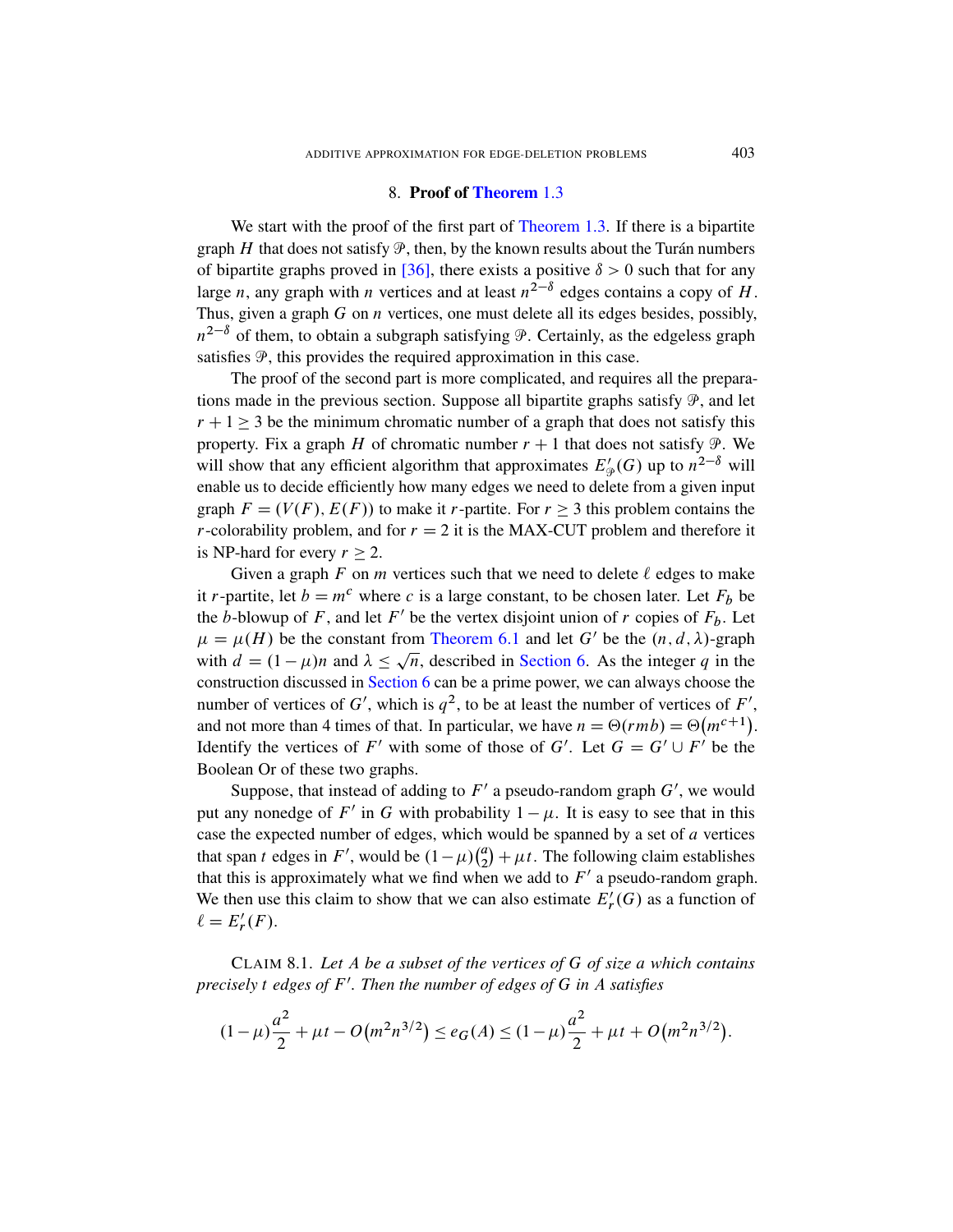*Proof.* By construction, the edges of the subgraph of  $F'$  induced on the set A form an edge-disjoint union of complete bipartite graphs we denote by  $\Gamma_i = (U_i, W_i), 1 \le i \le k$ . Thus  $\sum_i |U_i| W_i = t$  and the fact that  $F'$  is a blowup of r disjoint copies of F, which altogether have rm vertices and at most  $r\binom{m}{2}$  edges, implies that  $k \le r {m \choose 2} < rm^2$ . The number of edges of G spanned on A is the number of edges of  $G'$  inside A, minus the number of edges of  $G'$  spanned by the pairs  $(U_i, W_i)$ , plus the number of edges of F' inside A. To estimate this quantity, we need the well-known fact (see, e.g, Chapter 9 of  $[8]$ ), that the number of edges between two subsets X, Y of an  $(n, d, \lambda)$ -graph G' satisfies

$$
\left| e(X,Y) - \frac{|X||Y|d}{n} \right| \leq \lambda \sqrt{|X||Y|}
$$

and the fact that in such a graph  $\left| e(X) - \frac{d|X|^2}{2n} \right|$  $\left|\frac{|X|^2}{2n}\right| \leq \lambda |X|$ . Therefore we obtain that

$$
e_G(A) = e_{G'}(A) - \sum_{i=1}^{k} e_{G'}(U_i, W_i) + t = e_{G'}(A) + \sum_{i=1}^{k} (|U_i|W_i| - e_{G'}(U_i, W_i))
$$
  
\n
$$
\geq \frac{d|A|^2}{2n} - \lambda|A| + \sum_{i=1}^{k} (|U_i|W_i| - \frac{d}{n}|U_i|W_i| - \lambda\sqrt{|U_i|W_i|})
$$
  
\n
$$
\geq \frac{d|A|^2}{2n} - \lambda n + \sum_{i=1}^{k} (\mu|U_i|W_i| - \lambda n)
$$
  
\n
$$
= (1 - \mu)\frac{a^2}{2} + \mu \sum_{i=1}^{k} |U_i|W_i| - (k+1)\lambda n
$$
  
\n
$$
= (1 - \mu)\frac{a^2}{2} + \mu t - O(m^2 n^{3/2}).
$$

The upper bound  $e_G(A) \le (1 - \mu) \frac{a^2}{2} + \mu t + O(m^2 n^{3/2})$  can be obtained similarly.  $\Box$ 

Recall that the b-blowup  $F_b$  of a graph F, defined in Section 6, is the graph obtained from F by replacing every vertex  $v \in V(F)$  with an independent set  $I_v$ , of size b, and by replacing every edge  $(u, v) \in E(F)$ , with a complete bipartite graph, whose partition classes are the independent sets  $I_u$  and  $I_v$ .

CLAIM 8.2. *For any graph F and any integer b, we have*  $E'_r(F_b) = b^2 E'_r(F)$ .

*Proof.* We start by showing that  $E'_r(F_b) \leq b^2 E'_r(F)$ . Suppose S is a set of  $E'_r(F)$  edges whose removal turns F into an r-colorable graph F'. Suppose we remove from  $F_b$  all the edges connecting  $I_u$  and  $I_v$  for any  $(u, v) \in S$ . Note, that we thus remove  $b^2 E'_r(F)$  edges from  $F_b$ . We claim that the resulting graph  $F'_b$  $\frac{b}{b}$  is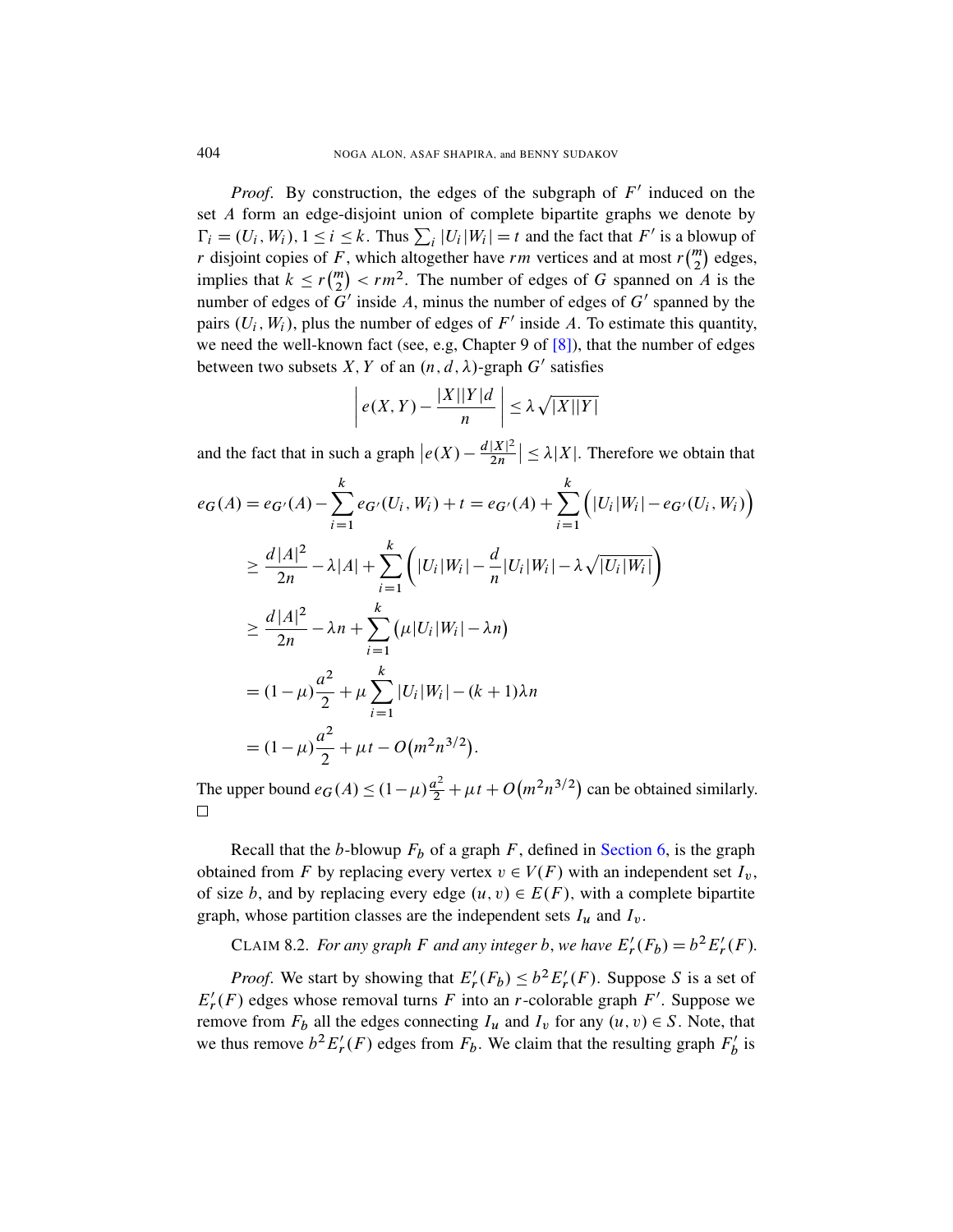*r*-colorable. Indeed, let  $c: V(F) \mapsto \{1, ..., r\}$  be an *r*-coloring of F' and note that by definition of  $F'_{h}$  $b'$ , if we color all the vertices of  $I_v$  with the color  $c(v)$ , we get a legal *r*-coloring of *F'*. Therefore  $E'_r(F_b) \leq b^2 E'_r(F)$ .

To see that  $E'_r(F_b) \ge b^2 E'_r(F)$ , let S be a set of edges whose removal turns  $F_b$  into an *r*-colorable graph, and suppose for every  $v \in V(F)$  we randomly pick a single vertex from each of the sets  $I_v$ . For every edge of S, the probability that we picked both of its endpoints is  $b^{-2}$ , therefore the expected number of edges spanned by these vertices is  $|S|/b^2$ . As the removal of the edges of S makes  $F_b$  $r$ -colorable, this in particular applies to all of its subgraphs. Note, that for any choice of a single vertex from each of the independent sets  $I<sub>v</sub>$ , the graph they span is isomorphic to F. Thus, any such choice spans at least  $E'_r(F)$  of the edges of S. It thus must be the case that  $|S|/b^2 \geq E'_r(F_b)$ , and the proof is complete.  $\Box$ 

CLAIM 8.3. *The graph* G *satisfies*

(13) 
$$
\left| E'_r(G) - \left( (1-\mu)\frac{n^2}{2r} + \mu r \ell b^2 \right) \right| \le O(m^2 n^3).
$$

*Proof.* Fix a partition of F into r parts which misses exactly  $\ell$  edges and consider  $r$  disjoint copies of  $F$ . By taking appropriately different parts in every cop[y of](#page-33-1) F we can partition this new graph into r equal parts such that exactly  $r\ell$ edges are noncrossing. Since  $F'$  is a b-blowup of r disjoint copies of F, this gives a partition of F' into equal parts which misses  $r\ell b^2$  edges. We can extend this to a partition of G into r nearly equal sets  $V(G) = V_1 \cup ... \cup V_r$  which misses exactly  $r\ell b^2$  edges of F'. Let  $t_i$  be the number of edges of F' inside  $V_i$ , then  $\sum_i t_i = r\ell b^2$ . This, together with Claim 8.1, implies that it is enough to delete at most

$$
\sum_{i=1}^{r} e_G(V_i) \le \sum_{i=1}^{r} \left( (1 - \mu) \frac{|V_i|^2}{2} + \mu t_i + O(m^2 n^{3/2}) \right)
$$
  
 
$$
\le (1 - \mu) r \frac{(n/r + 1)^2}{2} + \mu \sum_{i=1}^{r} t_i + O(m^2 n^{3/2})
$$
  
 
$$
= (1 - \mu) \frac{n^2}{2r} + \mu r \ell b^2 + O(m^2 n^{3/2}).
$$

edges to make G r-partite and hence to satisfy property  $\mathcal{P}$ .

On the other hand, by Claim 8.2, any partition of  $F'$ [, w](#page-33-1)hich is b-blowup of r disjoint copies of F, into r parts misses at least  $r/b^2$  edges. Therefore for every partition of the vertices of G into r sets there are at least  $r\ell b^2$  edges of F' which are noncrossing. Let  $V_1 \cup ... \cup V_r$  be a partition of  $V(G)$  that maximizes the number of crossing edges and let again  $t_i$  be the number of edges of  $F'$  inside  $V_i$  (note that in this case the sets  $V_i$  are not necessarily of the same size). Using Claim 8.1, together with the fact that  $\sum_i t_i \ge r \ell b^2$ , and the Cauchy-Schwartz inequality, we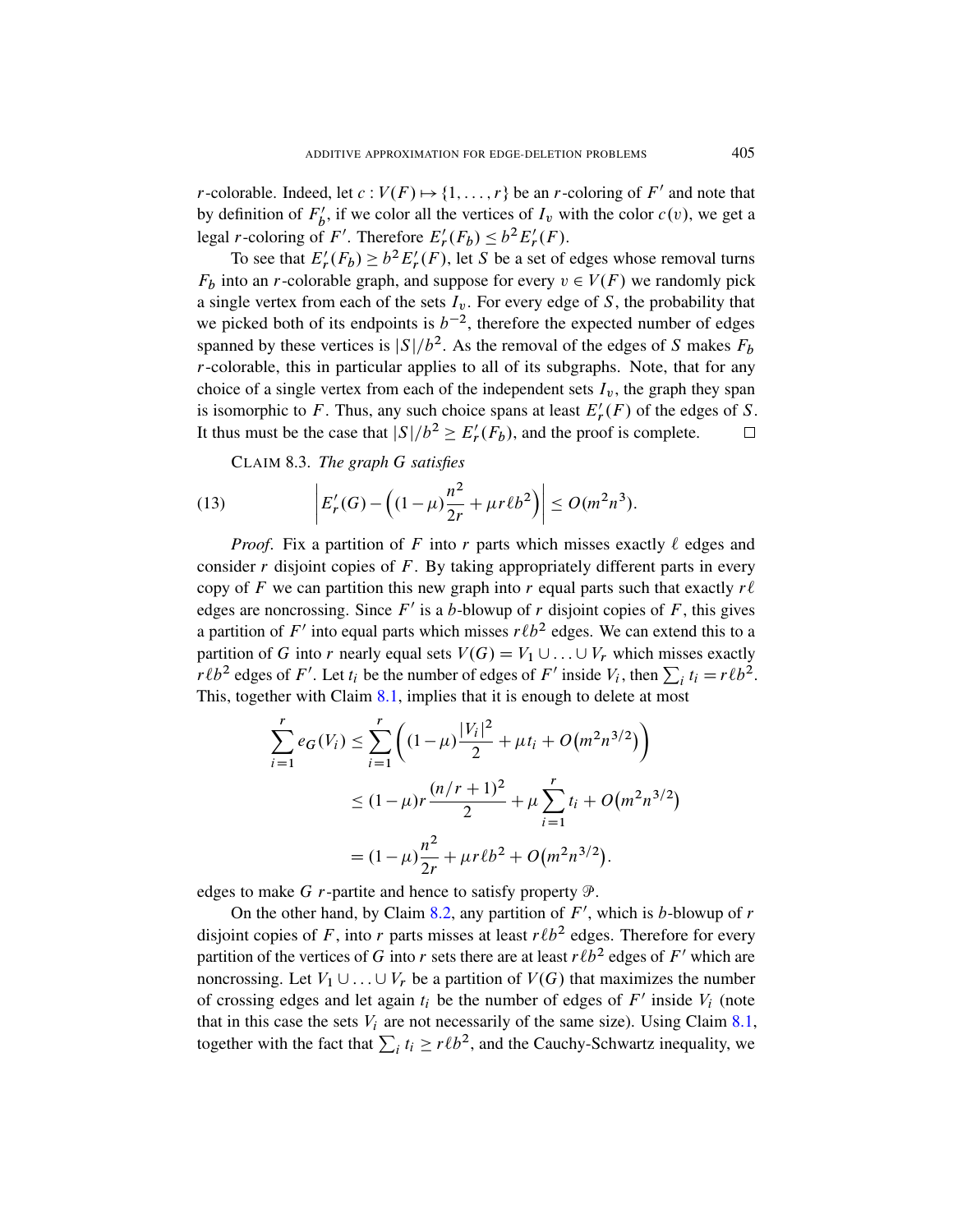conclude that

$$
\sum_{i=1}^{r} e_G(V_i) \ge \sum_{i=1}^{r} \left( (1 - \mu) \frac{|V_i|^2}{2} + \mu t_i - O(m^2 n^{3/2}) \right)
$$
  
 
$$
\ge \frac{1 - \mu}{2} r \left( \frac{\sum_i |V_i|}{r} \right)^2 + \mu r \ell b^2 - O(m^2 n^{3/2})
$$
  
=  $(1 - \mu) \frac{n^2}{2r} + \mu r \ell b^2 - O(m^2 n^{3/2}).$ 

This completes the proof of the claim.

We are now ready to comple[te the proof of](#page-23-0) Theorem 1.3. Choose the constant c to be sufficiently large so that  $2/(c + 1) < \min(\delta, \gamma, 1/4)$ . Recall, that as we chose  $b = m^c$  and  $n = \Theta(m^{c+1})$ , we have

(14) 
$$
n^{2-\delta} = o(b^2), \ n^{2-\gamma} = o(b^2), \ m^2 n^{3/2} = o(b^2).
$$

Also, as G has minimum degree  $(1 - \mu)n$  we get from Theorem 6.1, that

(15) 
$$
E'_H(G) \ge E'_F(G) - O(n^{2-\gamma}).
$$

As H does not satisfy  $\mathcal{P}$  we clearly have  $E'_{\mathcal{P}}(G) \geq E'_{H}(G)$ . Combining this with (13), (14) and (15) we get

$$
E'_{\mathcal{P}}(G) \ge E'_H(G) \ge E'_r(G) - O(n^{2-\gamma})
$$
  
 
$$
\ge (1-\mu)\frac{n^2}{2r} + \mu r \ell b^2 - O(m^2 n^{3/2}) - O(n^{2-\gamma})
$$
  
 
$$
\ge (1-\mu)\frac{n^2}{2r} + \mu r \ell b^2 - o(b^2).
$$

Furthermore, by our choice of r, we get that any r-colorable graph satisfies  $\mathcal{P}$ , hence we infer from (13) and (14) that

$$
E'_{\mathcal{P}}(G) \le E'_r(G) \le (1 - \mu) \frac{n^2}{2r} + \mu r \ell b^2 + O(m^2 n^{3/2})
$$
  
 
$$
\le (1 - \mu) \frac{n^2}{2r} + \mu r \ell b^2 + o(b^2).
$$

We thus conclude that  $|E'_{\mathcal{P}}(G) - ((1 - \mu)\frac{n^2}{2r} + \mu r \ell b^2)| \le o(b^2)$ . Therefore, if one can approximate  $E_{\mathcal{D}}(G)$  in time polynomial in *n* (and hence also in *m*) within an additive error of  $n^{2-\delta} = o(b^2)$  then one thus efficiently computes an integer L, which is within an additive error of  $o(b^2)$  from  $(1 - \mu)n^2/(2r) + \mu r \ell b^2$ . But as in this case  $\ell$  is precisely the nearest integer to  $\frac{(L - (1 - \mu)n^2}{(2r)})}{\mu r b^2}$ , this implies that we can *precisely* compute the number of edge removals, needed in order to turn the input graph  $F$  into an  $r$ -partite graph. This implies that the

 $\Box$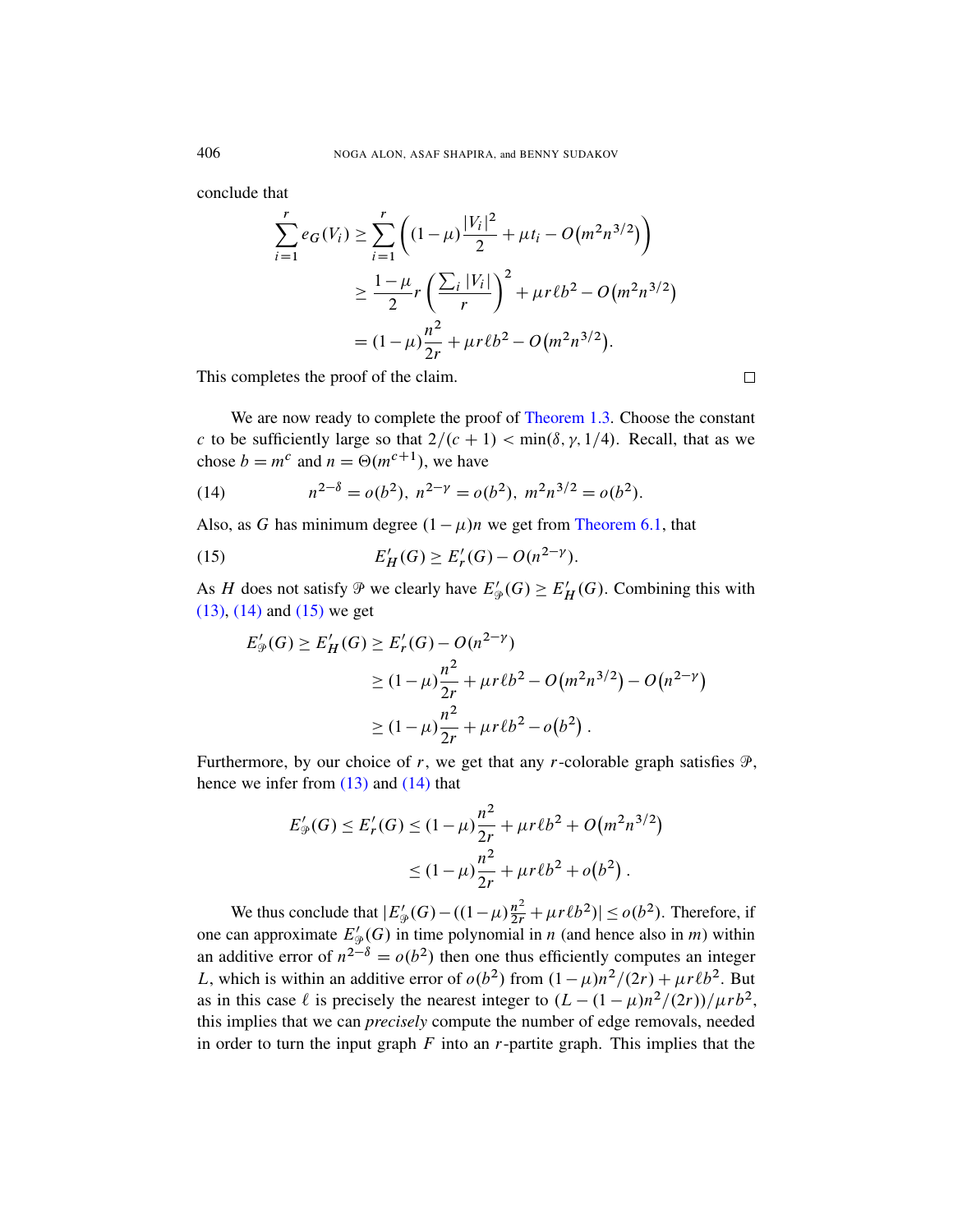<span id="page-37-0"></span>problem of approximating  $E'_{\mathcal{P}}(G)$  within  $n^{2-\delta}$  is NP-hard, and completes the proof of Theorem 1.3.

#### 9. Concluding remarks and open problems

• We have shown that for any monotone graph property  $\mathcal P$  and any  $\varepsilon > 0$  one can approximate efficiently the minimum number of edges that have to be deleted from an *n*-vertex input graph to get a graph that satisfies  $\mathcal{P}$ , up to an additive error of  $\epsilon n^2$ . Moreover, for any *dense* monotone property, that is, a property for which there are graphs on *n* vertices with  $\Omega(n^2)$  edges [that](#page-39-13) s[atis](#page-39-14)fy it, it is NP-hard to approximate this minimum up to an additive error of  $n^{2-\delta}$ . It will be interesting to obtain similar sharp results for the case of sparse monotone properties. In some of these [cases \(like](#page-2-0) the property of c[ontaining no cy](#page-4-3)cle, or the property of containing no vertex of degree at least 2) the above minimum can be computed precisely in polynomial time, and in some other cases, a few of which are treated in [13], [12], [47], a precise computation is known to be hard. Obtaining sharp estimates for the best approximation achievable efficiently seems difficult.

• As we have mentioned in Section 1, a specia[l case of](#page-4-3) Theorem 1.3 implies that for any non-bipartite  $H$ , computing the smallest number of edge removals that are needed to make a graph  $H$ -free is NP-hard. This is clearly not the case for some [bipartite graph](#page-3-0)s such as a single edge or any star. It will [be](#page-38-6) interesting to classify the bipartite graphs for which this problem is NP-hard.

• It seems interesting to decide if one can obtain a result analogous to Theorem 1.3 for the family of hereditary properties.

 A weaker version of Theorem 1.1 can be derived by combining the results of [6] and [24]. However, this only enables one to approximate  $E_{\mathcal{P}}(G)$  within an additive error  $\varepsilon$  in time  $n^{f(\varepsilon)}$ , while the ru[nnin](#page-40-4)g time of ou[r alg](#page-41-3)orithm is of type  $f(\varepsilon)n^2$ .

• Recall that  $E'_{\mathcal{F}}(G)$  denotes the smallest number of edge deletions that are needed in order to make G F-free. For a family of graphs  $\mathcal{F}$ , let  $\nu_{\mathcal{F}}(G)$  denote the Fpacking number of  $G$ , which is the size of the largest family of edge-disjoint copies o[f members of](#page-3-0)  $\mathcal{F}$ , which is spanned by G. Let  $v_{\mathcal{F}}^*$  $\frac{*}{\mathcal{F}}(G)$  denote the natural linear programming relaxation of  $v_{\mathcal{F}}(G)$ . Haxell and Rödl [32] and Yuster [48] have shown that  $\nu_{\mathscr{F}}(G) \leq \nu_{\mathscr{F}}^*$  $\mathcal{F}_{\mathcal{F}}(G) \leq \nu_{\mathcal{F}}(G) + \varepsilon n^2$  for any  $\mathcal{F}$  and any  $\varepsilon > 0$ , implying that for any finite  $\mathcal{F}$ ,  $v_{\mathcal{F}}(G)$  can be approximated within any additive error of  $\epsilon n^2$ by solving the linear program for computing  $v_{\mathcal{F}}^*$  ${}_{\mathcal{F}}^{*}(G)$ . One may wonder whether it is possible to obtain Theorem 1.1 by solving the natural linear programming relaxation of  $E'_{\mathcal{F}}(G)$ , which we denote by  $E^*_{\mathcal{F}}(G)$ . Regretfully, this is not the case. Linear programming duality implies that  $E_{\mathcal{F}}^*(G) = v_{\mathcal{F}}^*$  $\frac{*}{\mathcal{F}}(G)$  and by the results of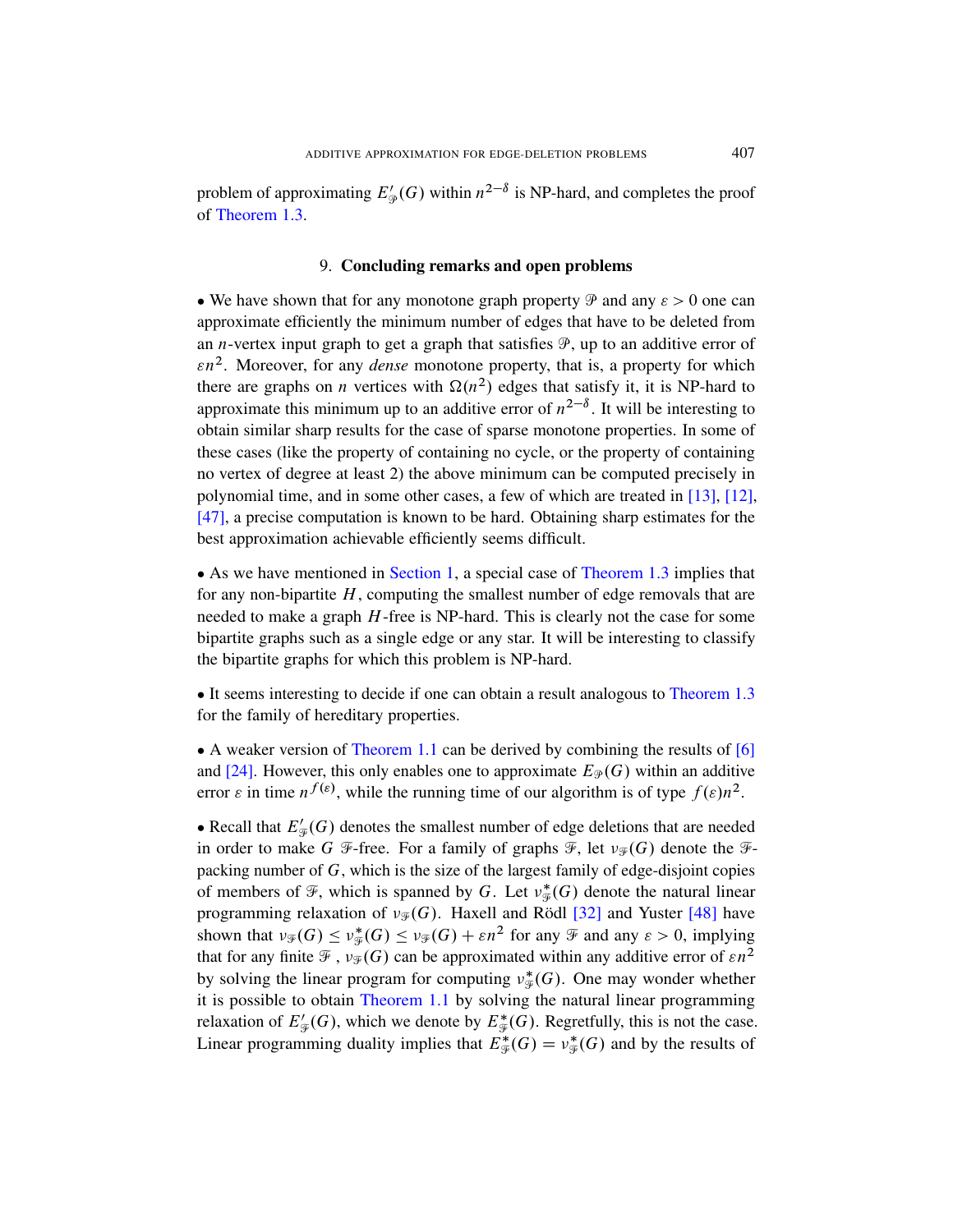[32] and [48] we thus have

(16) 
$$
\nu_{\mathscr{F}}(G) \leq E_{\mathscr{F}}^{*}(G) \leq \nu_{\mathscr{F}}(G) + \varepsilon n^{2}.
$$

Consider now any  $\mathcal{F}$ , which does not contain the single edge graph and note that we trivially have  $\nu_{\mathscr{F}}(K_n) \leq \frac{1}{2}$  $rac{1}{2}$  $\binom{n}{2}$  $\binom{n}{2} \leq \frac{1}{4}$  $\frac{1}{4}n^2$  (we denote by  $K_n$  the *n*-vertex complete graph). If  $\mathcal F$  contains a bipartite graph then by the theorem of Kövari, Sós and Turán (see §6) we have  $E'_{\mathcal{F}}(K_n) > {n \choose 2}$  $\binom{n}{2} - n^{2-\delta} \geq (\frac{1}{2} - o(1))n^2$ . If on the other hand all the graphs in  $\mathcal F$  are of chromatic number  $r \geq 3$  then clearly they all must contain at least  $\binom{r}{2}$  $\binom{r}{2}$  edges, and therefore we must have  $\nu_{\mathcal{F}}(K_n) \leq \binom{n}{2}$  $\binom{n}{2} / \binom{r}{2}$  $\binom{r}{2} \leq \frac{n^2}{r(r-1)}$ . On the other hand, by the theorem of Erdős-Stone-Simonovits (see §6)  $E'_{\mathcal{F}}(K_n) > \frac{n^2}{2(r-1)} - o(n^2)$ . In any case, we have that  $\nu_{\mathscr{F}}(K_n) + \delta n^2 \le E'_{\mathscr{F}}(K_n)$  for some fixed  $\delta = \delta(\mathscr{F}) > 0$ . Combined with  $(16)$  we get that for any  $\mathcal F$  not containing the single edge graph,  $E^*_{\mathcal{F}}(K_n) + \delta n^2 < E'_{\mathcal{F}}(K_n)$ . Thus, the (trivial) case in which  $\mathcal{F}$  contains a single edge is the only one for which computing  $E_{\mathcal{F}}^{*}(G)$  is guaranteed to approximate  $E_{\mathcal{F}}(G)$  within  $\epsilon n^2$  for any  $\epsilon > 0$ . In fact, in this degenerate case we actually have  $E^*_{\mathscr{F}}(G) = E'_{\mathscr{F}}(G).$ 

#### References

- <span id="page-38-3"></span><span id="page-38-2"></span>[1] N. ALON, R. A. DUKE, H. LEFMANN, V. RÖDL, and R. YUSTER, The algorithmic aspects of the regularity lemma, *J. Alg[orithms](http://www.ams.org/mathscinet-getitem?mr=2121147)* 16 (1994), 80–109. MR 94j:05112 Zbl 0794.05119
- <span id="page-38-0"></span>[2] N. ALON, Ranking tourname[nts, SIAM](http://www.emis.de/cgi-bin/MATH-item?1052.68096) *J. Discrete Math.* 20 (2006), 137–142. MR 2007h:05068 Zbl 1112.[05043](http://www.ams.org/mathscinet-getitem?mr=2002f:05143)
- <span id="page-38-1"></span>[3] N. ALON, W. FERNANDEZ DE LA VEGA, R. KANNAN, and M. KARPINSKI, Random sampling and approximation of MAX-CS[P problems, in](http://www.ams.org/mathscinet-getitem?mr=2386211) *Proc.* 34*[th Annu](http://www.emis.de/cgi-bin/MATH-item?1152.05055)al* ACM *Symposium on Theory of Computing* (New York), ACM, 2002, pp. 232–239. MR 212[1147](http://www.ams.org/mathscinet-getitem?mr=2411033)
- <span id="page-38-6"></span>[4] N. ALON, E. FISCHER, M. KRIVELEVICH, and M. SZEGEDY, Efficient testing of large graphs, *Combinatorica* 20 (2000), 451–476. MR 2002f:05143 Zbl 1052.68096
- <span id="page-38-5"></span>[5] N. ALON and A. SHAPIRA, A characterization of the (natural) graph properties testable with [one-](http://www.ams.org/mathscinet-getitem?mr=2003f:60003)[sided error, SIAM](http://www.emis.de/cgi-bin/MATH-item?0996.05001) *J. Comput.* 37 (2008), 1703–1727. MR 2386211 Zbl 1152.05055
- <span id="page-38-4"></span>[6] , Every monotone graph property is testable, SIAM *J. Comput.* 38 (2008), 505–522. MR 2411033
- [7] , A separation theorem in property testing, *Combinatorica* 28 (2008), 261–281.
- [8] N. ALON and J. H. SPENCER, *The Probabilistic Method*, 2nd ed., Wiley-Interscience, New York, 2000. MR 2003f:60003 Zbl 0996.05001
- [9] B. ANDRÁSFAI, P. ERDŐS, and V. T. SÓS, On the connection between chromatic number, maximal clique and minimal degree of a graph, *Discrete Math.* 8 (1974), 205–218. MR 49 #4831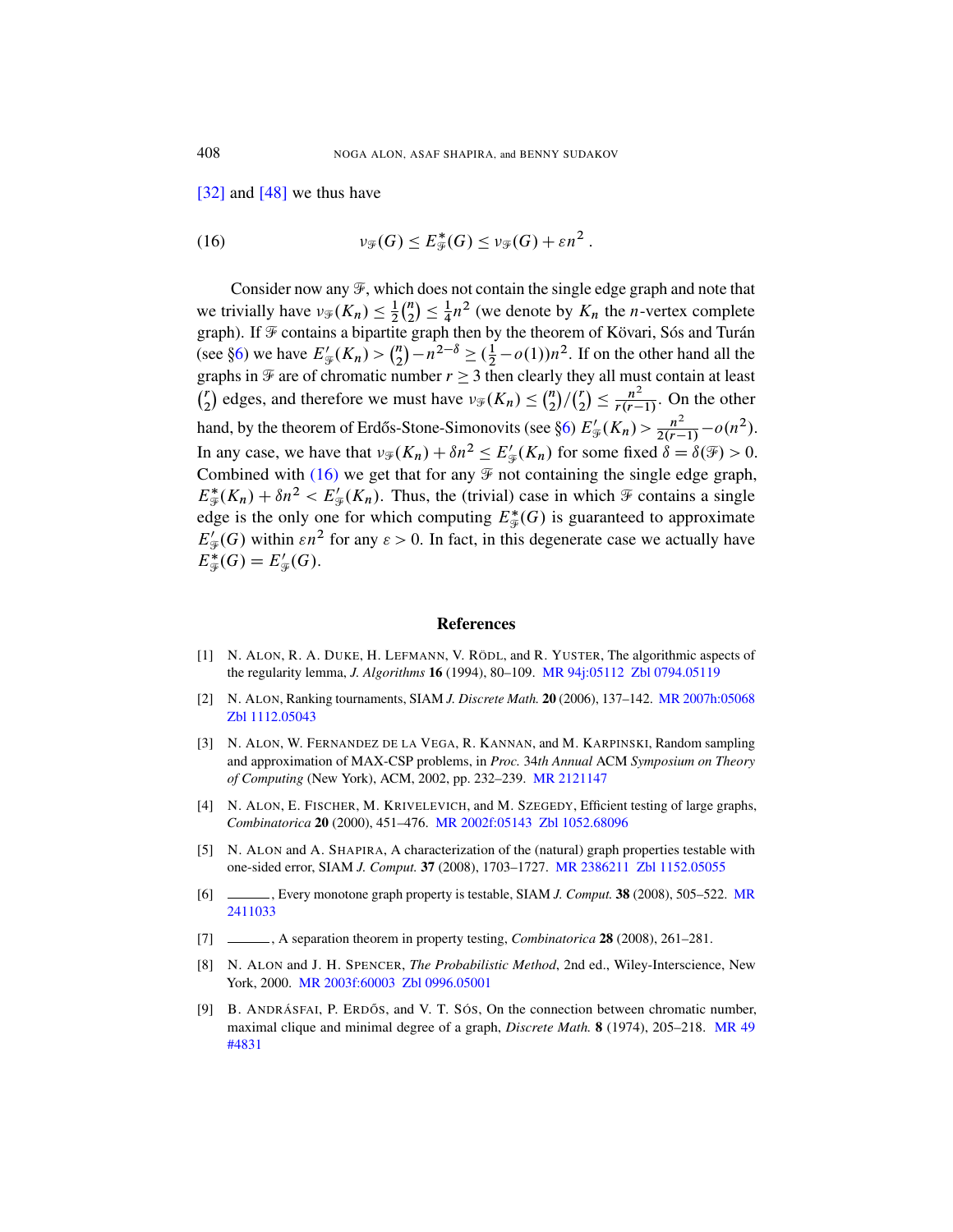- <span id="page-39-14"></span><span id="page-39-6"></span>[10] S. ARORA, A. FRIEZE, and H. KAPLAN, A new rounding procedure for the assignment problem with applications to dense graph arrangement problems, *Math. Program.* 92 (2002), 1–36. MR 2002m:90091 Zbl 1154.90602
- <span id="page-39-13"></span>[\[11\]](http://www.ams.org/mathscinet-getitem?mr=88d:68036) S. ARORA, D. KARGER, and M. KARPINSKI, Polynomial time approximation schemes for dense [instances of NP-h](http://www.emis.de/cgi-bin/MATH-item?0634.68033)ard problems, *J. Comput. System Sci.* 58 (1999), 193–210. MR 2001a:68112 Zbl 0937.68160
- <span id="page-39-3"></span>[12] T. ASANO and A. HIRATA, Edge-deletion and edge-contraction problems, in *Proc. of* STOC, 1982, pp. 245–254.
- <span id="page-39-2"></span>[13] T. ASANO, An application of duality to edge-deletion problems, SIAM *J. Comput.* 16 (1987), 312–331. MR 88d:68036 Zbl [0634.68033](http://www.ams.org/mathscinet-getitem?mr=2007a:05062)
- <span id="page-39-4"></span>[14] J. BALOGH, P. KEEVASH, and B. SUDAKOV, On the minimal degree implying equality of the largest trian[gle-free and bip](http://www.ams.org/mathscinet-getitem?mr=97e:68098)[artite subgraphs,](http://www.emis.de/cgi-bin/MATH-item?0875.68702) *J. Combinatorial Theory*, *Ser.* B 96 (2006), 919–932.
- <span id="page-39-0"></span>[15] A. BONDY, J. SHEN, S. THOMASSÉ, and C. THOMASSEN, Density conditions for triangles in multipartite graphs, *Combinatorica* 26 (2006), 121–131. MR 2007a:05062
- <span id="page-39-5"></span>[16] L. CAI, Fixed-parameter tractability of graph modification problems for hereditary properties, *Inform. Process. Lett.* 58 [\(1996\), 171–17](http://www.ams.org/mathscinet-getitem?mr=98i:05148)6. [MR 97e:6809](http://www.emis.de/cgi-bin/MATH-item?0848.90120)8 Zbl 0875.68702
- <span id="page-39-1"></span>[17] K. CIRINO, S. MUTHUKRISHNAN, N. NARAYANASWAMY, and H. RAMESH, Graph editing to bipartite interval graphs: [exact and asymp](http://www.ams.org/mathscinet-getitem?mr=89d:68068)[totic bounds, in](http://www.emis.de/cgi-bin/MATH-item?0654.68084) *Proc. of* 17*th* FSTTCS, 1997, pp. 37–53.
- <span id="page-39-11"></span>[\[18\]](http://www.ams.org/mathscinet-getitem?mr=32:1134) W. F. DE LA VEGA, MAX-CUT has a randomized approximation scheme in dense graphs, *Random Structures Algorithms* 8 (1996), 187–198. MR 98i:05148 Zbl 0848.90120
- <span id="page-39-12"></span>[19] E. S. EL-MALLAH and C. J. C[OLBOURN](http://www.ams.org/mathscinet-getitem?mr=38:1026), The complexity of some edge deletion problems, IEEE *Trans. Circuits and Systems* 35 (1988), 354–362. MR 89d:68068 Zbl 0654.68084
- <span id="page-39-9"></span>[20] [P. E](http://www.ams.org/mathscinet-getitem?mr=49:7175)RDŐS, On extremal problems of graphs and generalized graphs, *Israel J. Math.* 2 (1964), 183–190. MR 32 #1134
- <span id="page-39-10"></span>[21] , On some [new inequali](http://www.ams.org/mathscinet-getitem?mr=1883003)t[ies concerning e](http://www.emis.de/cgi-bin/MATH-item?1024.68045)xtremal properties of graphs, in *Theory of Graphs*, Academic Press, New York, 1968, pp. 77–81. MR 38 #1026
- <span id="page-39-8"></span>[22] P. ERDÓS and M. S[IMONOVITS](http://www.ams.org/mathscinet-getitem?mr=2181611), On a valence problem in extremal graph theory, *Discrete Math.* 5 (1973), 323–334. MR 49 #7175
- [23] E. FISCHER, The art of uninformed decisions: a primer to property testing, *Bull. Eur. Assoc. Theor. Comput. Sci.* [EATCS \(20](http://www.ams.org/mathscinet-getitem?mr=1450598)01), 97–126. MR 1883003 Zbl 1024.68045
- <span id="page-39-7"></span>[24] E. FISCHER and I. NEWMAN, Testing versus estimation of graph properties, in *Proc. of* 37*th* [STOC, A](http://www.emis.de/cgi-bin/MATH-item?0933.68061)CM, New York, 2005, pp. 138–146. MR 2181611
- [25] A. FRIEZE and R. KANNAN, The regularity lemma and approximation schemes for dense problems, in 37*th Annual Symposium on Foundations of Computer Science*, IEEE Comput. Soc. Press, Los Alamitos, CA, 1996, pp. 12–20. MR 1450598
- [26] , Quick approximation to matrices and applications, *Combinatorica* 19 (1999), 175–220. MR 2001i:68066 Zbl 0933.68061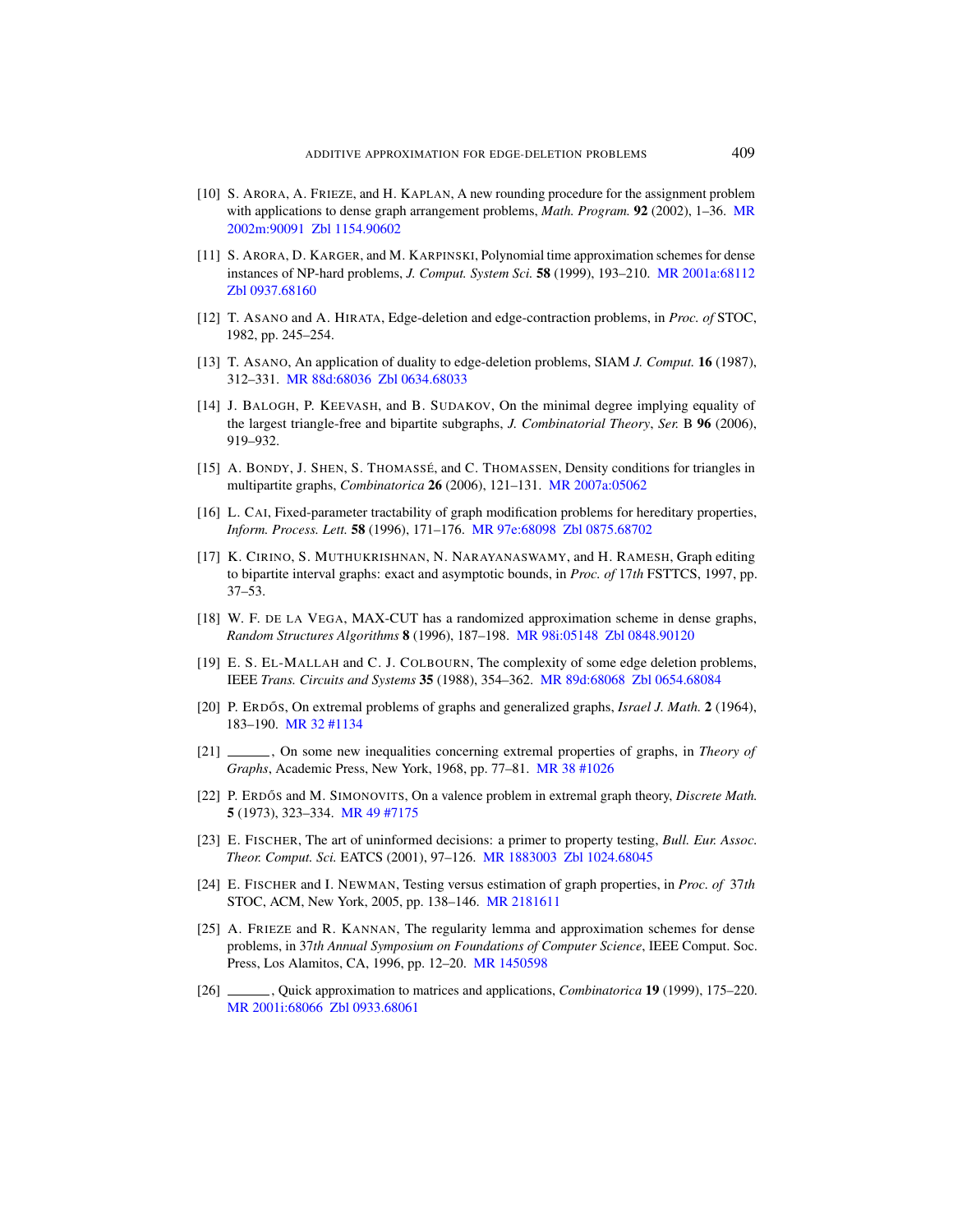- <span id="page-40-0"></span>[27] Z. FÜREDI, Turán type problems, in *Surveys in Combinatorics*, 1991, *London Math. Soc. Lecture Note Ser.* 166, Cambridge Univ. Press, Cambridge, 1991, pp. 253–300. MR 93d:05072
- [28] M. R. GAREY and D. S. JOHNSON, *Computers and Intractability*, *A Guide to the Theory of* NP*-Co[mpleteness](http://www.ams.org/mathscinet-getitem?mr=99g:68083)*, W. [H. Freeman and C](http://www.emis.de/cgi-bin/MATH-item?0912.68071)o., San Francisco, CA, 1979. MR 80g:68056
- <span id="page-40-1"></span>[29] P. W. GOLDBERG, M. C. GOLUMBIC, H. KAPLAN, and R. SHAMIR, Four strikes against physical mapp[ing of DNA,](http://www.ams.org/mathscinet-getitem?mr=95b:92008) *J. [Comput. Biology](http://www.emis.de/cgi-bin/MATH-item?0806.92007)* 2 (1995), 139–152.
- <span id="page-40-4"></span>[30] O. GOLDREICH, Combinatorial property testing (a survey), in *Randomization Methods in [Algorith](http://www.ams.org/mathscinet-getitem?mr=2002m:05157)[m Design](http://www.emis.de/cgi-bin/MATH-item?1107.05304)*, DIMACS *Ser. Discrete Math. Theoret. Comput. Sci.* 43, Amer. Math. Soc., Providence, RI, 1999, pp. 45–59. MR 99g:68083 Zbl 0912.68071
- <span id="page-40-3"></span>[31] M. C. GOLUMBIC, H. KAPLAN, and R. SHAMIR, On the complexity of DNA physical mapping, *Adv. in Appl. [Math.](http://www.ams.org/mathscinet-getitem?mr=1866122)* 15 (19[94\), 251–261.](http://www.emis.de/cgi-bin/MATH-item?0988.68081) MR 95b:92008 Zbl 0806.92007
- <span id="page-40-7"></span>[32] P. E. HAXELL and V. RÖDL, Integer and fractional packings in dense graphs, *Combinatorica* 21 (2001), 13–38. [MR 2002m:05157](http://www.ams.org/mathscinet-getitem?mr=2004f:05176) [Zbl 1107.05304](http://www.emis.de/cgi-bin/MATH-item?1025.05056)
- <span id="page-40-6"></span>[33] S. KHOT and V. RAMAN, Parameterized complexity of finding subgraphs with hereditary properties, in *Computing and Combinatorics*, *Lecture Notes in Comput. Sci.* 1858, Springer-[Verlag, New York](http://www.emis.de/cgi-bin/MATH-item?0851.05065), 2000, pp. 137–147. MR 1866122 Zbl 0988.68081
- <span id="page-40-10"></span>[34] Y. KOHAYAKAWA, V. RÖDL, and L. THOMA, An optimal algorithm for checking regularity, [SI](http://www.ams.org/mathscinet-getitem?mr=16,456a)AM *[J. Comput.](http://www.emis.de/cgi-bin/MATH-item?0055.00704)* 32 (2003), 1210–1235. MR 2004f:05176 Zbl 1025.05056
- <span id="page-40-9"></span>[35] J. KOMLÓS and M. SIMONOVITS, Szemerédi's regularity lemma and its applications in graph theory, in *Combinatorics*, *Paul Erdős is Eighty*, 2, János Bolyai [Math](http://www.ams.org/mathscinet-getitem?mr=2007a:05130). Soc., Budapest, 1996, pp. [295–](http://www.emis.de/cgi-bin/MATH-item?1098.05075)352. MR 97d:05172 Zbl 0851.05065
- <span id="page-40-2"></span>[36] T. KÖVARI, V. T. SÓS, and P. TURÁN, On a pro[blem of K. Zarank](http://www.emis.de/cgi-bin/MATH-item?0436.68029)iewicz, *Colloquium Math.* 3 (1954), 50–57. MR 16,456a Zb[l 0055.00704](http://www.ams.org/mathscinet-getitem?mr=83b:68038)
- [37] M. KRIVELEVICH and B. SUDAKOV, Pseudo-random graphs, in *More Sets*, *Graphs and Numbers*, *Bolyai Soc. Math. Stud.* 15[, Springer-Ve](http://www.ams.org/mathscinet-getitem?mr=2002g:68043)[rlag, New York,](http://www.emis.de/cgi-bin/MATH-item?0982.68104) 2006, pp. 199–262. MR 2007a:05130 Zbl 1098.05075
- <span id="page-40-5"></span>[38] J. M. LEWIS and M. Y[ANNAKAKIS](http://www.ams.org/mathscinet-getitem?mr=2007k:68146), [The node-deletio](http://www.emis.de/cgi-bin/MATH-item?1100.68109)n problem for hereditary properties is NP-complete, *J. Comput. System Sci.* 20 (1980), 219–230. MR 83b:68038 Zbl 0436.68029
- [39] A. N[ATANZON](http://www.ams.org/mathscinet-getitem?mr=2004c:68161), R. SHAMIR[, and R. S](http://www.emis.de/cgi-bin/MATH-item?1048.68064)HARAN, Complexity classification of some edge modification problems, *Discrete Appl. Math.* 113 (2001), 109–128. MR 2002g:68043 Zbl 0982.68104
- [\[40\]](http://www.ams.org/mathscinet-getitem?mr=49:6579) M. PARNAS, D. RON, and R. RUBINFELD, Tolerant property testing and distance approximation, *[J. Comput. Syst](http://www.emis.de/cgi-bin/MATH-item?0266.65028)em Sci.* 72 (2006), 1012–1042. MR 2007k:68146 Zbl 1100.68109
- <span id="page-40-8"></span>[41] D. RON, Property testing, in *Handbook of Randomized Computing*, 9, Kluwer Acad. Publ., Dordrecht, 2001, pp. 597–649. MR 2004c:68161 [Zbl 1048.680](http://www.ams.org/mathscinet-getitem?mr=38:2056)[64](http://www.emis.de/cgi-bin/MATH-item?0164.24604)
- [42] D. J. ROSE, A graph-theoretic study of the numerical solution of sparse positive definite systems of linear equations, in *Graph Theory and Computing*, Academic Press, New York, 1972, pp. 183–217. MR 49 #6579 Zbl 0266.65028
- [43] M. SIMONOVITS, A method for solving extremal problems in graph theory, stability problems, in *Theory of Graphs*, Academic Press, New York, 1968, pp. 279–319. MR 38 #2056 Zbl 0164.24604